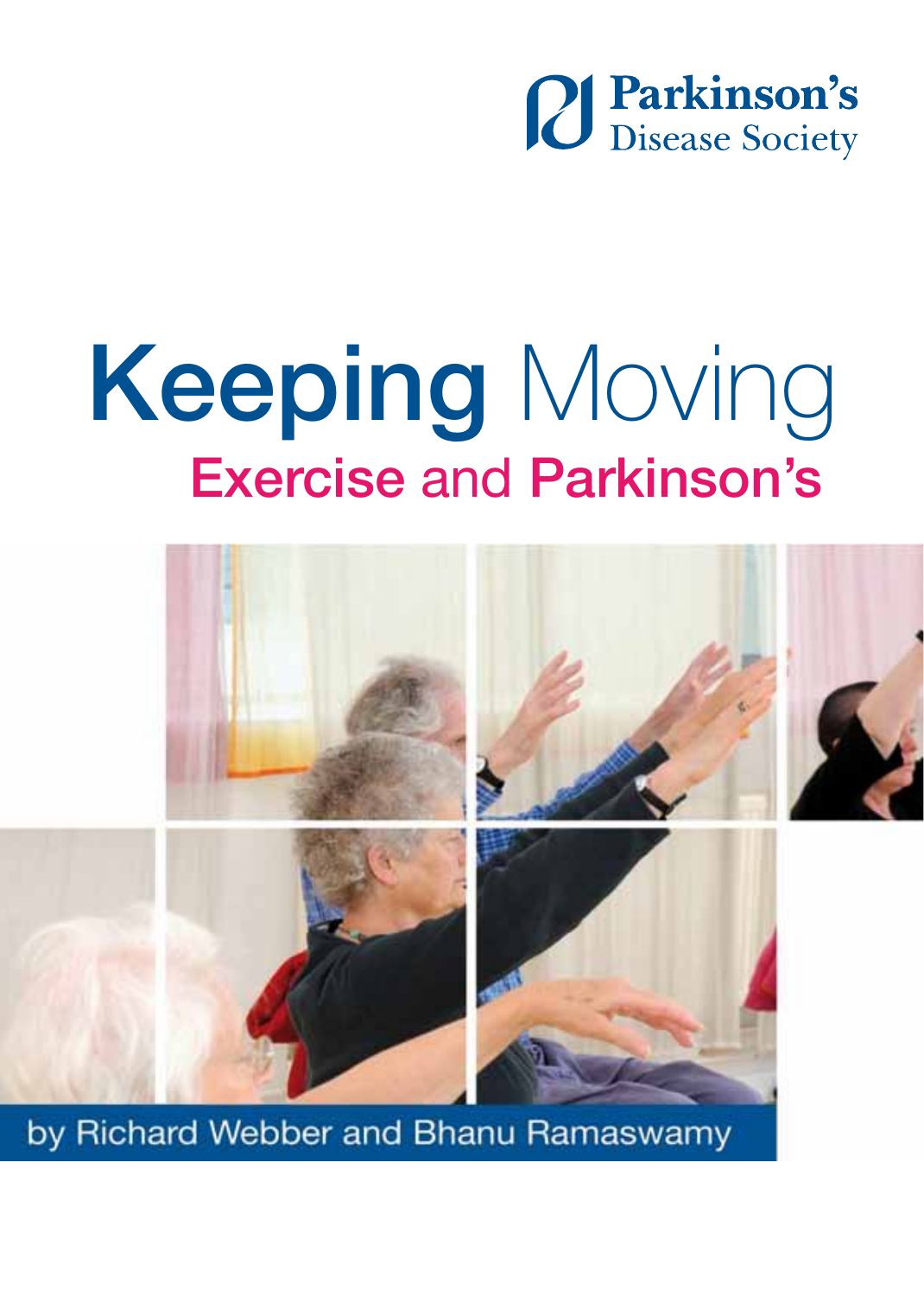### About the Parkinson's Disease Society

The Parkinson's Disease Society (PDS) works with people with Parkinson's, their carers, families and friends, and health and social care professionals to provide support, information and advice. We are committed to investing in research, education and campaigning to improve the lives of people affected by the condition. The PDS has over 30,000 members, and more than 330 branches, support groups and special interest groups throughout the UK.

For more details on the friendly support, relevant information and expert advice that becoming a member can provide, including details of our membership magazine, *The Parkinson*, please call 020 7932 1344 or email membership@parkinsons.org.uk

Parkinson's Disease Society 215 Vauxhall Bridge Road London SW1V 1EJ Helpline: 0808 800 0303 Text Relay: 18001 0808 800 0303 (for textphone users only). (The Helpline is a confidential service. Calls are free from UK landlines and some mobile networks.) Email: enquiries@parkinsons.org.uk www.parkinsons.org.uk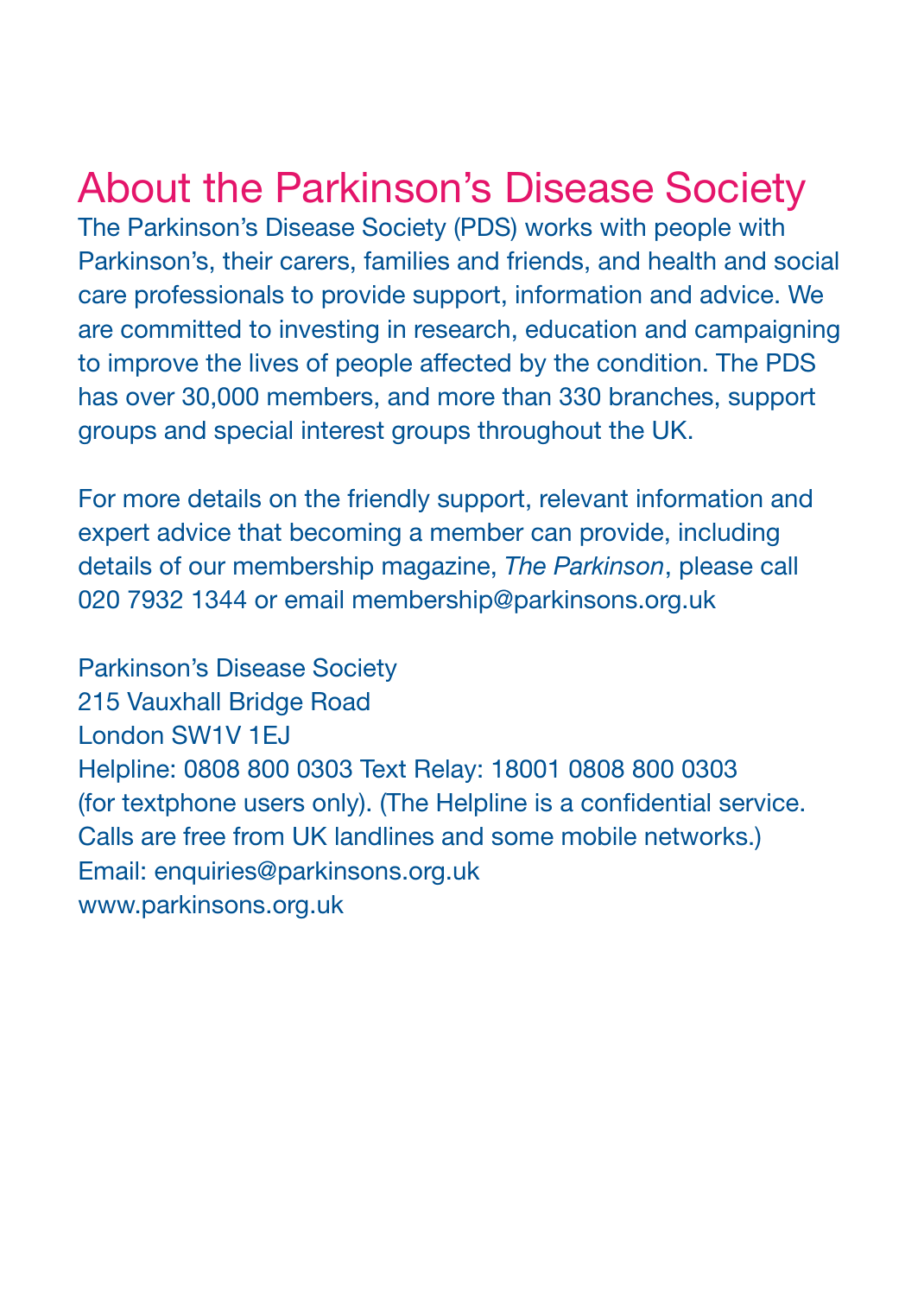# Exercise and Parkinson's Keeping Moving

by Richard Webber and Bhanu Ramaswamy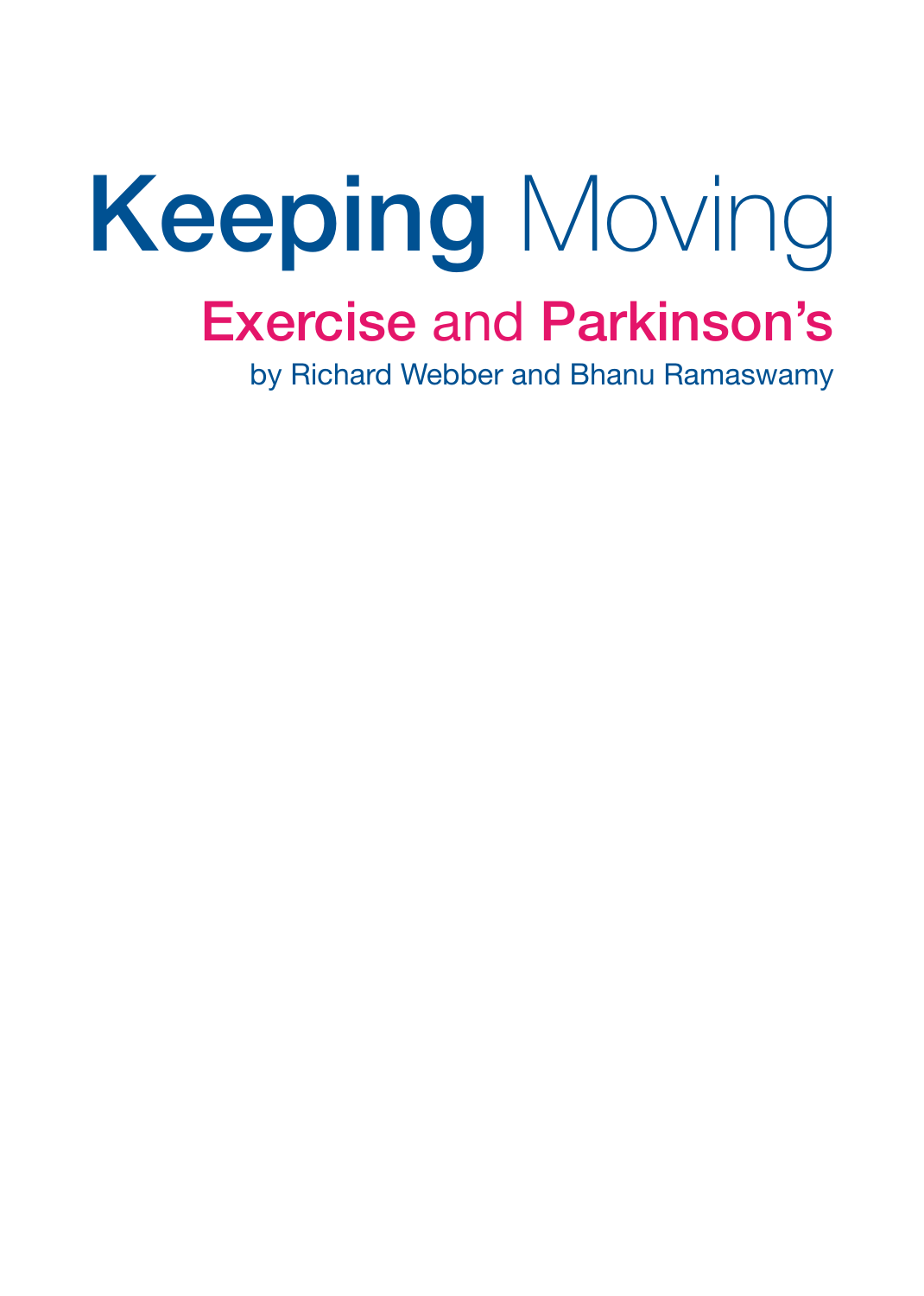### Acknowledgements

The PDS would like to thank Richard Webber and Bhanu Ramaswamy for their help with this booklet and the accompanying dvd.

We would also like to that all the participants of the PDS Sheffield Branch exercise class held at the Burton Street Project, particularly the models for the photographs and those who demonstrated the exercises on the dvd – Christine Ashmore, Roger Davis, Ray Fisher, George Graves, Alf Maddock, Doreen Marsden, Eric Shipley, Harry Wall, Denise Webster and Pauline Womersley.

Thank you to Roger Davis for taking the photos used in this booklet.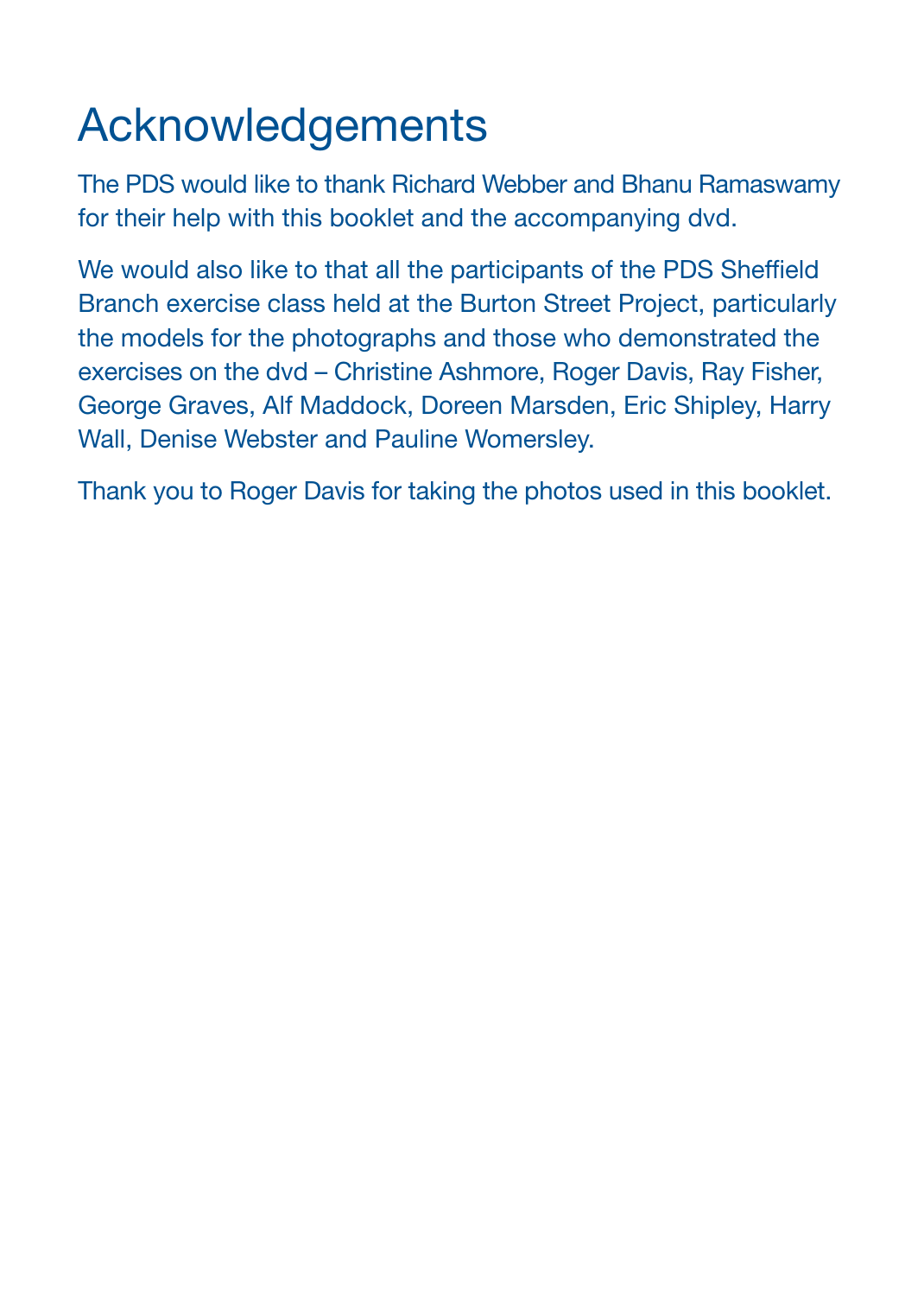### **Contents**

- General information
- Personal experiences
- 13 Getting on and off the floor
- Relaxation
- 20 Exercises in lying position
- Exercises in sitting position
- Exercises in standing position
- Finishing the exercises: a few last words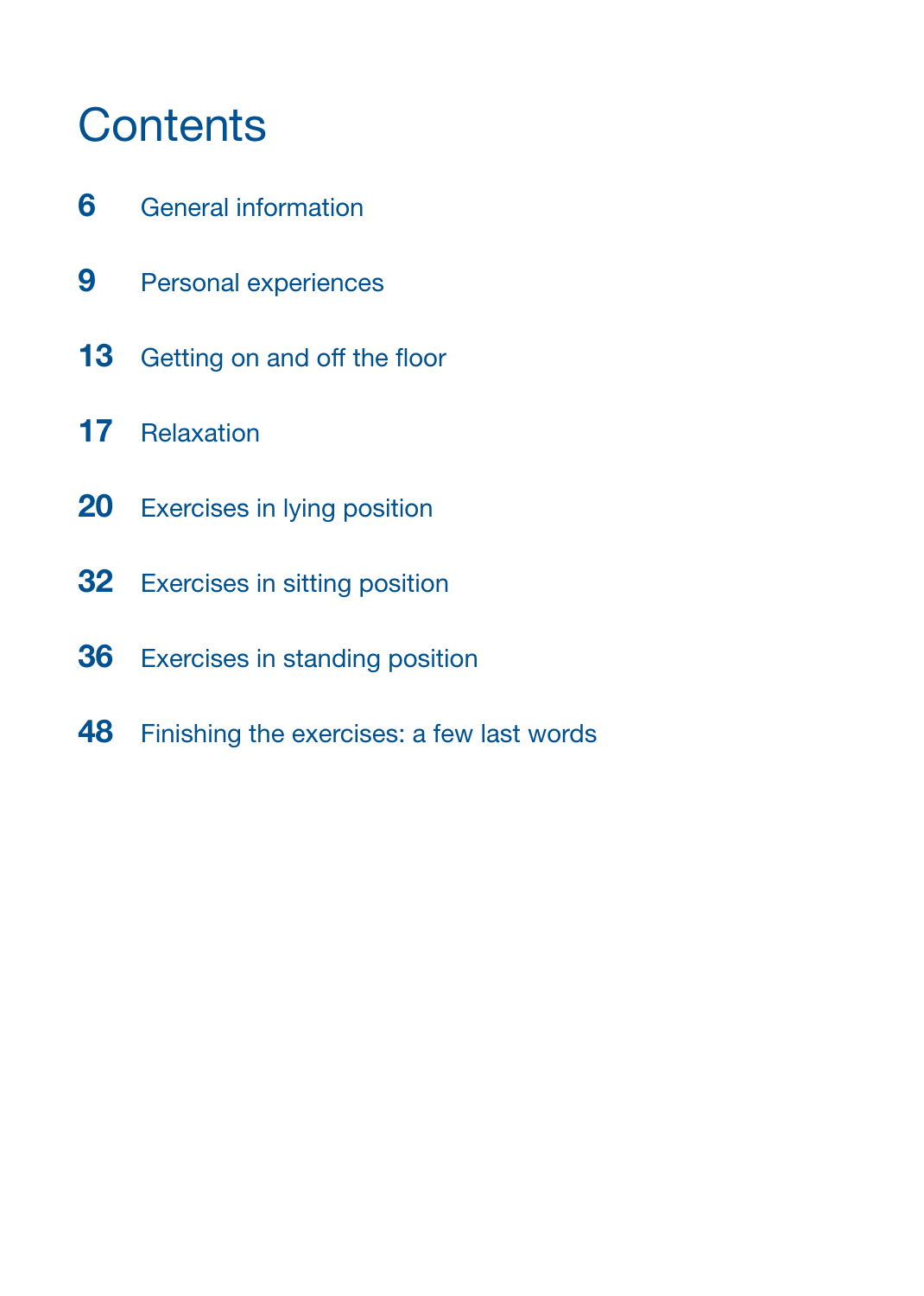## General information

Parkinson's is a progressive condition that can result in the loss of smooth and controlled movement of your muscles and joints, as well as causing problems in maintaining a good posture, and with balance, general mobility and confidence. This can limit some activities of daily living. The positive benefits of following a regular exercise regime include maintaining your abilities, strengthening your muscles, increasing mobility in your joints and building up your general fitness and health. This will improve your capability to keep independent for as long as possible. Exercise is also very good for your general wellbeing and mood.

The exercises in this booklet were designed for a class that was supervised by physiotherapists. As with all forms of exercise when you have Parkinson's, you should consult your GP first to ensure your ability to undertake the programme. If you are confused by any of the exercises, try to contact a chartered physiotherapist for advice. Referral is usually through your GP or hospital doctor (See the PDS information sheet Physiotherapy (code FS42). If you are already working with a physiotherapist, you may find it helpful to discuss these exercises with them.

The purpose of these exercises is primarily to work on your posture and balance by improving the connection between your mind and your body when you move. The emphasis is on rotational movements (as used in activities such as turning in bed, looking around, walking etc) and on keeping your posture erect during activities so that you are better balanced when you move.

What you need for this exercise programme Exercises in lying position – floor mat and pillows (floor mats can be obtained from sports shops) Exercises in sitting position – chair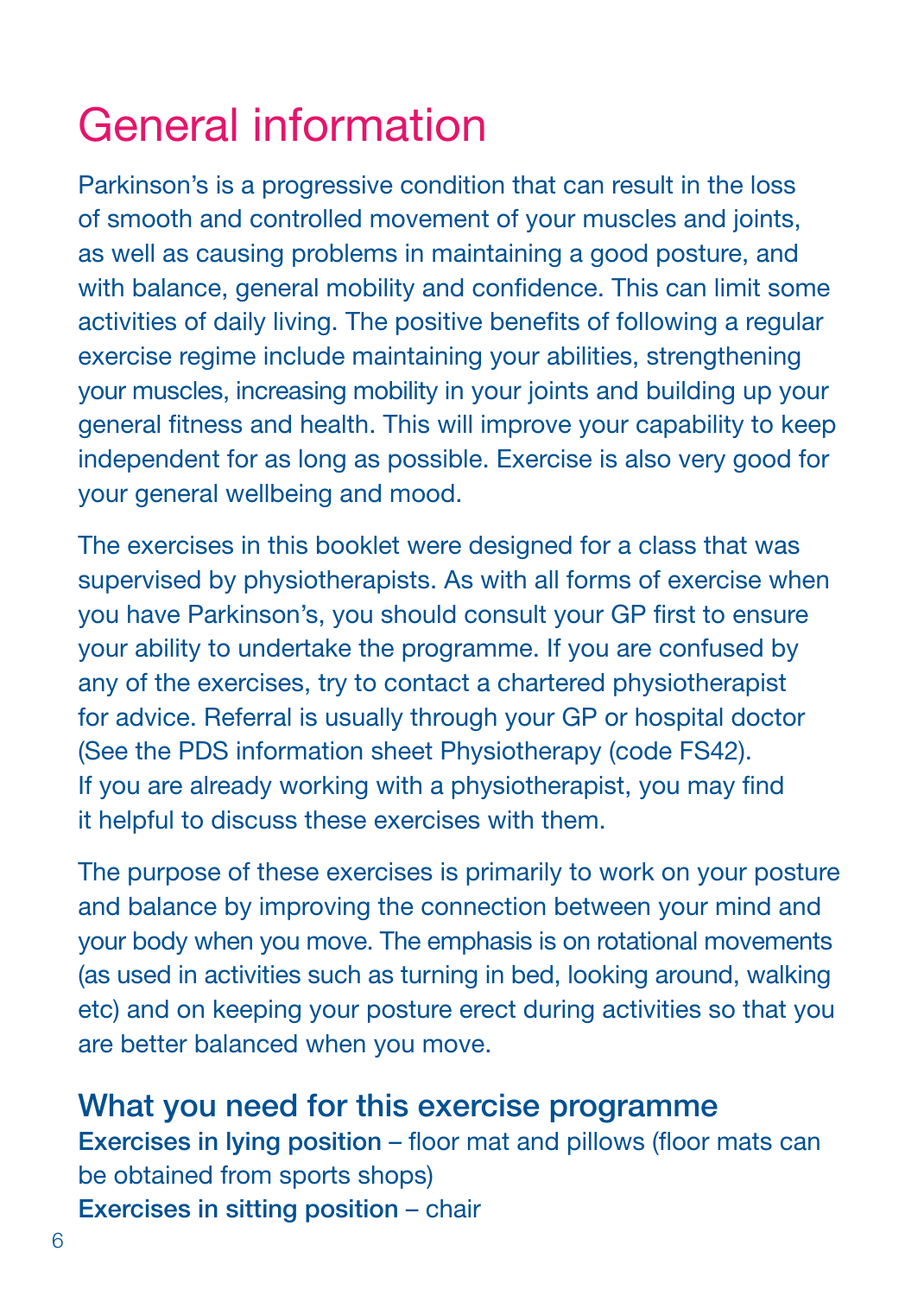Exercises in standing position – just ensure that you have enough space to swing your arms around and a chair behind you if you have problems with balance or low blood pressure.

Loose-fitting clothes are recommended and we suggest that women may prefer to wear trousers rather than a skirt for ease of movement. For the best results, do the exercises in bare feet. If you find it difficult getting your shoes on and off, you can do the exercises in a comfortable pair of shoes.

#### Doing the exercises

The exercises start off simply (in the lying position), and involve only one part of your body. This allows you to concentrate initially on that part of your body, controlling the movement in as slow and co-ordinated a manner as you can manage. They progress to more complex exercises, going from sitting up into standing, thus demanding more concentration, flexibility, balance and co-ordination, while controlling your posture.

When you do the exercises for the first time, you may find it helpful to have another person with you, in case you feel unsteady, need the exercises to be read out to you or would just like someone to keep you company while you do the exercises!

#### **Breathing**

When an exercise involves movement co-ordinated with breathing, remember not to carry the movement out when breathing in. First breathe out slowly, and then on the breath in, think about the movement you are about to perform and mentally prepare for it. Breathe out again slowly and, as you do so, perform the actual movement required by the exercise.

If you can, take the breath in through your nose, making it slow enough as to fill the bottom of your lungs, so that you feel your rib cage gently pushing out to the side. As you breathe out, let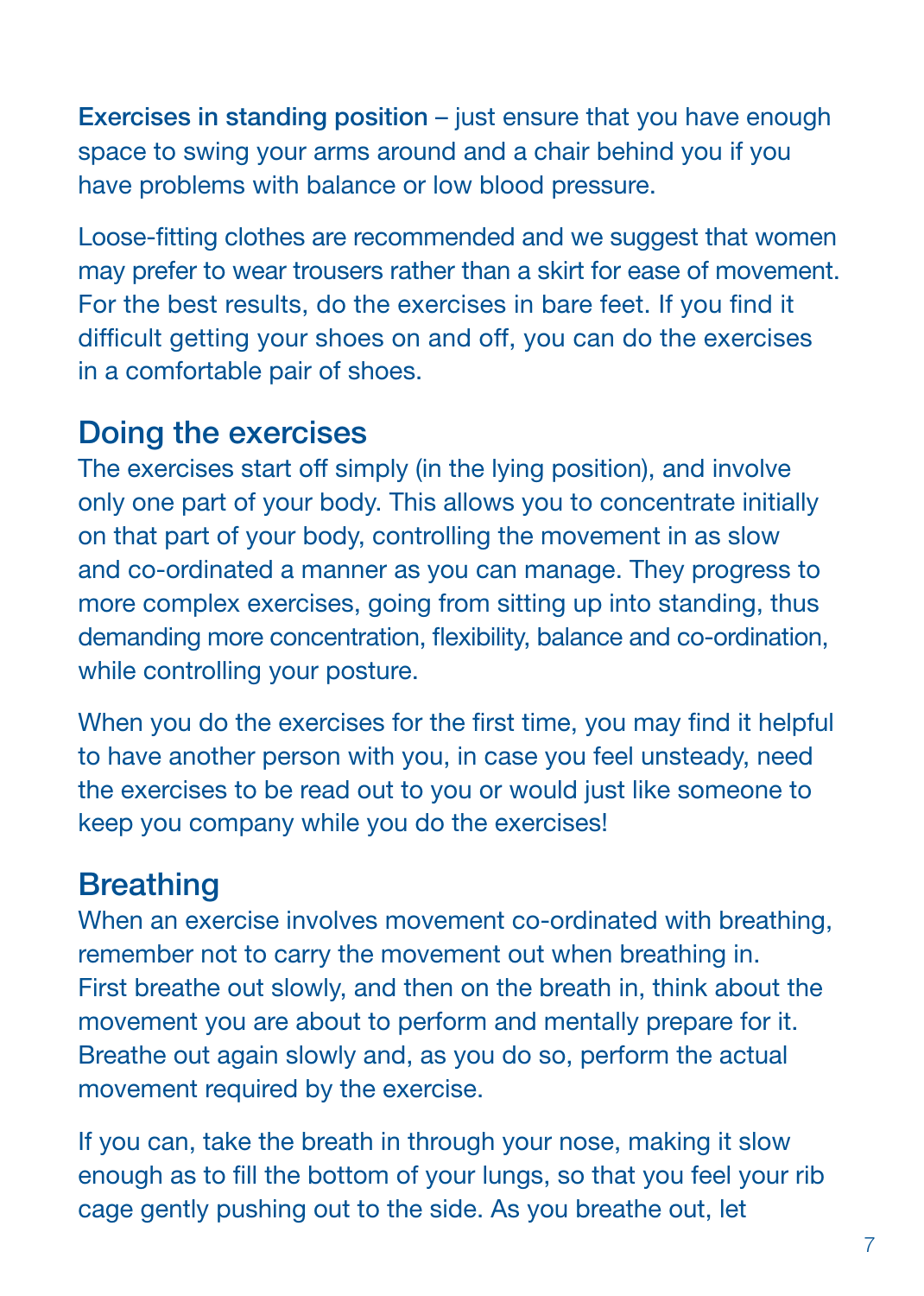the breath out slowly through your mouth. Never force the breath in or out, and keep your shoulders as relaxed as possible, otherwise you just add tension to the movement, making it less smooth and controlled. Try to use the relaxation part of the programme to practice your breathing.

Further advice on breathing and problems with facial expression can be obtained from a speech and language therapist. See the PDS information sheet Speech and Language Therapy (code FS07). All of the exercises can be adapted. For instance, if you cannot get onto the floor, do the lying exercises on your bed. If you cannot stand for an exercise, do them while sitting up straight in a chair, but don't lean against the chair back. You may wish to perform some of the standing exercises while holding onto a chair or rail for your own safety.

On the whole, the exercise programme should take about an hour and is best done at a time of day when your medication is working fully and you feel at your best. It has proved to be of most benefit to those in the earlier stages of Parkinson's, although anyone can try the exercises. We recommend watching the dvd through once before attempting the exercises. This will help you to familiarise yourself with them first.

However, always be sensible when you carry out an exercise, and be aware of your own limitations. If you are doing the exercises without the accompanying dvd, you may find it helpful when you first try this programme to have someone with you to read the instructions while you are performing them.

Remember that your condition may alter if you are tired, if your Parkinson's becomes more pronounced or if your medications are changed. If you have any concerns at all about continuing with the exercise programme, please consult your GP, especially if you are experiencing symptoms such as dizziness or a low blood pressure.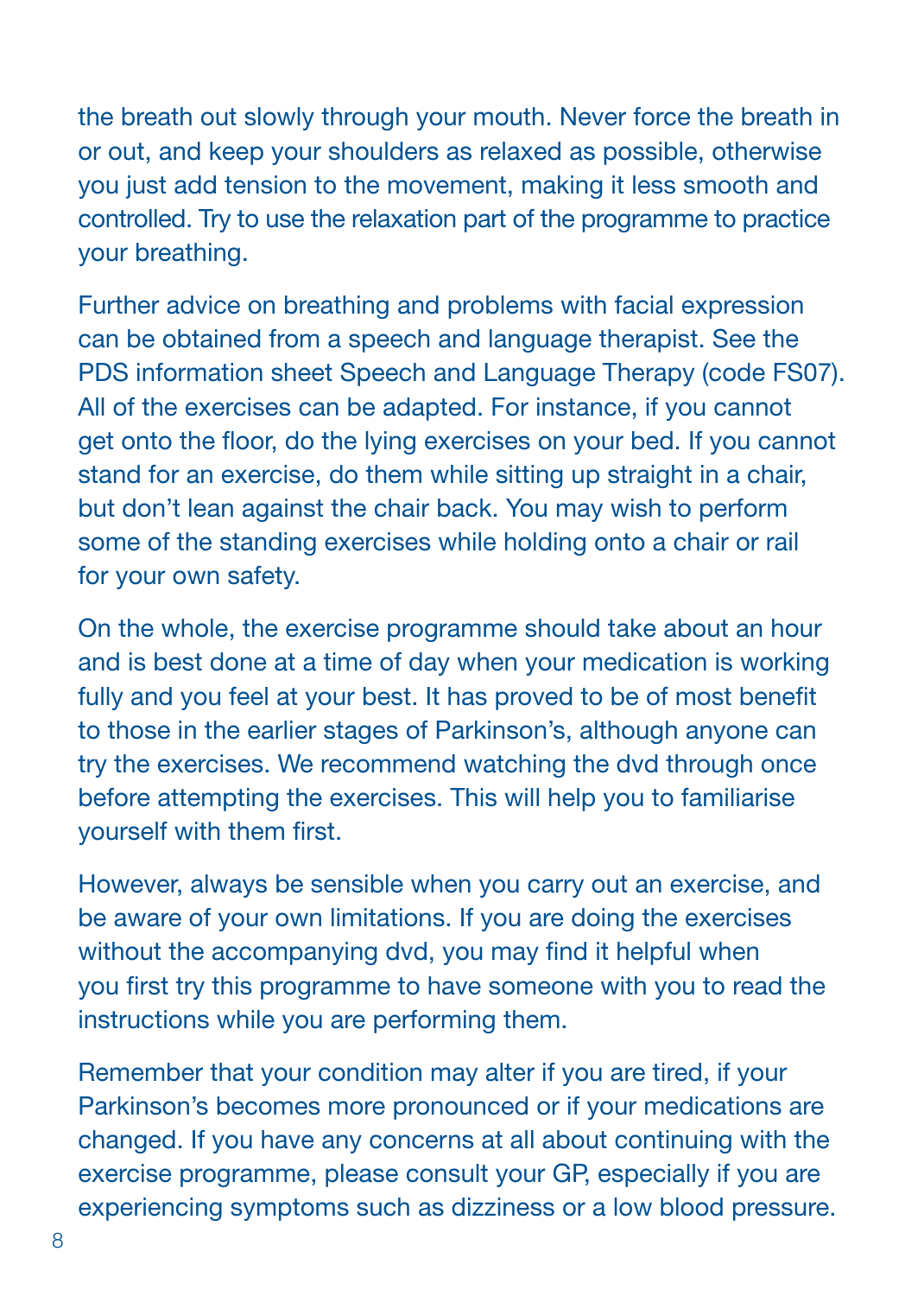### Personal experiences

Denise Webster and Roger Davis, who appear in the dvd that accompanies this booklet, share their personal experiences of exercise and how it helps them cope with their Parkinson's.

#### Denise Webster

I've always been interested in exercise and am a great believer in its benefits – both physical and psychological. I was a competitive swimmer for many years and as a teenager reached several national finals.

At the time of my diagnosis, I was working part-time and my employers of 20 years very kindly arranged for me to see a neuro-physiotherapist. This was to be my introduction to physiotherapy and specialist exercising.

The exercises we use in the dvd have made me aware of my gait, posture and balance. I have now been exercising regularly for six years and am convinced that my symptoms are not as obvious and that the progression of my Parkinson's is slower than some who have been diagnosed more recently and have not taken up the exercises.

Initially, the exercises appear very subtle. I can recall at my first session, feeling a little disappointed because I was never even slightly out of breath, let alone 'feeling the burn'! However, as I left at the end of the class, I knew I was walking better and felt less stiff.

I think that if you can do the exercises with someone else, it is more enjoyable. They may also notice if you are not doing them correctly. It need not necessarily be someone with Parkinson's, as I feel anyone can benefit from doing them.

One suggestion I would make to anyone doing the exercises on their own is to try to have a large mirror in view. Quite often, the reflection in the mirror is quite different to the way you think you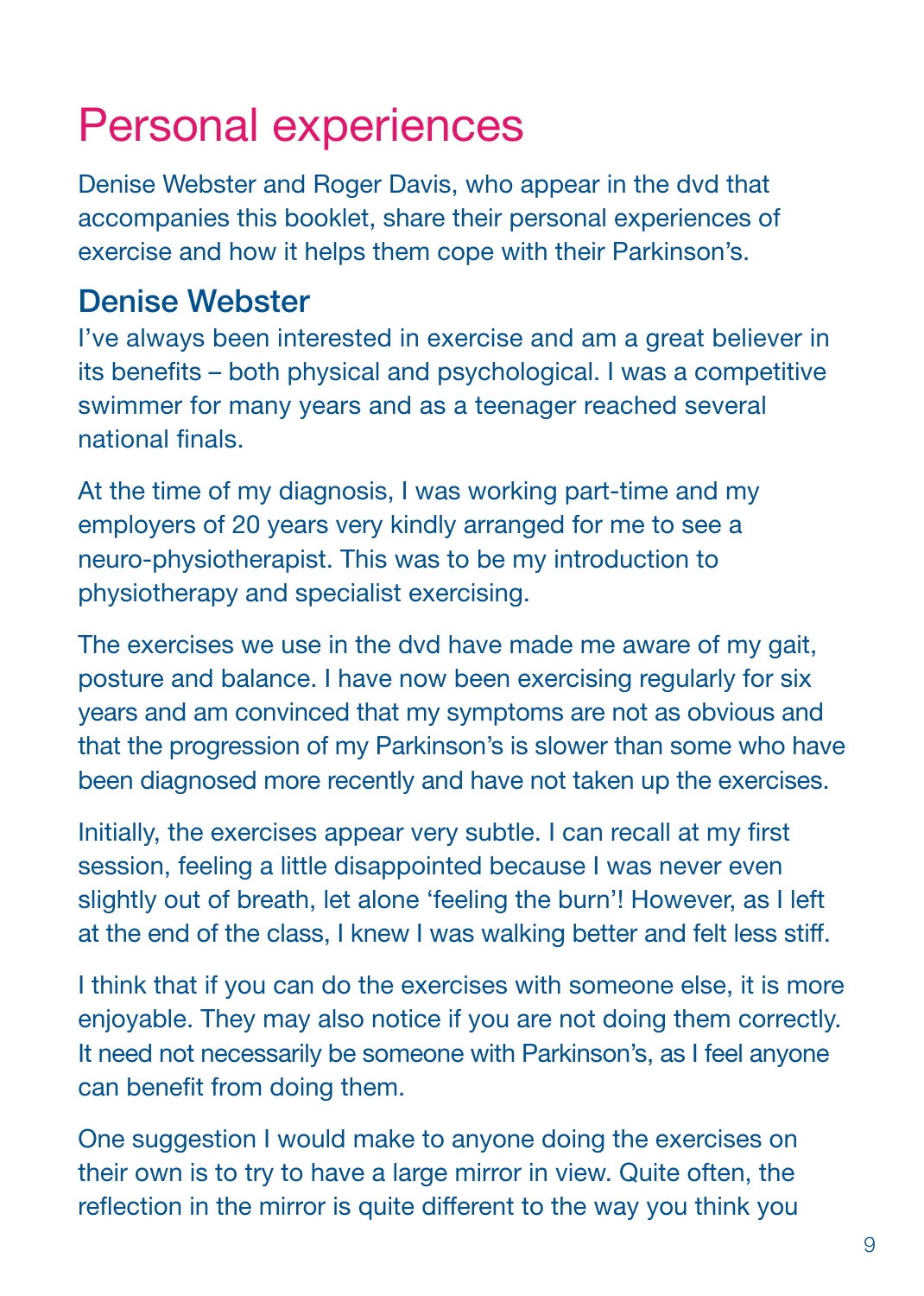are doing the movement. Personally, I have a tendency to lean backwards or raise my shoulders.

My personal favourite is the relaxation part of the session. I find this to be particularly beneficial and enjoyable. As a wife and mum of two teenage sons, it's nice to take time out and concentrate on specific areas of the body, while listening to soothing background music. I find it releases tension in my body that I am often not conscious of before the session.

Obviously some days/hours are better than others and, likewise, motivation and energy levels fluctuate. I am not super-human but I keep in mind the long-term benefits of doing the exercises and try to do something every day.

On watching the dvd, it may appear we were not enjoying ourselves. However, on the day of the recording, we felt responsible for getting an important message across and were being very careful not to catch anyone's eye, especially Bhanu's as, like me, she is one of the world's great gigglers! We were in artificial surroundings and we were there to do a demonstration for the dvd. The exercises classes are fun as well as beneficial and we always have a laugh.

At the moment, there is no cure for Parkinson's but I feel we can slow down its progression and alleviate its symptoms with ever improving medical advances, correct exercise and postural awareness.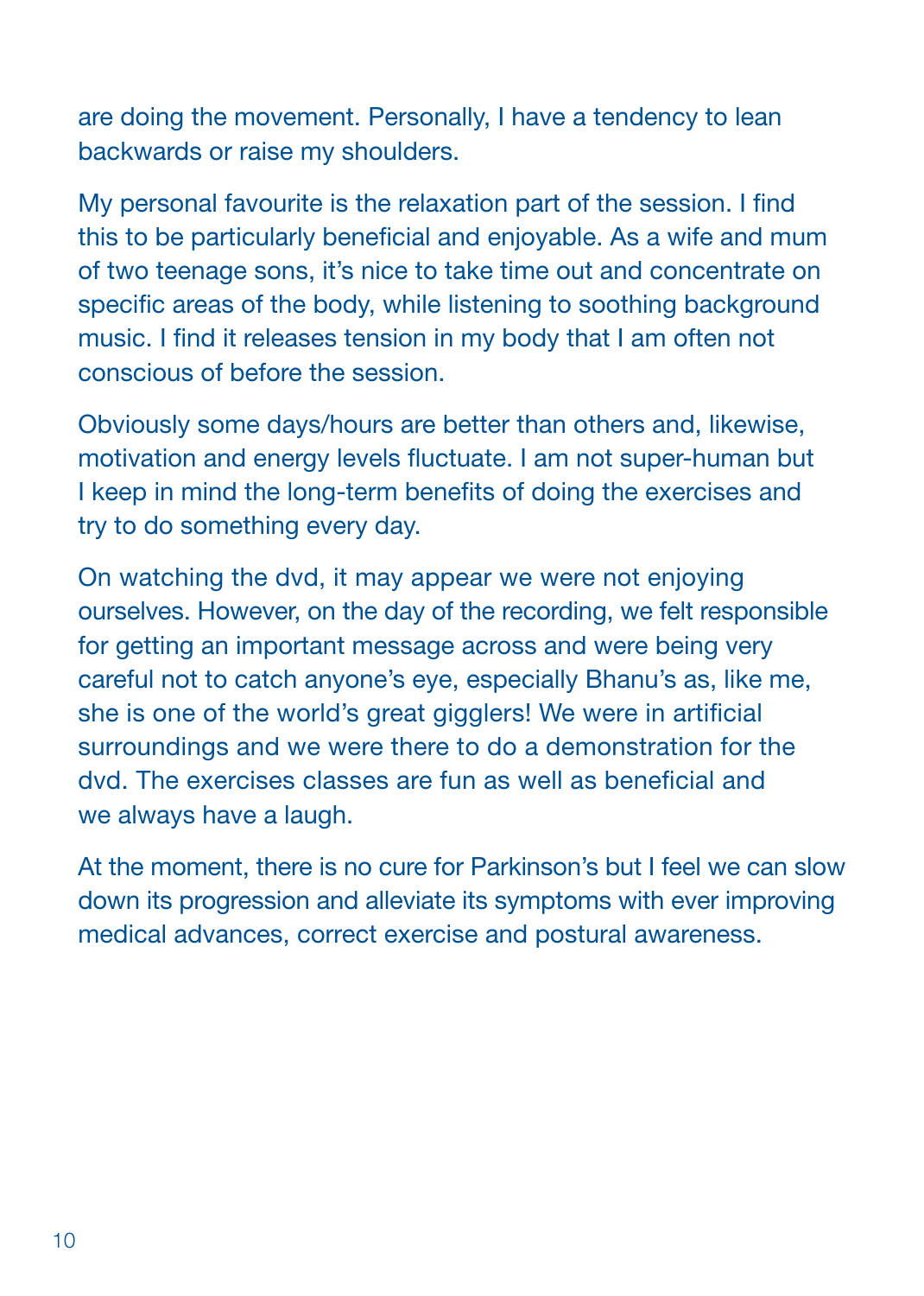#### **Roger Davis**

Respect for the head of the family, particularly at the dining table, went out of the window long ago – certainly more than a decade and a few odd years past. It had been something of a longstanding joke for everyone in the house (except me, that is) to say with monotonous regularity, "Dad's teeth are clattering again" whenever my teacup made contact with my glasses.

Actual diagnosis of Parkinson's did not bring any immediate problems in its wake and I still enjoyed regular high walks in the Peak District. But I was gradually forced to admit that tall stiles in stone walls, and others enjoying a touching familiarity with rusty barbed wire, rotting wooden posts and stinging nettles were no longer for me.

The realisation that I had a never-tiring and ever-watchful companion in Parkinson's came on a hot afternoon in a pool on the Costa del Sol when my daughter (yes, one of those who at one time giggled at my clattering teeth) grabbed a panicking waving arm when I was one stroke from the side.

One stroke? It could have been the width of the Atlantic Ocean for all I knew when the old brain cells failed to pass certain vital messages to my muscles.

A useful spell of hydrotherapy followed and I later enjoyed physiotherapy sessions lying on a blanket and a thin gym mat on the floor of an old Victorian school hall in the Burton Street area of Sheffield. The same premises where scenes from The Full Monty had been filmed!

The reason for this possibly masochistic form of activity was to gain the benefit of a remarkable relaxation and exercise programme presented in their spare time by two young physiotherapists, Richard Webber and Bhanu Ramaswamy.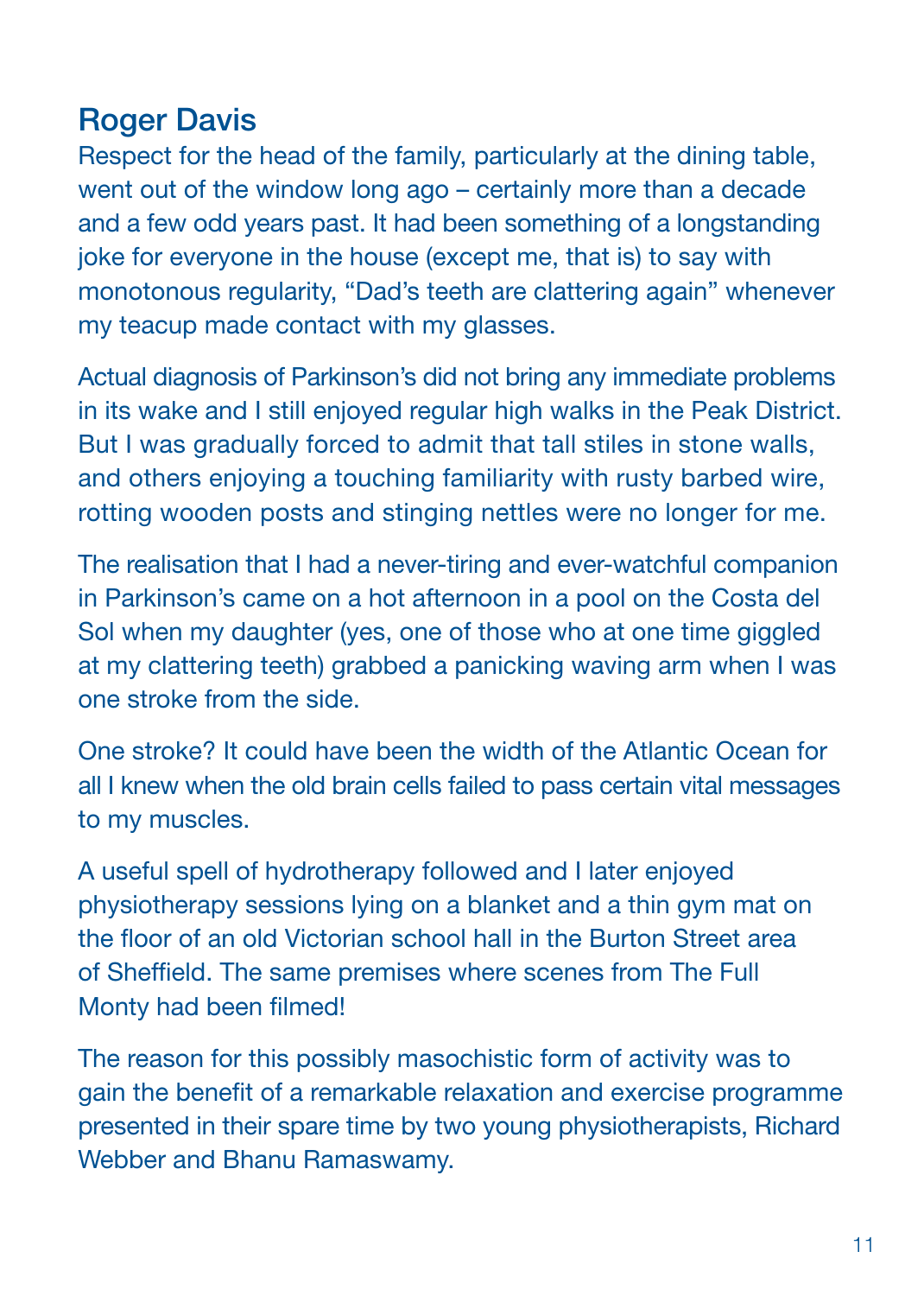They can win you over with a smile or call you to order with a look or a word that an army drill sergeant could well use to control a group of rebellious squaddies.

I find that the discipline is necessary to keep the body working in reasonable order, as it can be difficult to maintain without the knowledge that the duo will soon be watching you again.

They are certainly helping me to keep my wide range of interests going. I still write on local activities, help with the British Legion's Poppy Day appeals by visiting my old office and collecting as much as £148 in a morning. I am editorial contributor to the newsletter of the Sheffield Branch of the Royal Artillery Association, actively support a local scout group, recently formed a daytime pensioners' leisure club, can still enjoy a few hours of basic gardening and belong to the South Yorkshire Badger Group and the British Hedgehog Society.

At 71, I can still take reasonable photographs and those printed in this booklet are my own work, with some taken at floor level.



Roger Davis (centre) and Denise Webster (second right) during filming of the PDS exercise dvd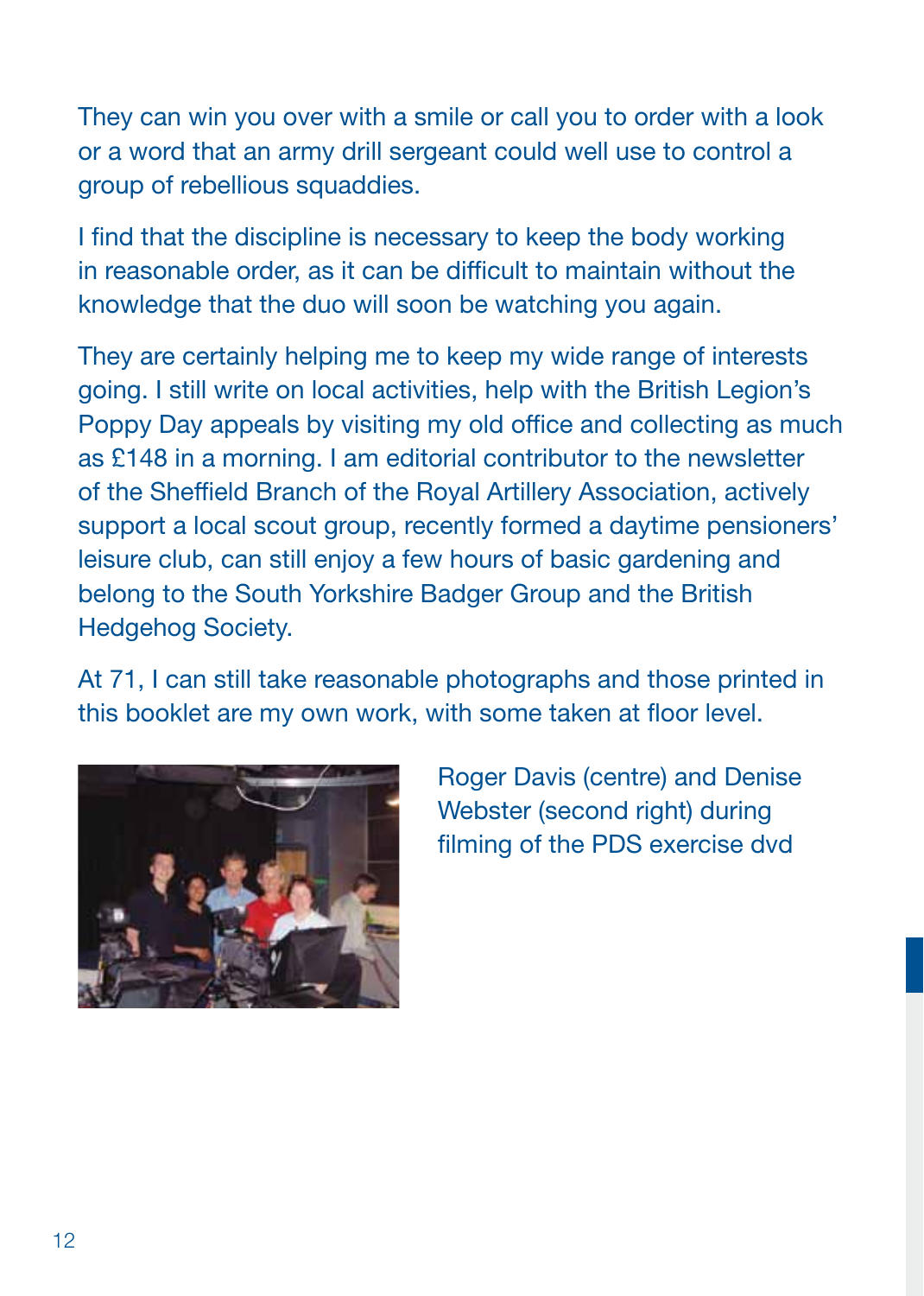#### Getting on and off the floor

The first part of this programme starts with floor exercises. Some people may experience problems getting down onto the floor, up off the floor, or both!

Remember that you should not attempt to get on and off the floor if you have severe arthritis, unsteadiness and pain, or an unstable or new (within the last six months) knee/hip replacement.

Most people have their own tried and tested method of getting on and off the floor, but one method recommended by physiotherapists is the 'backward chaining' method. It is called this because the sequence of getting onto the floor is broken down into a series of tasks, and you begin to train in this method by learning the last task in the series first. As this step is mastered, you proceed to the next task, and so on until the entire sequence can be performed. (See pages 14–16 for details.)

Don't worry if it takes you a few attempts to master one task, some people have taken up to two weeks to get through the whole procedure. If you are trying this for the first time, we would suggest that you have someone with you. If you have no one around to ensure your safety and you are worried about getting on and off the floor, be sensible. You might be better off doing the exercises on a firm bed, or even while sitting in a chair.

#### Points to remember

- Before you attempt to get on to the floor, don't forget to have a pillow (or two) and a blanket by the mat or space where you are going to exercise as some people find that they like to be warm for the relaxation part.
- Following the relaxation and floor exercises, remember to get off the floor slowly, as you might be a little dizzy.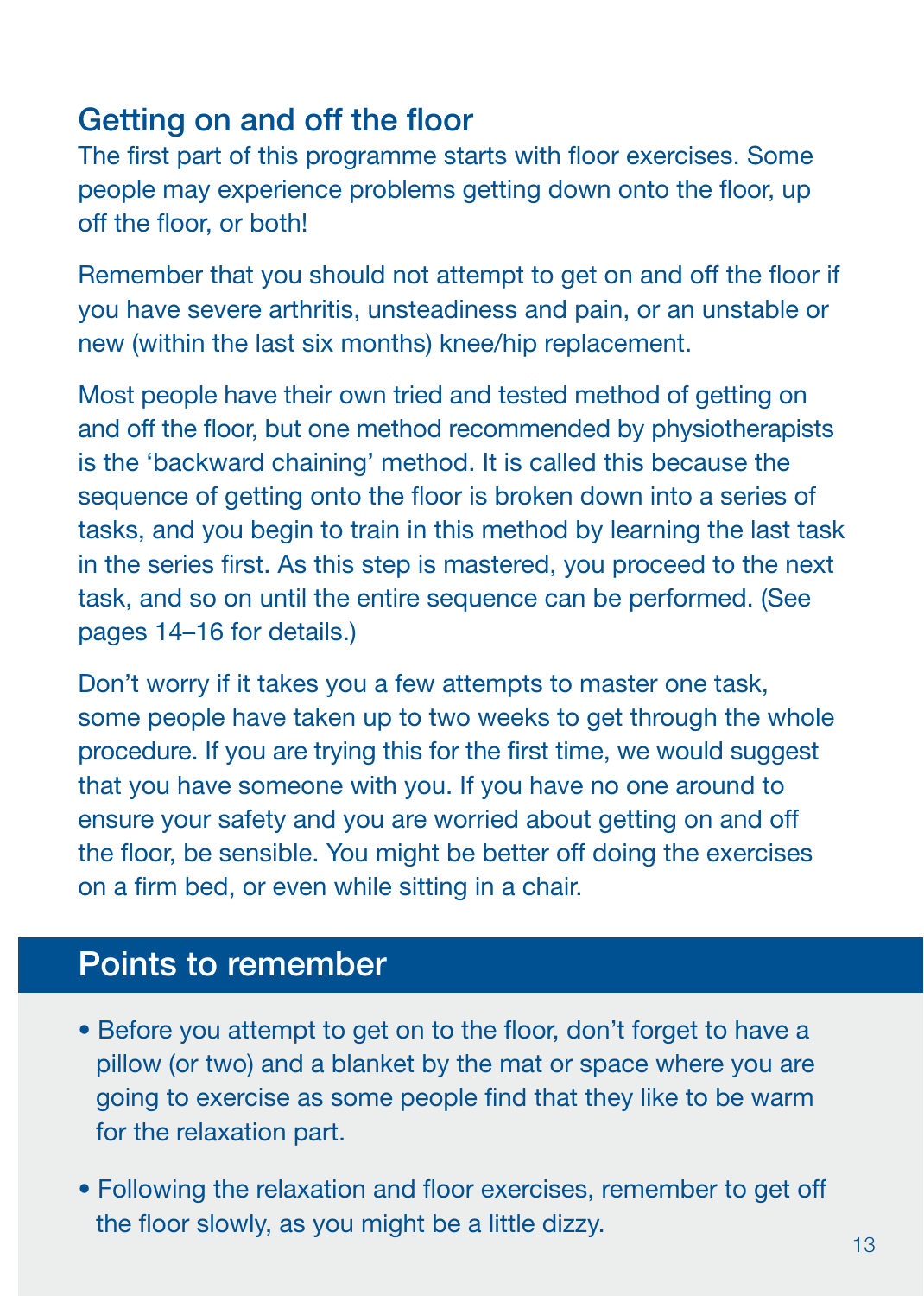1 The first step is to make sure you can get onto and off one knee. If you have one, it is best to lower your weakest leg down to the floor first, as your arms and stronger leg will hold up your weight. Before you proceed to the next step, make sure you can get back up from this position.



2 Take this a step further and now make sure that you can get down onto one knee, and then onto two. Again, make sure you can get back up from this position before you continue.

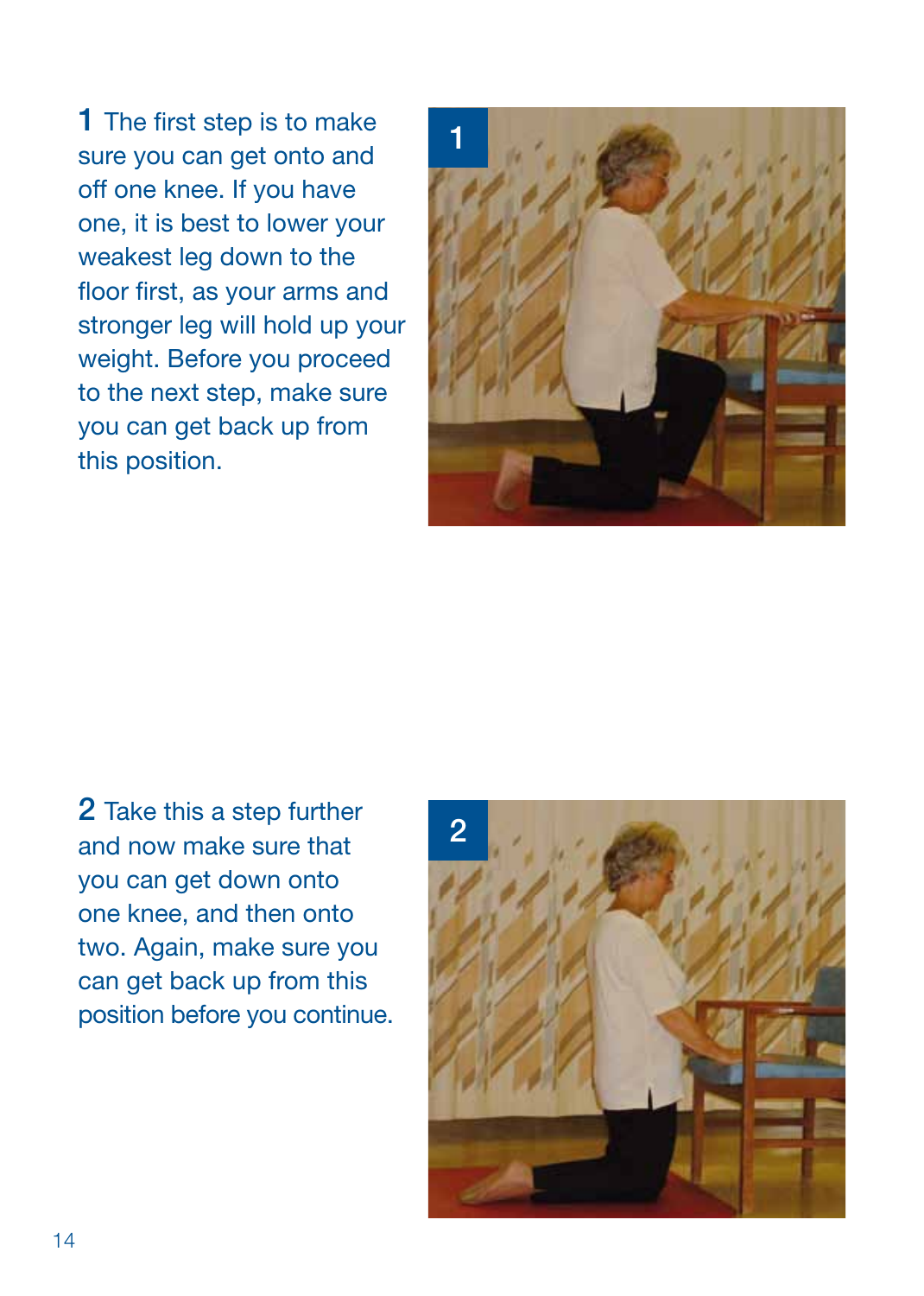3 Once kneeling, proceed to walk backwards on your knees until your arms are both on the floor, as if ready to crawl. If you are happy that your arms will bear your weight, go onto the next part. Otherwise get back up onto the chair and rest.



4 Once in the crawling position, move backwards to the place you are going to lie down, ensuring you have space enough to stretch your arms and legs out fully.

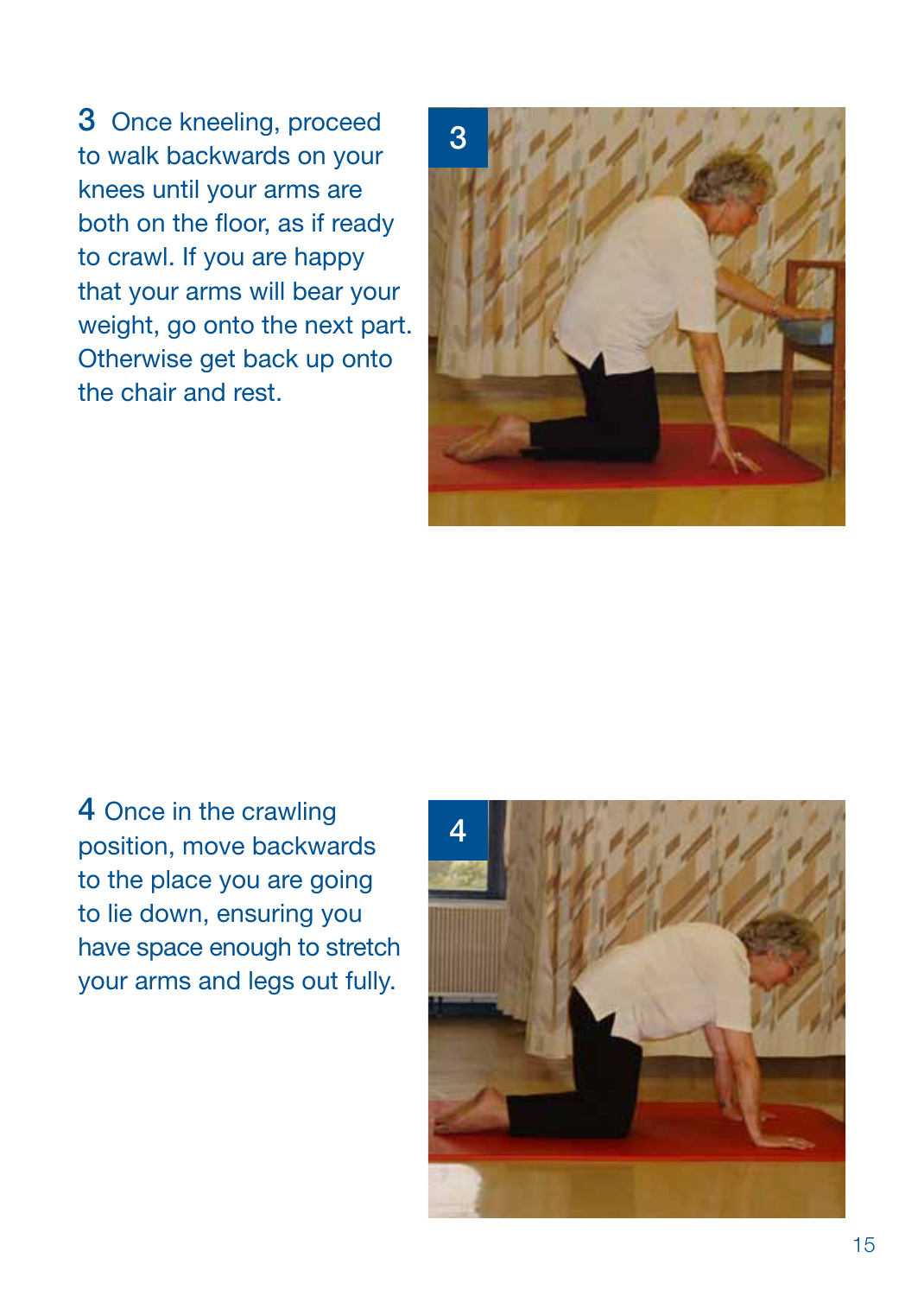5 Now lower yourself slowly down onto one hip. It may stretch a little, but so long as it is not painful, carry on, making sure that you can get up from this position before you proceed to the last part.



6 And finally, lower yourself down fully, roll over onto your back and make yourself comfortable, ready to start the programme.

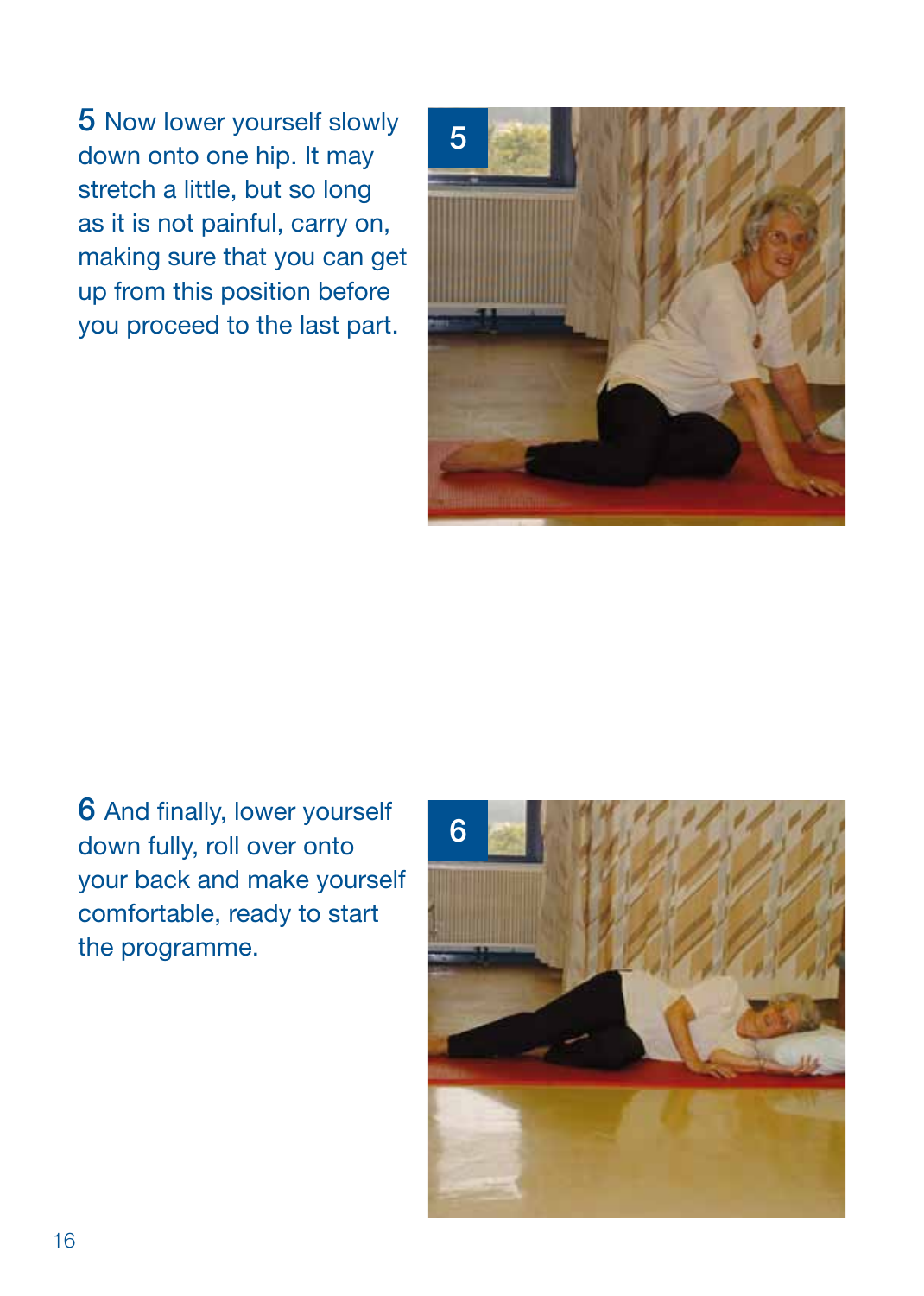#### Relaxation

We use relaxation for many reasons and for this exercise programme, the purpose is to get you in the right mind for the exercises. To start with, we need to stop the mind from thinking about what chores still need doing in the house and to focus in on how our bodies are feeling. Thinking about your breathing helps the body and mind to relax so we shall start and finish with that. The relaxation part should take about five minutes in total, but on some days, it may take a little longer to settle your body.

**Starting position:** Start by lying on your back with your knees bent and your feet flat on the floor about hip-width apart. Rest your arms down by your side, with your hands on the mat or resting lightly on your belly. Have enough pillows behind your head so that you are as flat as you can go without being uncomfortable or having to tilt your head backwards (you should be looking straight up to the ceiling).



Relaxation position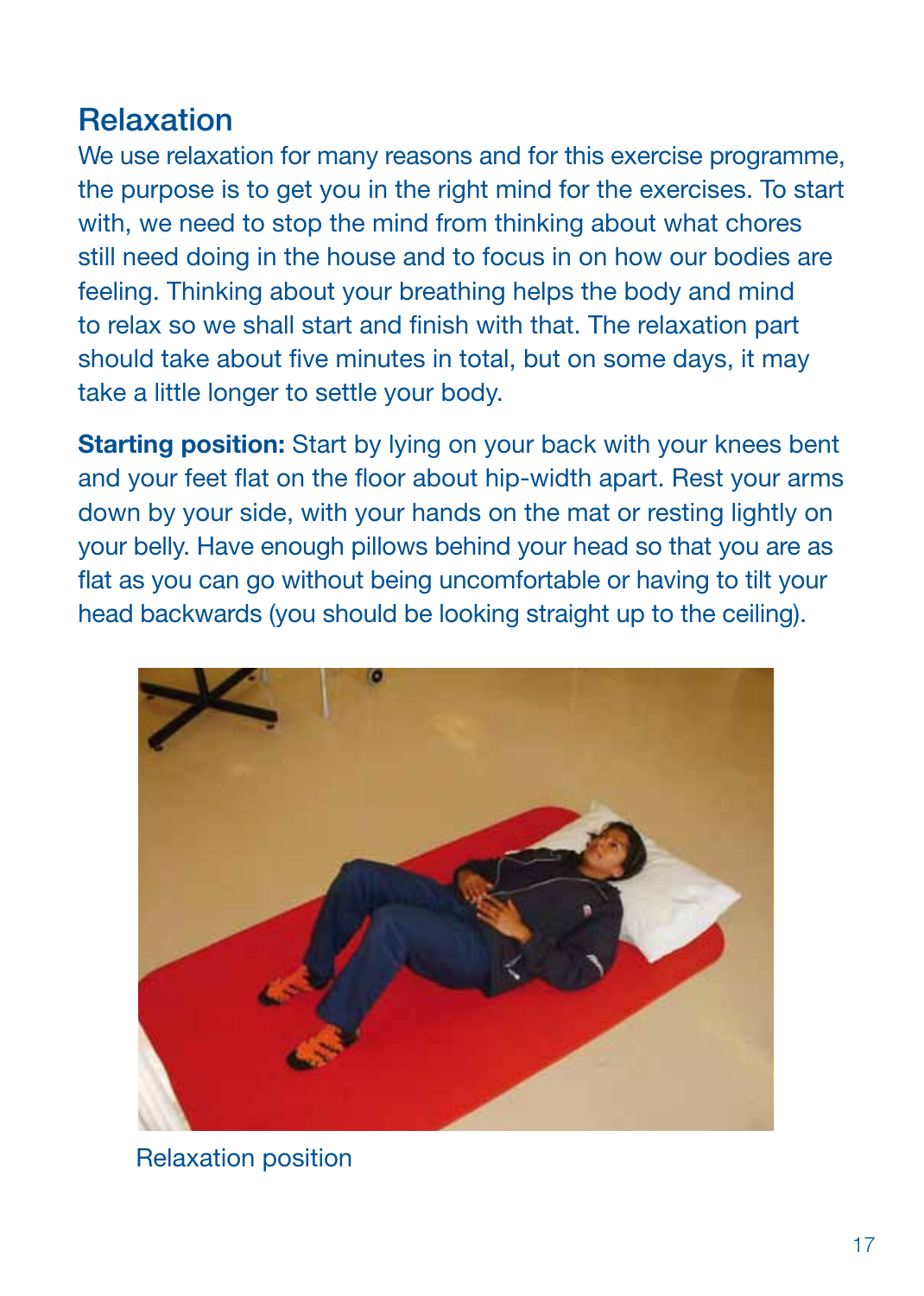#### **Instructions**

- 1 Begin by breathing in and out slowly.
- 2 As you breathe in, notice how your ribcage is pushed out to the side. Neither your shoulders, nor the top half of your chest should expand.
- 3 As you breathe out allow your whole body to sink further into the mat and pillow.

We recommend that you do this for two minutes, taking four to five breaths to release each body part in turn, starting from the feet upwards as follows.

Feet: Allow them to sink into the ground as though they were resting on sand.

Legs: Allow your hips to sink into your pelvis and imagine that your knees are supported by a bar and that the bar is taking all the weight of the legs.

Bottom: Allow your bottom to sink further into the mat with each out breath.

Back: Let your back sink into the mat and become longer with each out breath.

Shoulders: Allow your chest to open wider with each out breath. Feel the tension release from your shoulders and arms, allowing them to rest on the mat.

Head: Allow your head to sink further into the mat with each out breath, letting your neck become longer and stretching your whole spine away from the pelvis. (You should feel at least two inches longer by the time you finish!)

Face: Your brow should become wide and free of furrows. Let your jaw relax and your tongue rest in the back of your mouth.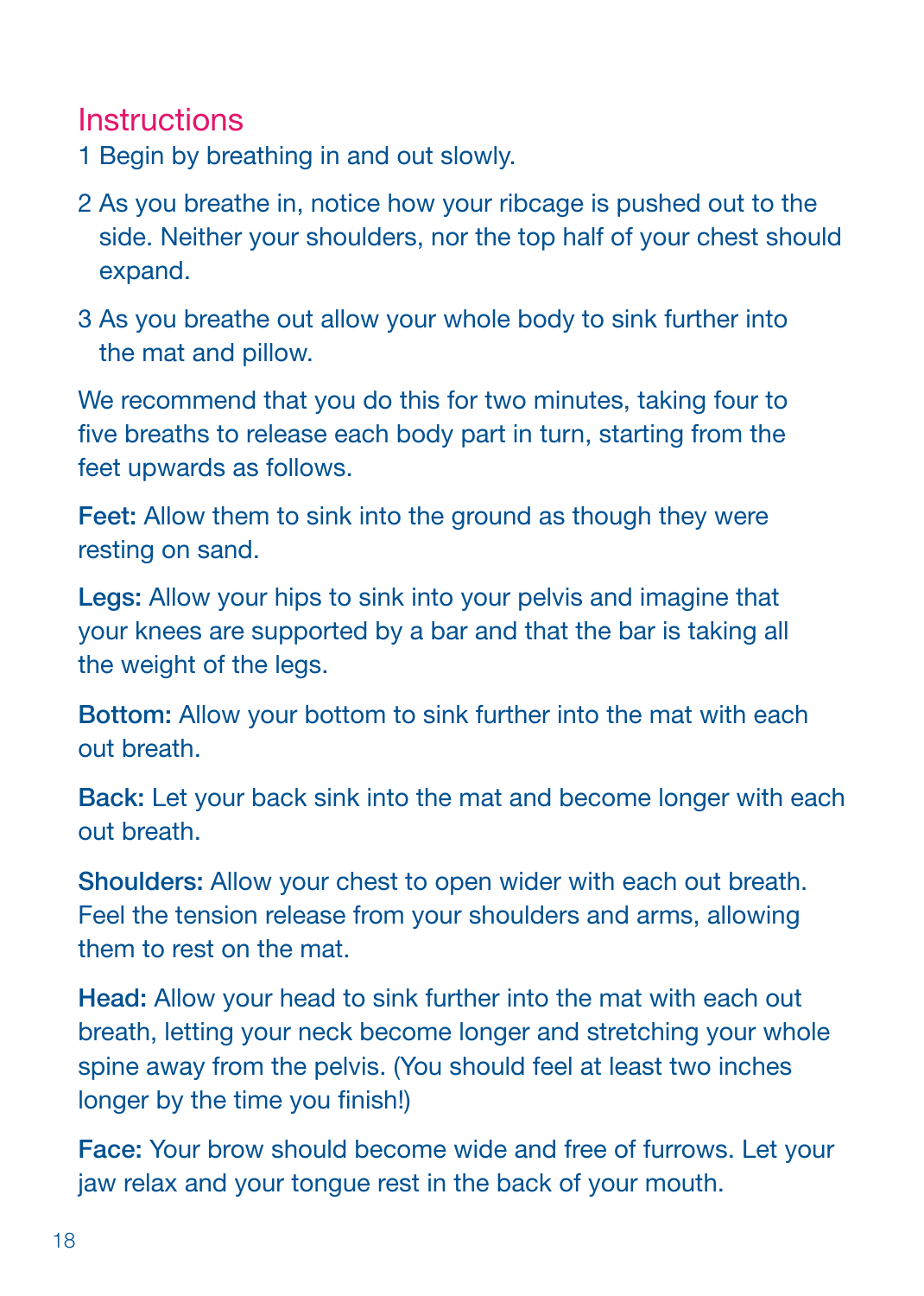Toes and fingers: Relax your toes and fingers making sure the soles of your feet are flat on the floor, and your hands are resting palm faced downwards, either across your stomach or beside you on the mat.

Breathing: once your body is relaxed, continue to focus on the breathing to allow the mind to relax as well. Your breaths should naturally become a little slower and feel a little deeper, but take care not to force the air in or out.

As you breathe in, try to visualise your lungs filling with air, and as you breathe out, feel yourself sinking further into the mat and pillow.

A speech and language therapist can advise further on breathing. See the information sheet *Speech and Language Therapy* (FS07).

Some people may worry that they will find the relaxation exercises so relaxing that they fall asleep. Please do not worry if this happens, but do try to stay alert to concentrate and get the most out of this programme.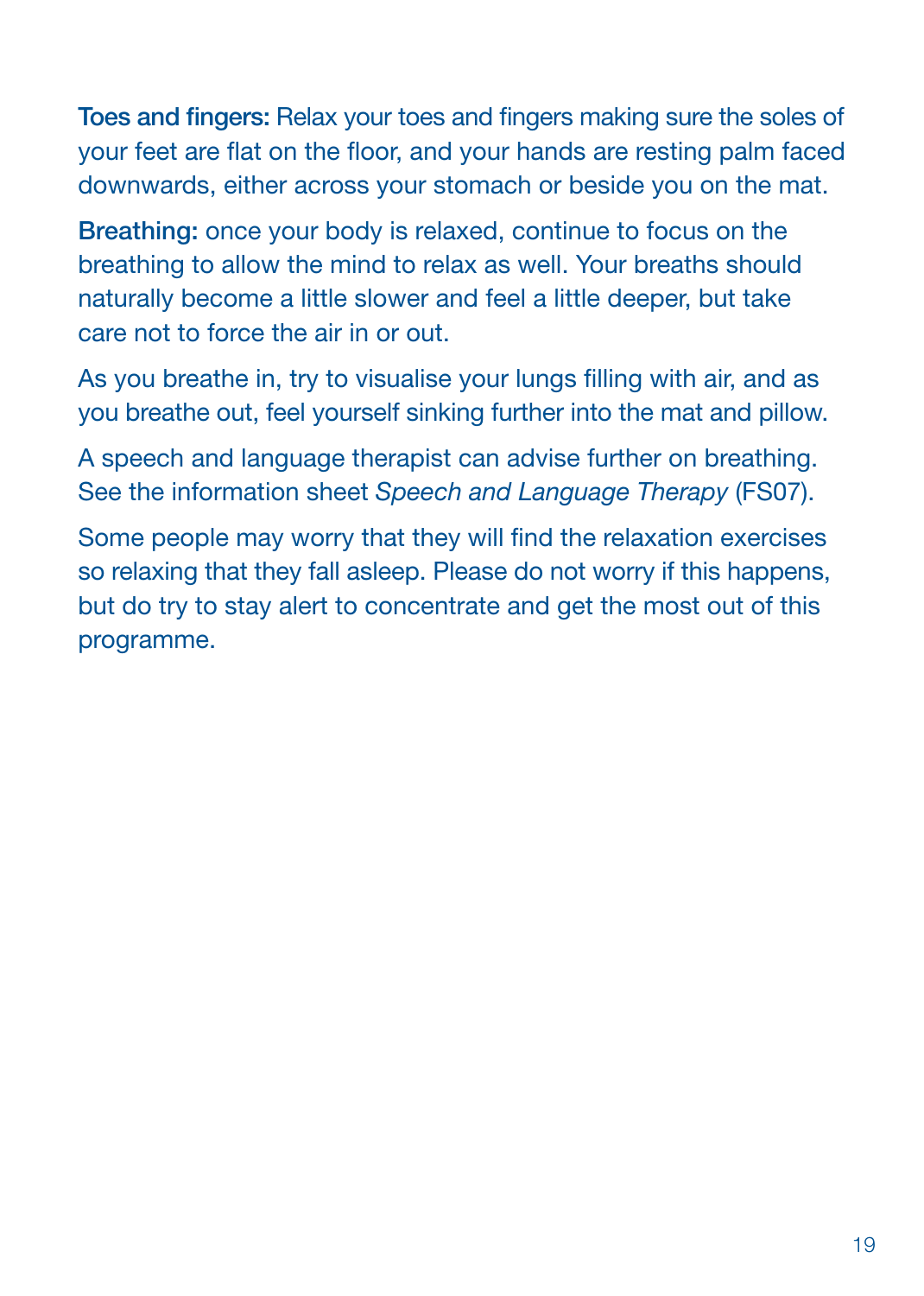### Exercises in lying position

#### Neck rolls

The neck muscles play an important role in telling the mind what position the head is in and whether it is in line with the rest of the body. The head will often dictate how the rest of your body should move. It can only do this properly if it is able to move freely. This exercise will help release tension around the shoulders and neck, helping the head to move more freely during other movements. Throughout this exercise, focus on keeping your neck long and your head relaxed. At no time allow your head to lift off the pillow or your neck to kink. Try not to force the muscles to stretch by effort. Let them lengthen as gravity takes the head further to one side. The rest of your body, especially the shoulders, should remain relaxed and still.

Starting position: Lie on your back with knees bent up and feet flat on the floor a few inches apart. Allow your arm to rest with your palms facing downwards on the floor beside you.

- 1 Take a slow breath in.
- 2 As you breathe out, allow your head to roll to the left.
- 3 Take a slow breath in while you think about the muscles on the right of your neck lengthening.
- 4 As you breathe out, allow your head to roll over to the right side.
- 5 Take a slow breath in while you think about the muscles on the left of your neck lengthening.
- 6 Repeat five times on each side, allowing the head to roll a little further each time.
- 7 At the end of the exercise, make sure that your head is fully relaxed on the pillow, looking up towards the ceiling.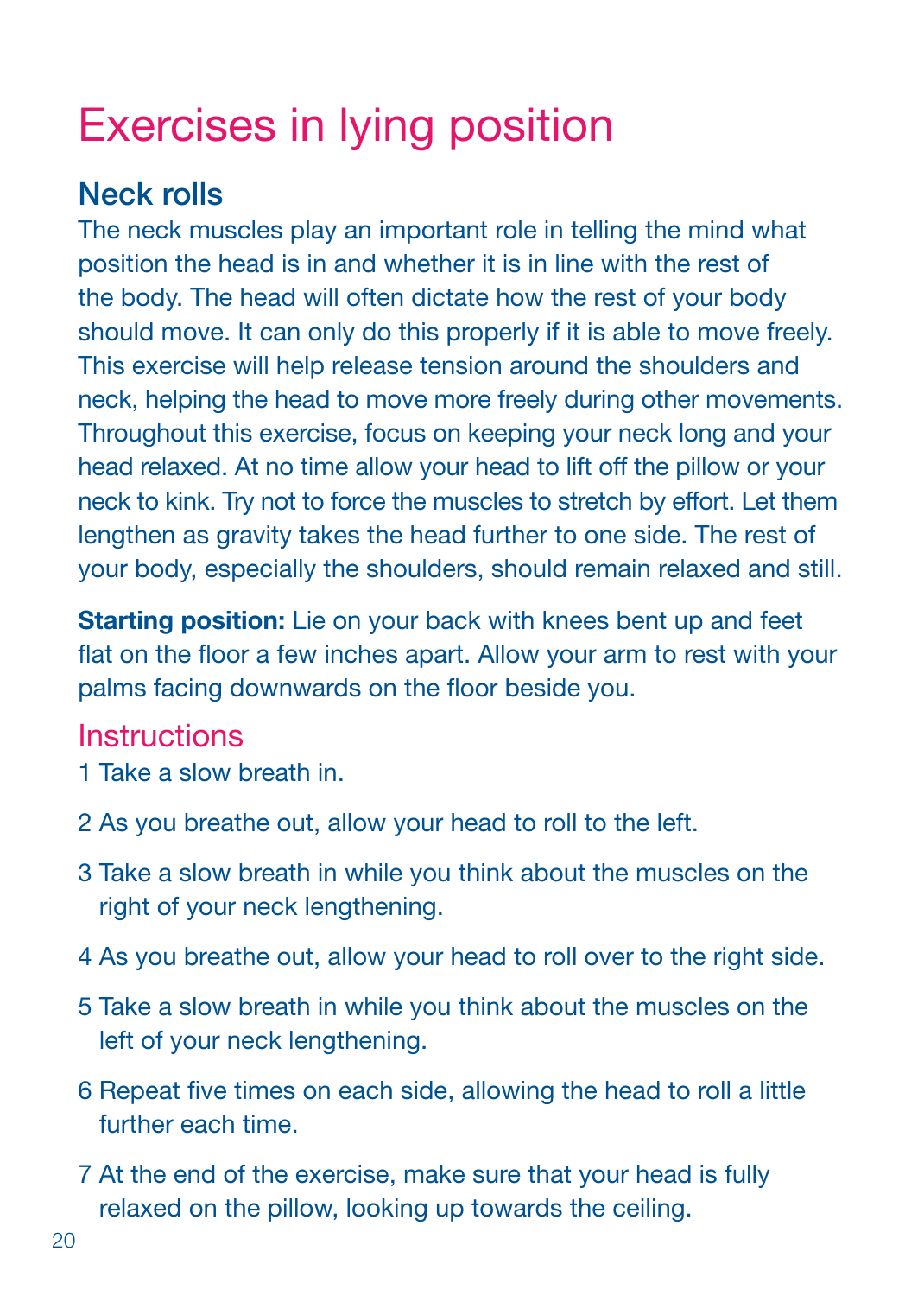#### Pelvic tilt

This exercise will help to increase the range and smoothness of movement in the pelvis and the lumbar region, an area that becomes particularly stiff in people with Parkinson's. Our centre of gravity, or balance point, lies within this area. Improved smooth movement at the pelvis can therefore help with the maintenance of a better posture, with balance and other activities requiring the transfer of weight, such as sitting to standing, walking and dancing.

Starting position: Lie on your back with knees bent up and feet flat on the floor a few inches apart. Place your hands palm down on the floor beside you.

- 1 Take a long slow breath in.
- 2 As you breathe out, begin to tilt the pelvis towards you, lifting your bottom slightly off the mat. The movement should cause your back to be pushed further into the mat as you move.
- 3 Continue to curl your spine up, one segment at a time, lifting it off the mat. Focus on the curling of the spine, not the lifting of it.
- 4 When you have gone as far as you can manage, hold this position while you take a long slow breath in.
- 5 As you breathe out, allow the spine to uncurl and rest back down on the mat one segment at a time. The last thing to touch back down should be your bottom.
- 6 Continue the movement by tilting the pelvis away from you and arching the back without lifting your bottom off the mat.
- 7 At the end of the movement, take a long slow breath in.
- 8 Do this exercise for at least two minutes. Remember to not force the movement but to allow it to happen smoothly with the mind focused and relaxed.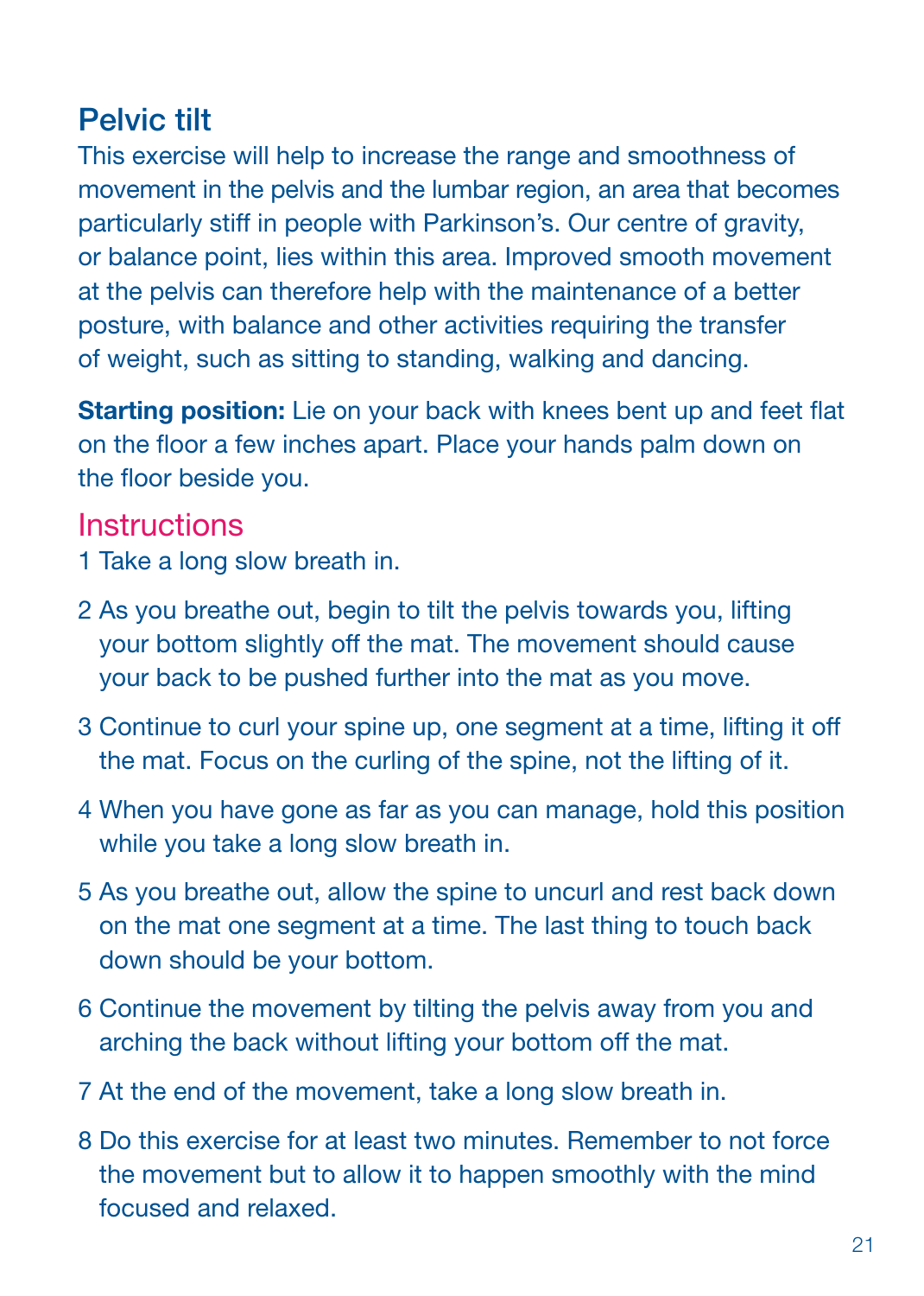The next three exercises help you to develop control of the trunk muscles by focusing on a simple movement while keeping the rest of your body still. The abdominal muscles around the trunk act as a stable base from which movements of the limbs can occur without disturbing balance or posture. Your focus should be on not allowing your pelvis to tip to the side of the moving leg, as described in each exercise. Therefore, only move each leg as far as you can without the pelvis or other leg moving. If you are very stiff, you may find your other leg is pulled over too, so concentrate hard on keeping this in the starting position during the exercise.

#### Knee opening

Starting position: Lie on your back with knees bent up and feet flat on the floor a few inches apart. Place your hands palm down on the floor beside you.

- 1 Take a long slow breath in to prepare for the exercise.
- 2 As you breathe out, tighten your tummy muscles slightly and allow your left knee to drop out to the side. The right leg should not move.
- 3 At the end of the movement take a long slow breath in.
- 4 As you breathe out, bring your left knee back up to the starting position.
- 5 Take a long slow breath in.
- 6 As you breathe out, tighten your tummy muscles slightly and allow your right knee to drop out to the side.
- 7 At the end of the movement take a long slow breath in and, on the breath out, bring your right knee back up to the starting position.
- 8 Do this exercise for about two minutes.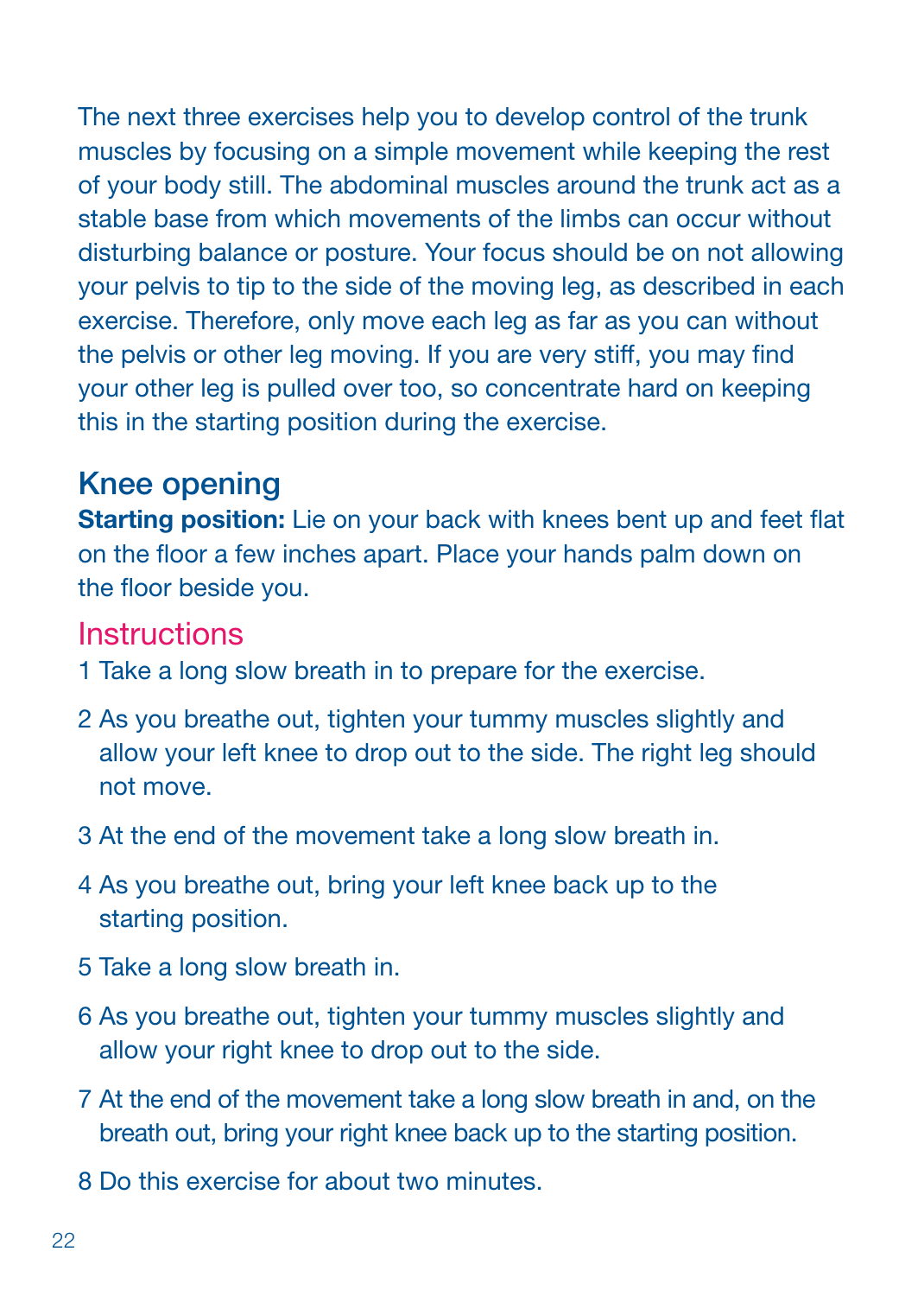

Knee opening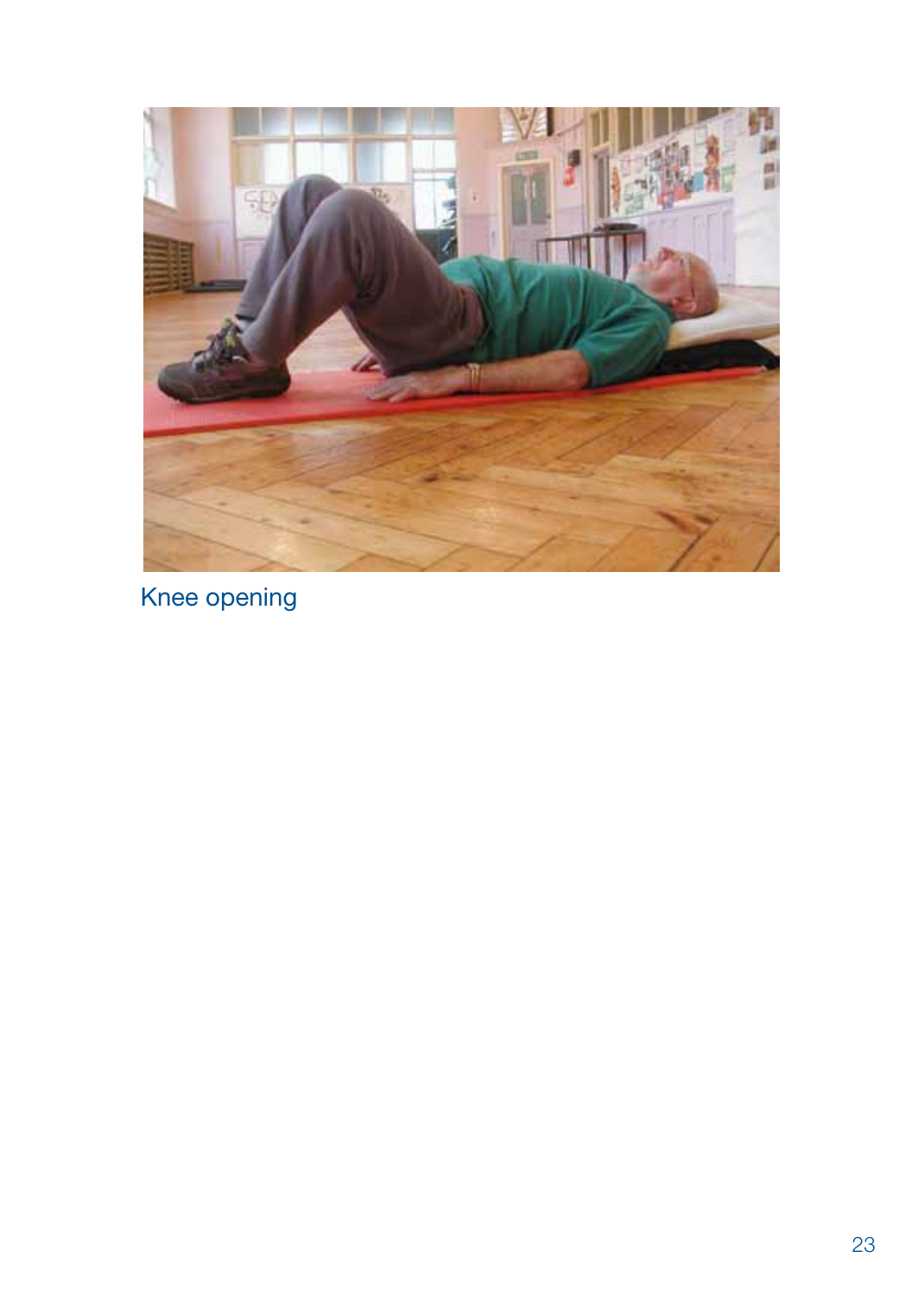#### Knee lifts

This second exercise is a little harder than the first one, as you are now lifting one leg off the floor, demanding more control from your trunk. Again, your focus should be on not allowing your pelvis to be drawn into the movement of the knee. Therefore, only move your knee as far as you can up toward your chest without movement occurring elsewhere.

Starting position: Lie on your back with knees bent up and feet flat on the floor a few inches apart. Place your hands palm down on the floor beside you.

- 1 Take a long slow breath in.
- 2 As you breathe out, tighten your tummy muscles slightly and lift your right foot off the floor, bringing your knee up towards your chest.
- 3 At the end of the movement, take a long slow breath in.
- 4 As you breathe, out bring your knee back down.
- 5 Take a long slow breath in.
- 6 As you breathe out, tighten your tummy muscles slightly and lift your left foot off the floor and bring your left knee up towards your chest.
- 7 At the end of the movement, take a long slow breath in.
- 8 Do this exercise for about two minutes.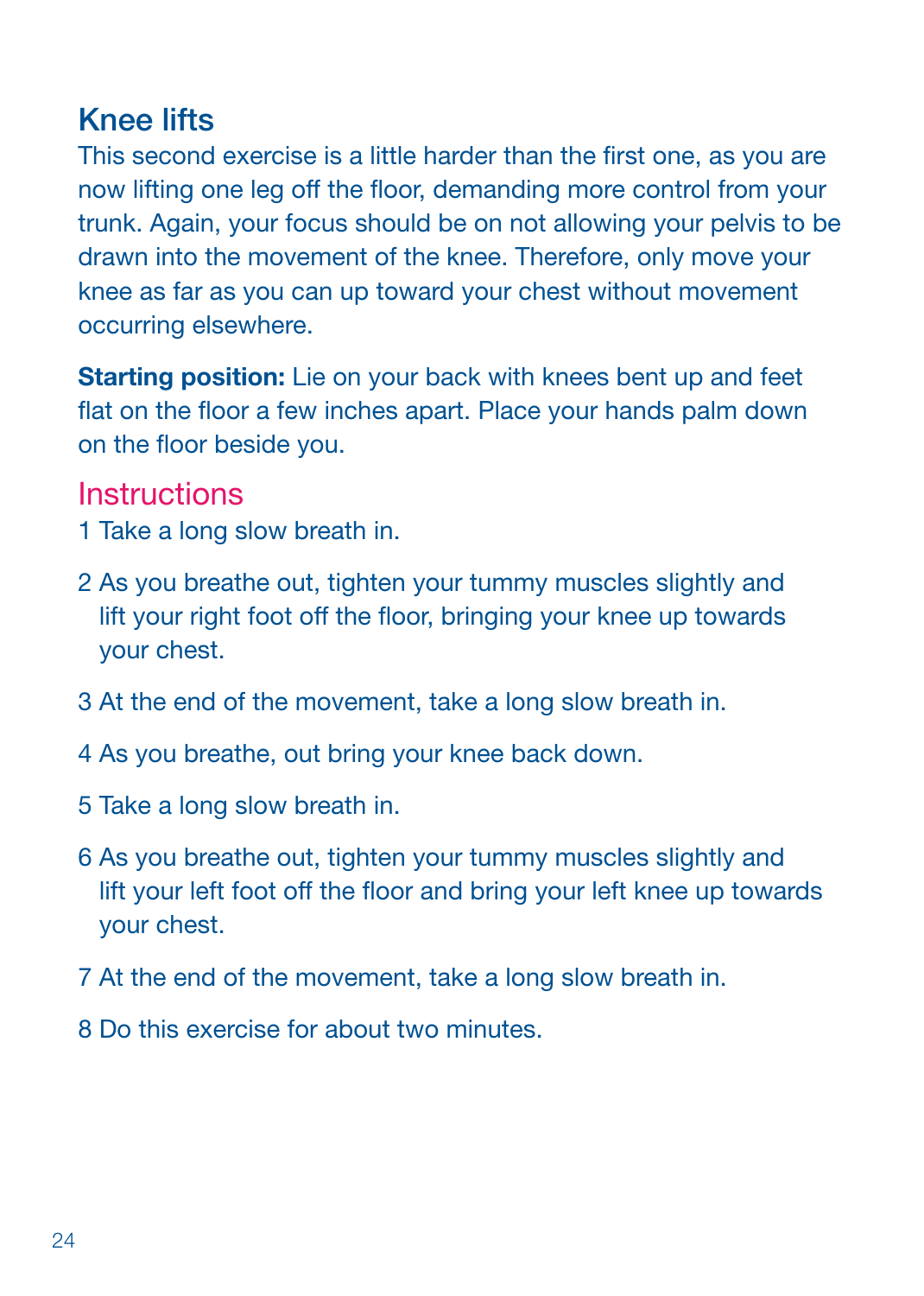

Knee lifts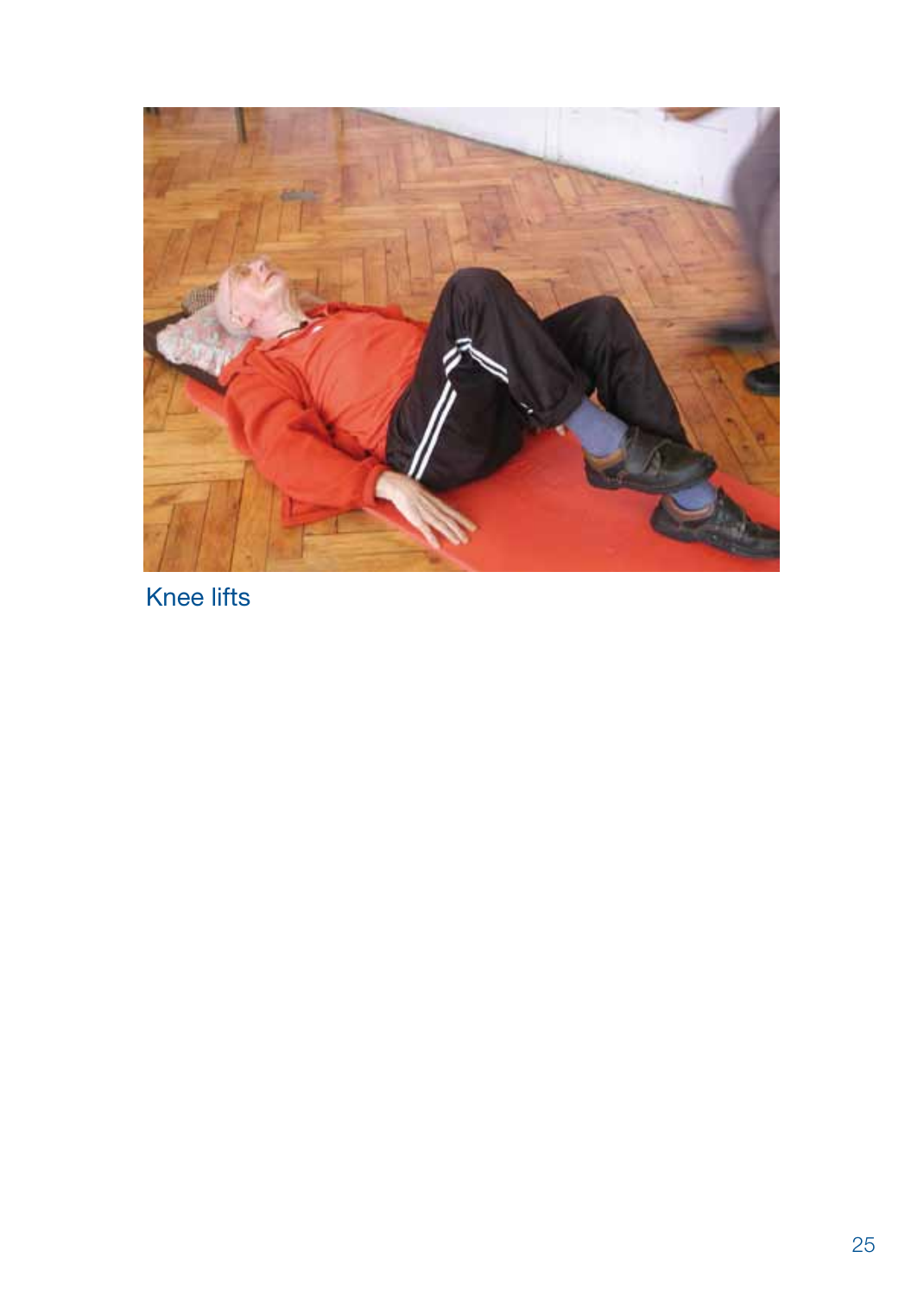#### Leg stretches

This third leg exercise is the hardest as you now have to control the full weight of an outstretched leg. Again, the focus is on using the tummy muscles to stabilise the trunk while the limb moves.

Starting position: Lie on your back with knees bent up and feet flat on the floor a few inches apart. Place your hands palm down on the floor beside you.

#### **Instructions**

- 1 Take a breath in.
- 2 As you breathe out, gently tighten your tummy muscles and slide your heel downwards to straighten your right leg onto the floor. The sole of your foot is raised off the floor.
- 3 At the end of the movement, pull your foot up towards you to feel a stretch at the back of your leg.
- 4 Take a breath in, maintaining the stretch at the back of your leg.
- 5 As you breathe out, gently tighten your tummy muscles, relax your foot and bring your leg back up to the starting position.
- 6 Take a breath in and then, as you breathe out, repeat these movements with your left leg.
- 7 Do this exercise for about two minutes.

NB During this exercise, be extra careful to keep your pelvis stable.

Don't allow it to tilt forwards or backwards while moving your leg.

#### **Progression**

• As you gain more control around your pelvis and trunk, you should be able to progress this exercise by lifting your foot off the floor on the out breath, and straighten the leg without touching the floor.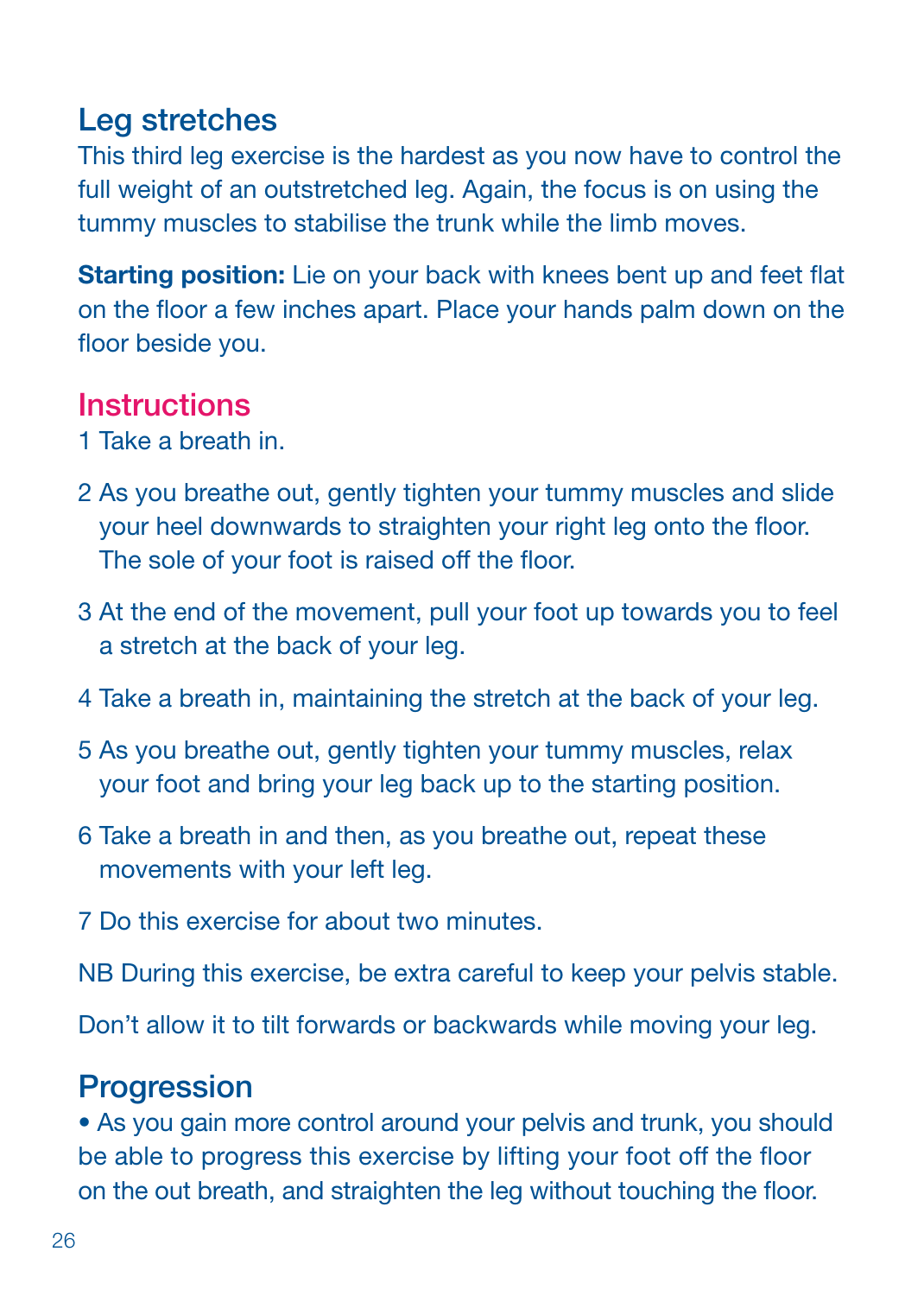

Leg stretches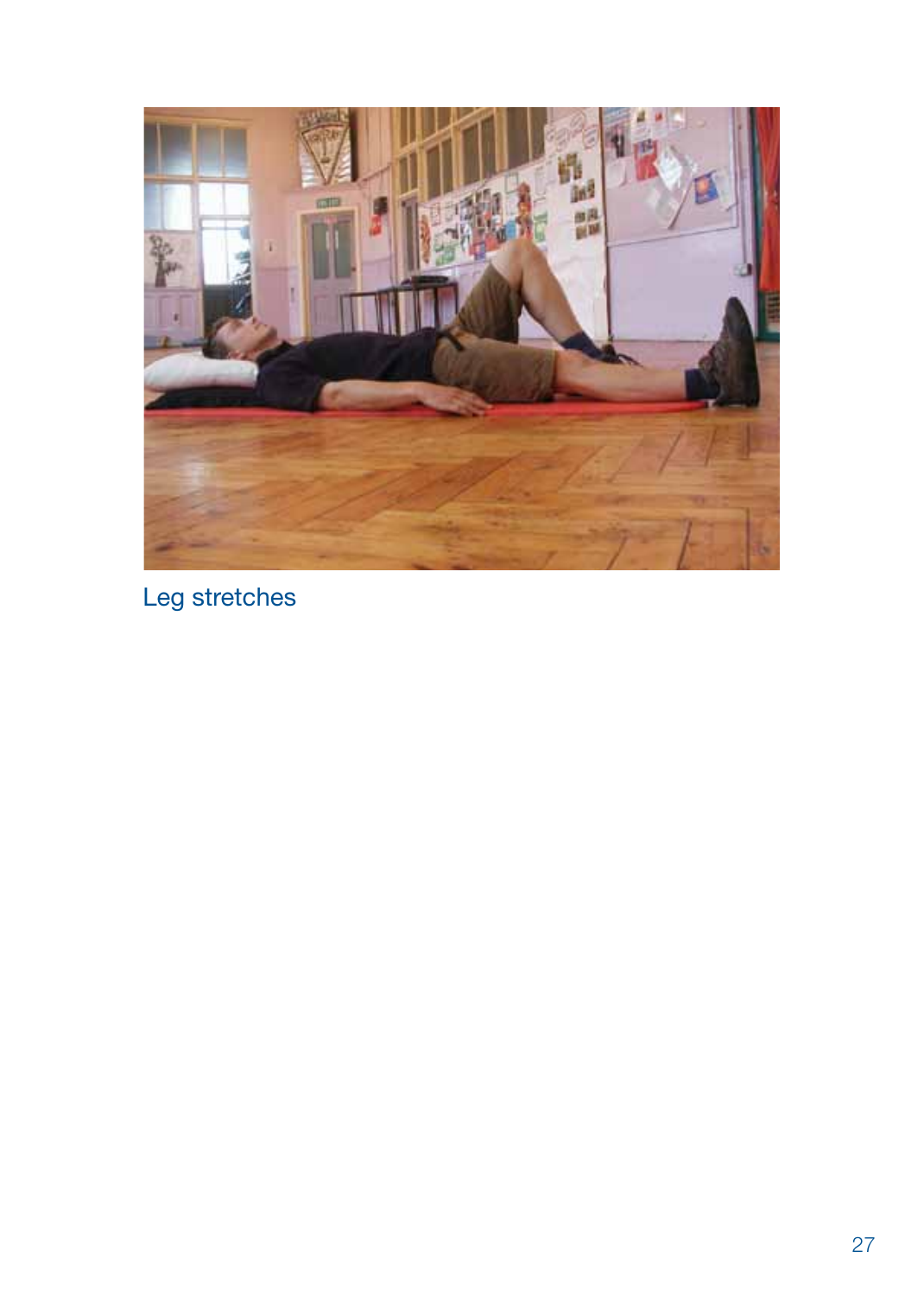#### Arm reaching

Over time, the upper spine becomes more flexed, the shoulders rounded and forwards and the chest closed in. The purpose of this exercise is to reverse the process by stretching out the chest and retraining the muscles that help control posture in this area.

Starting position: Lie on your back with knees bent up and feet flat on the floor a few inches apart. Arms are by your side with elbows on the floor. Raise the forearms so that the elbows are bent to 90°, your fingers point at the ceiling and your palms face each other.

- 1 Take a long, slow breath in.
- 2 As you breathe out, stretch up to the ceiling with your left hand straightening your arm, allowing your shoulder blade to come around the chest wall and your shoulder to come off the mat.
- 3 Do not allow your shoulder to hunch up towards the ear.
- 4 At the end of the movement, take a long, slow breath in.
- 5 As you breathe out, allow your shoulder to drop down onto the mat opening up your chest.
- 6 When your shoulder is down, allow the rest of your arm to return to the starting position.
- 7 Take a breath in and, as you breathe out, repeat the movement with your right arm.
- 8 Each time your shoulder drops back down, focus on the feeling of openness and increased width across the chest.
- 9 Repeat this exercise for about two minutes.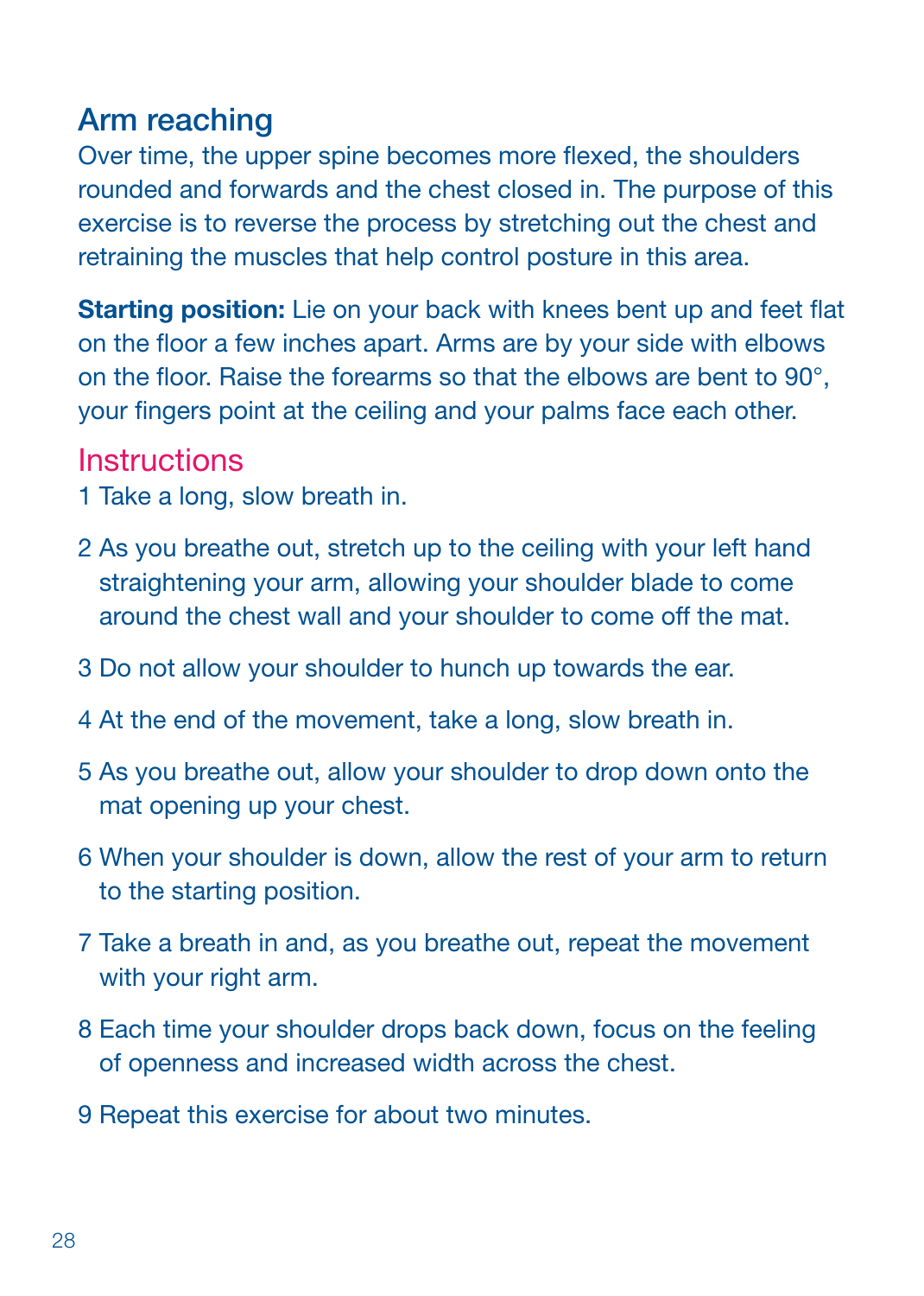

Arm reaching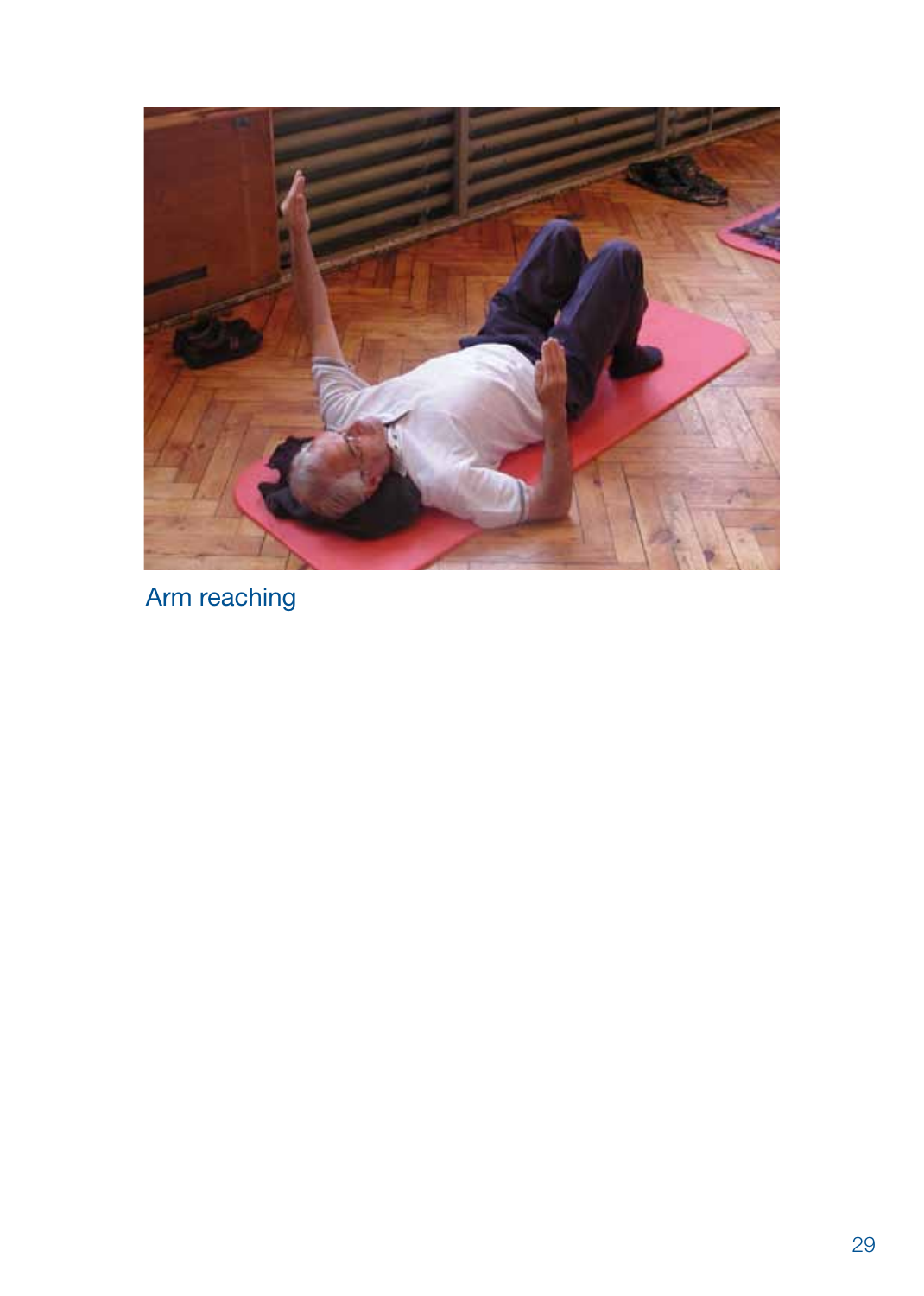#### Arm and leg stretch

This exercise is a little more complex as it combines two body parts. Parkinson's affects a part of the brain that deals with managing more than one thing at a time. For this reason, you may find yourself getting confused during this exercise and having to concentrate very hard to get the pattern of movement. Please persevere as we have found that, with practice, people do get better at it. Hopefully, by practising this exercise, you will improve the brain's ability to do more than one thing at a time. It also helps stretch out the body and strengthens trunk stability.

Starting position: Lie on your back with knees bent up and feet flat on the floor a few inches apart. Place your hands palm down on the floor beside you.

- 1 Breathe in and prepare to move your left leg as well as your right arm.
- 2 As you breathe out, slowly straighten your left leg until it is flat on the floor, not allowing the right leg to move, and, at the same time, raise your right arm up above your head until it too is as flat to the floor as you can make it. You should feel a good stretch diagonally across your body.
- 3 Breathe in and prepare to move your limbs back again.
- 4 As you breathe out, slowly raise your left leg, returning it back to the starting position while bringing your right arm back down to your side.
- 5 Now repeat the same process with the right leg and left arm.
- 6 Repeat the exercise three to four times, making sure that the arm and leg start and finish each movement at the same time.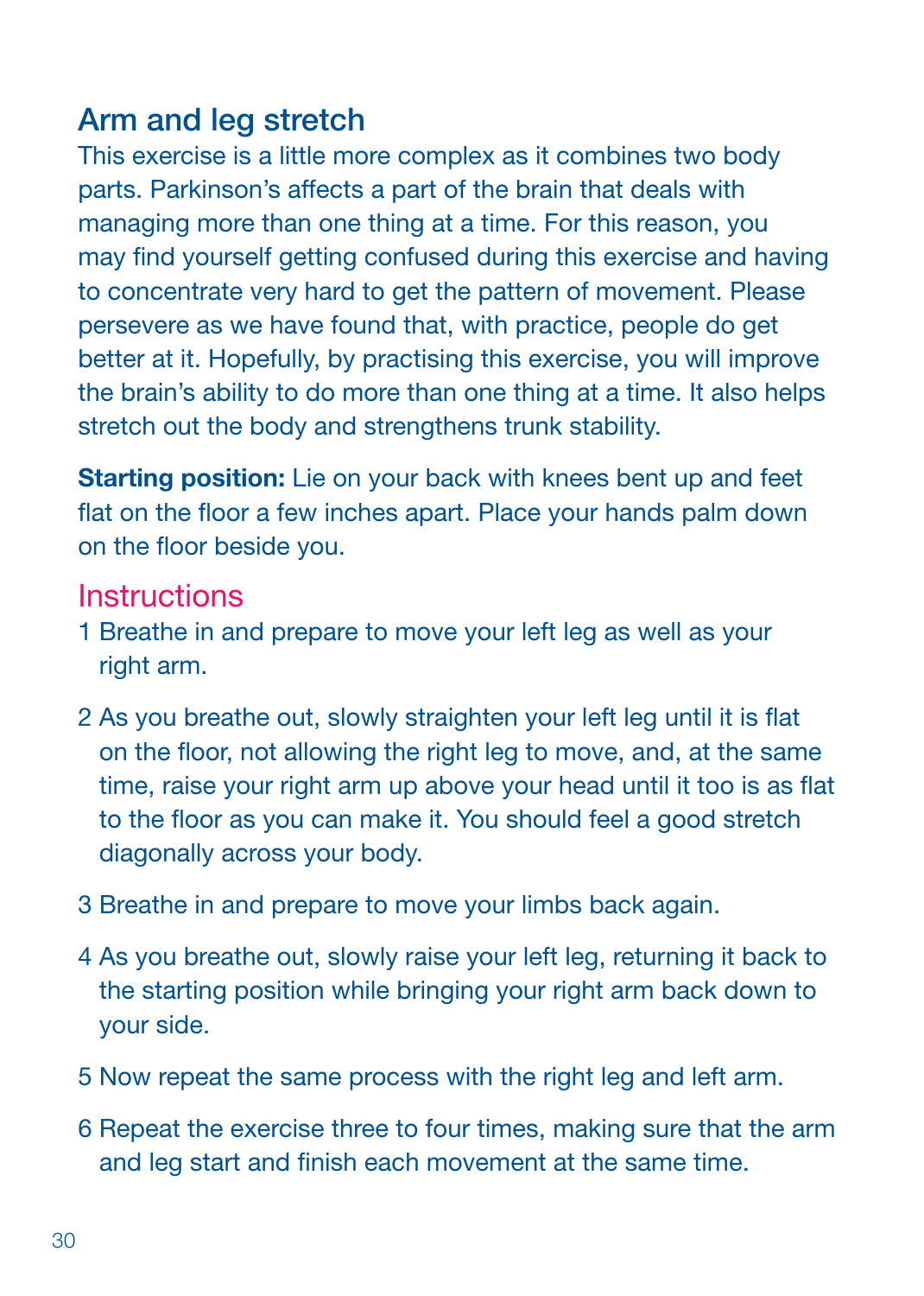

Arm and leg stretching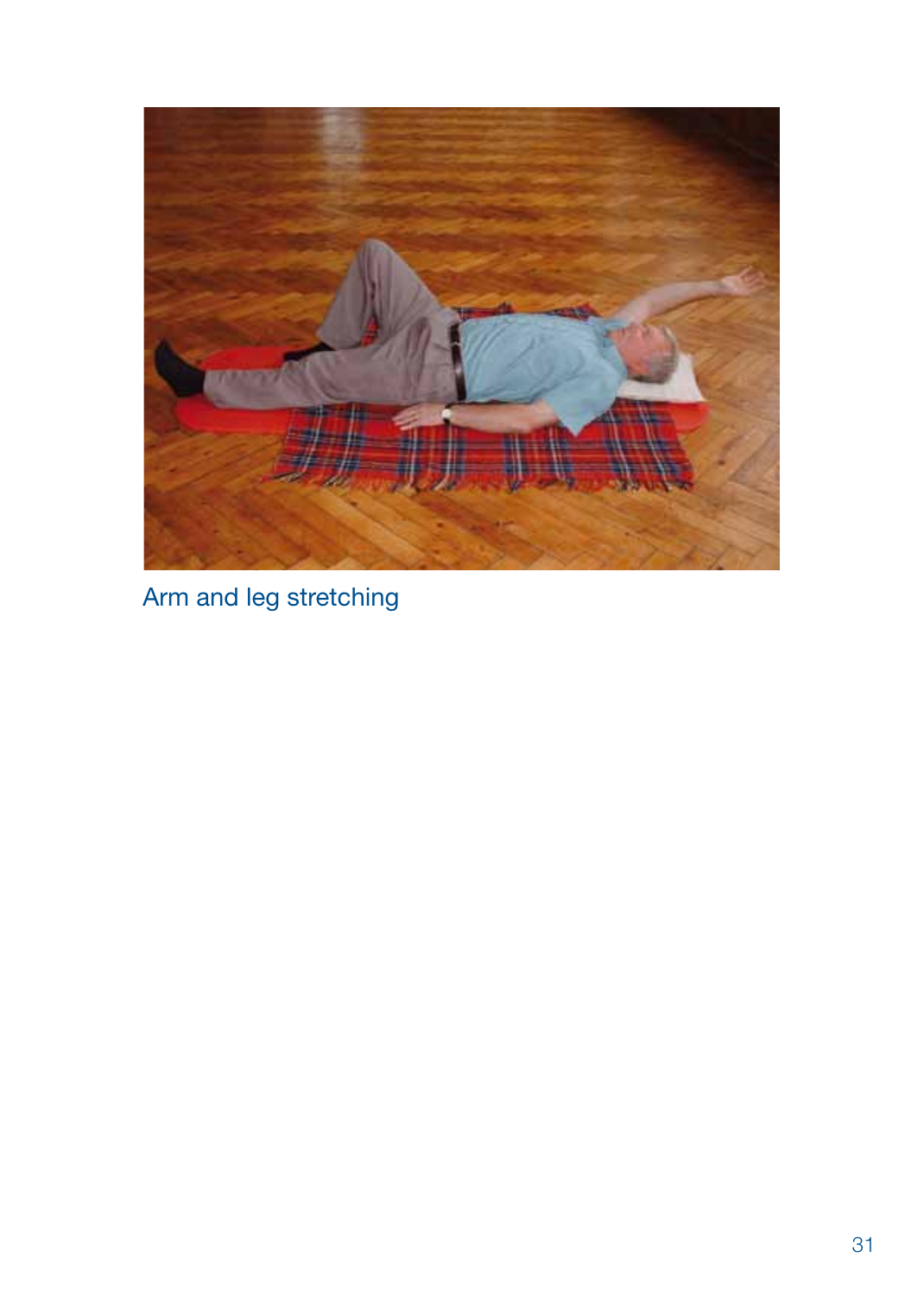## Exercises in sitting position

Now we have worked on the limbs to gain range and control of movement in lying, we shall move onto exercises in sitting. Once our bodies come into an upright position, it is too easy to let gravity take over and for us to slouch, especially when we are tired. This is particularly the case in people with Parkinson's and, over time, if not corrected, your posture can become very flexed, not only affecting your balance, but also how you sit, talk, eat etc. A good posture, therefore, allows the body to work more efficiently.

#### Sitting posture

The aim of this exercise is to help develop a mental picture of a good posture and to train the muscles responsible for maintaining your posture during periods of rest or activity.

**Starting position:** Sit on a sturdy stool or chair in such a position that you are not leaning against the back of it. Your legs should be bent to 90° at the hip and knees, with your feet flat on the floor a comfortable distance apart. Your arms are by your side or resting on your lap.

- 1 Breathe in and prepare to straighten your back and neck.
- 2 As you breathe out, slowly straighten up from the bottom of your back upwards, until you are as tall as you can be, as if someone is pulling you up by a string attached to the top of your head! Do not tip your head back, but instead allow your neck to become long and straight. Your shoulders should rest backwards and downwards without forcing them back into a 'sergeant major' style.
- 3 Breathe in and prepare to slump down.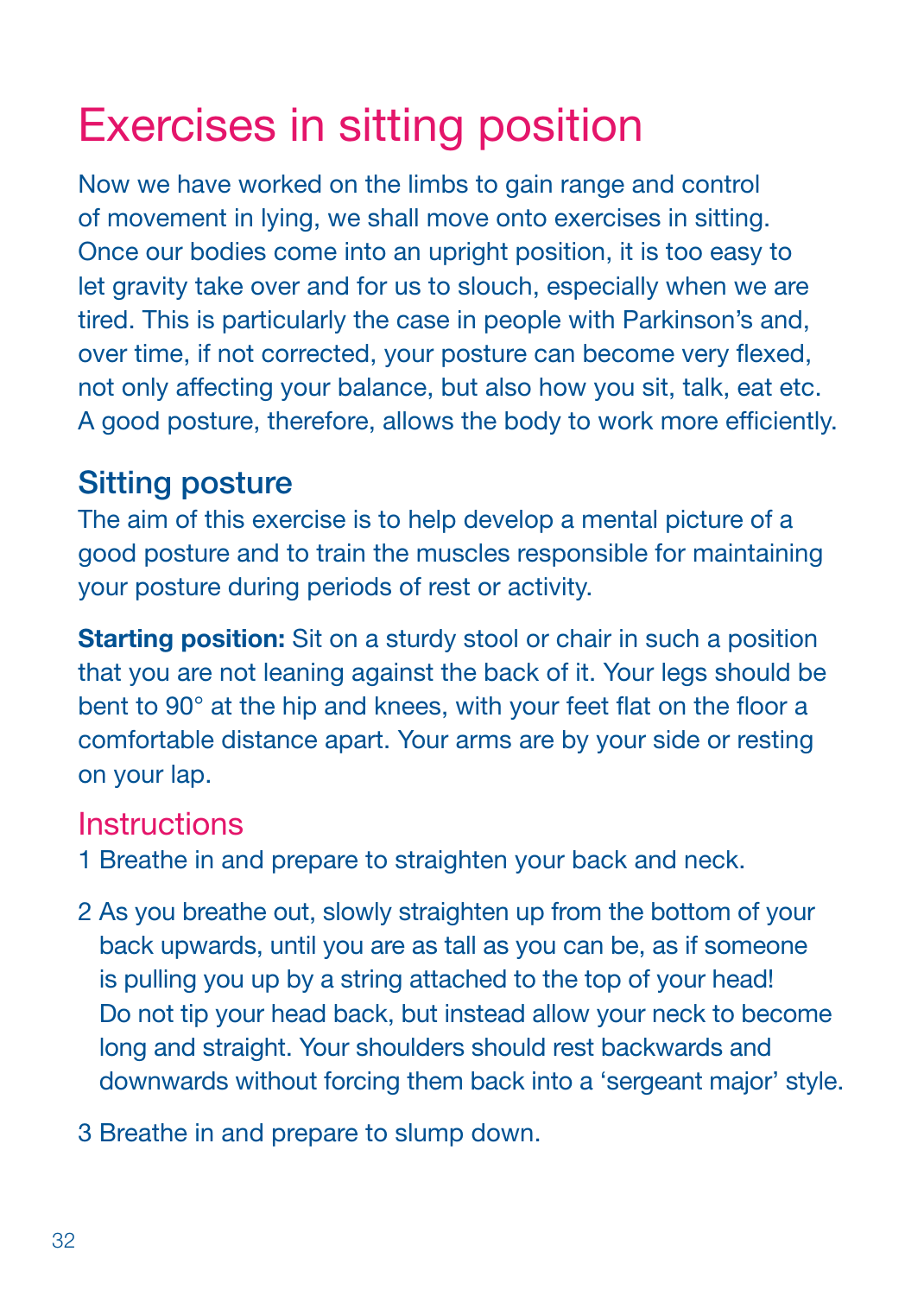- 4 As you breathe out, slump backwards into the stool or chair, rounding your shoulders and neck too, and dropping your head so you have a very flexed posture.
- 5 Do the exercise three to four times more and be aware that during the 'slumping' you are curving your spine and not just leaning forwards at the hips.



Slumped posture



Correct posture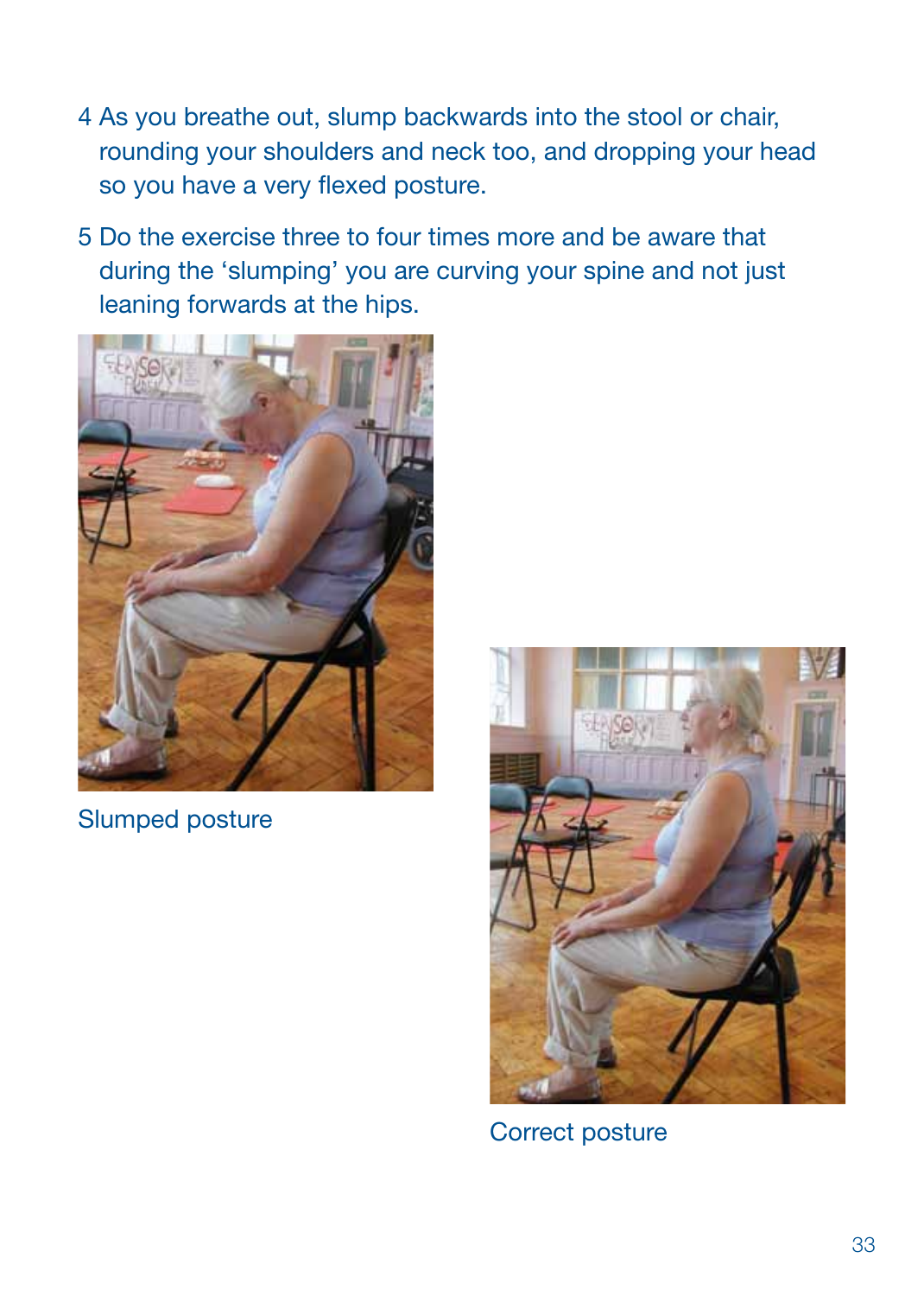#### Trunk rotations

As mentioned earlier, rotation is an important movement in activities such as walking, turning and reaching. If the body is unable to rotate correctly, the mind will try to cheat with other movements, such as side leaning. This alters the posture and prevents the body from working efficiently. The aim of this exercise is to improve the control of trunk rotation. The focus should be on maintaining an upright posture as you turn and not how far you can go.

**Starting position:** Sit up straight on a sturdy stool or chair (making sure that you are not leaning against the back of it.) Your legs should be bent to 90° at the hip and knees, with your feet flat on the floor a comfortable distance apart. Place your arms across your chest.

- 1 Breathe in and prepare to turn your body to the right.
- 2 As you breathe out, slowly rotate your trunk to the right, twisting as far as you can go without letting your bottom move on the stool/chair. Do not force the movement or over-stretch. In time, your range will improve and you will be able to twist round further.
- 3 Breathe in and prepare to twist the other way.
- 4 As you breathe out, twist to the left, again turning in one continuous movement from the right as far as you can go to the left without letting your bottom move on the stool/chair.
- 5 Do the exercise three to four times more.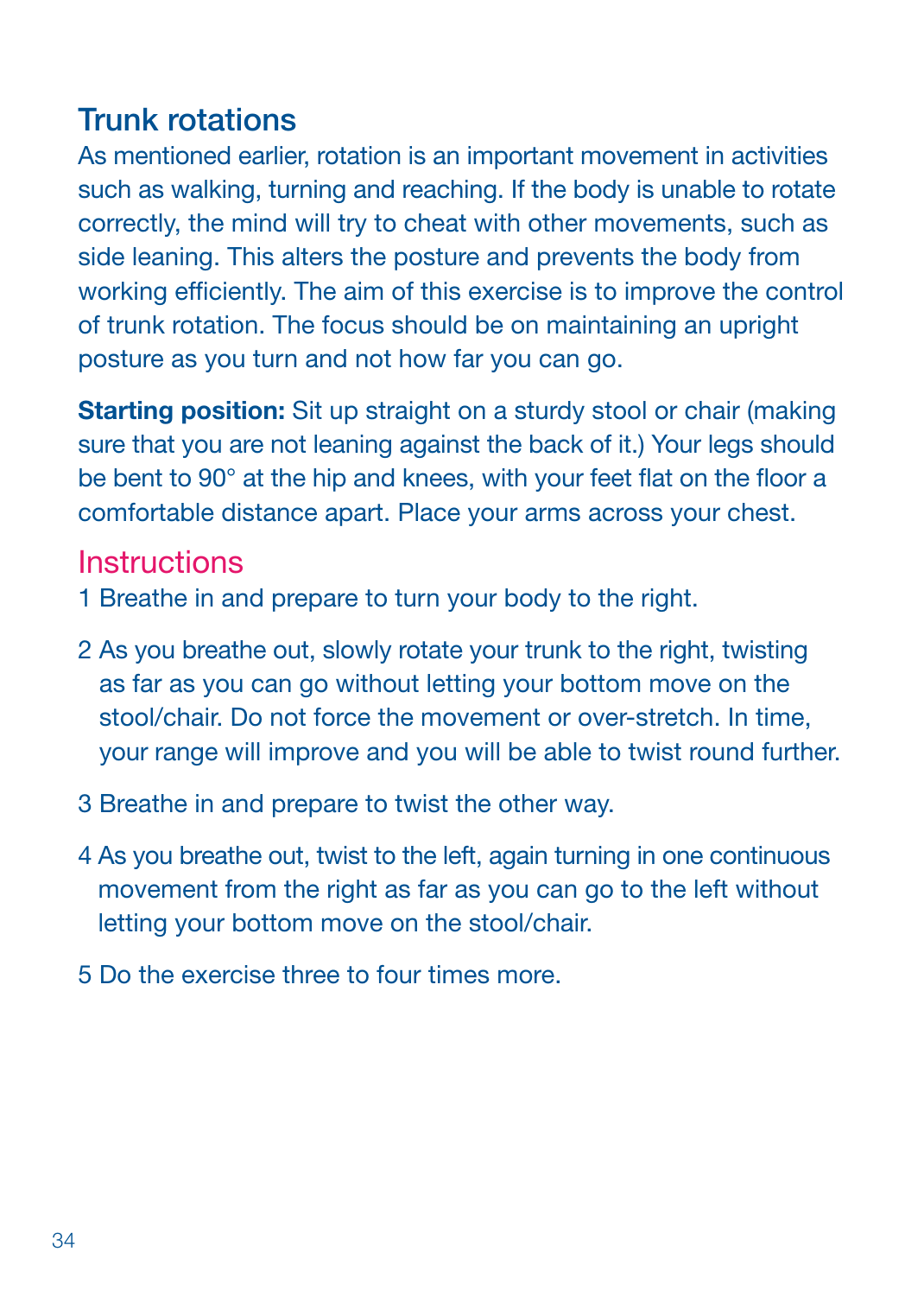



Trunk rotations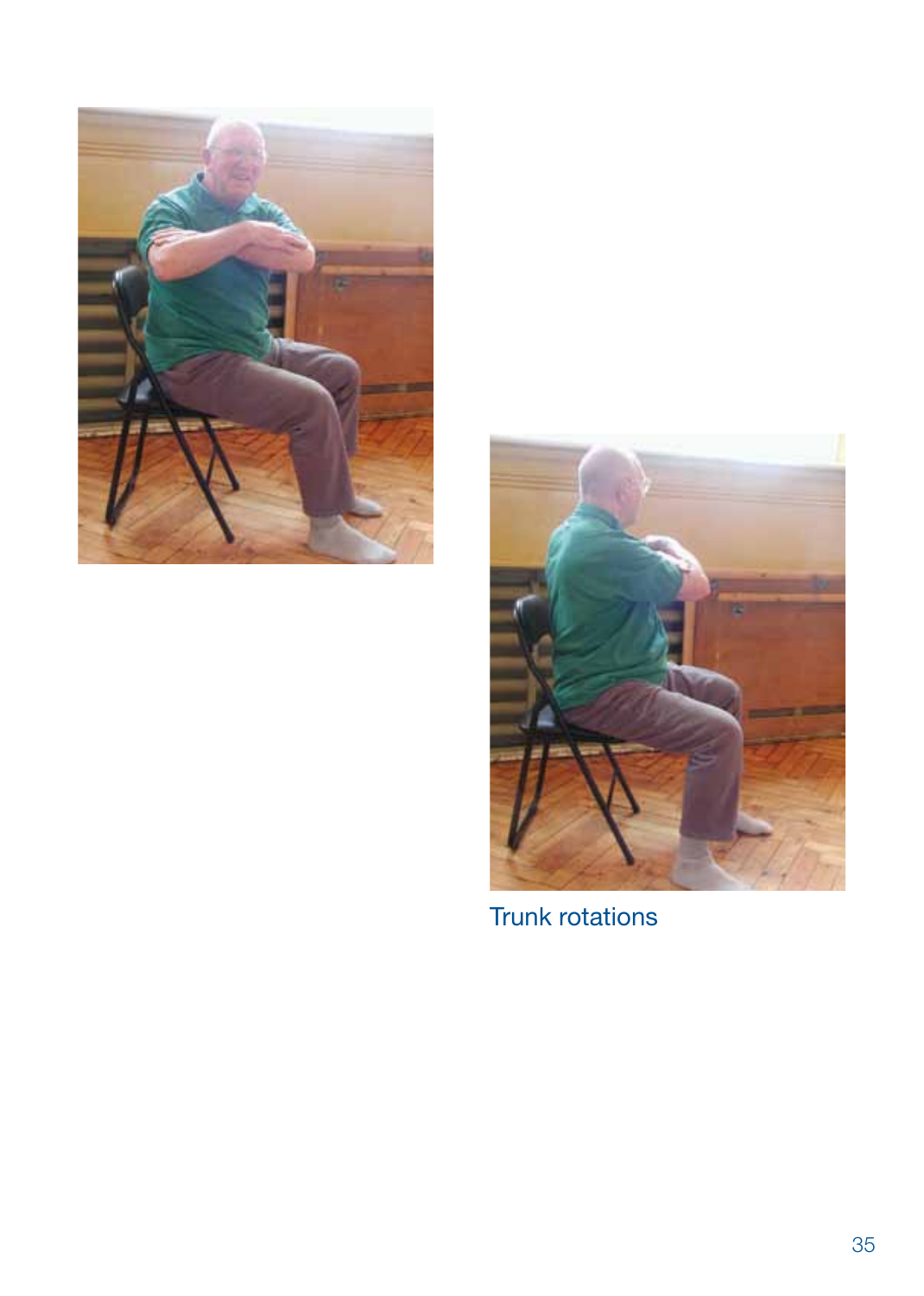## Exercises in standing position

In standing, the feet provide the brain with a lot of information, including whether you are standing straight and how you need to move about your ankle to maintain your balance. The aim of this set of three exercises is to enhance the connection between the feet and the brain. By the end of it you should feel like a sturdy oak with the feet firmly rooted to the floor!

You should feel more confident to carry out tasks in standing too.

NB With the exercises in standing, you may find that you need to hold onto the back of a chair or a rail. If you are uncertain of your balance, have someone with you when you first attempt the exercises. Hopefully, as the weeks progress and your confidence and balance improve, you should be able to let go of the support and depend only on your legs. Be sensible and only progress as your body allows. You may also want to have a sturdy chair behind you so that you can sit and rest when you need to.

#### Rocking forwards and backwards on your feet

Be careful with this exercise as people with Parkinson's have a tendency to lose their balance backwards. If you are at all unsteady, hold a chair or rail for support.

Starting position: Stand up, with your feet a comfortable distance apart, arms down by your side, bottom tucked in, tummy and chest gently forward and up. Your shoulders should be relaxed, resting backwards and down, and your head balanced on the top.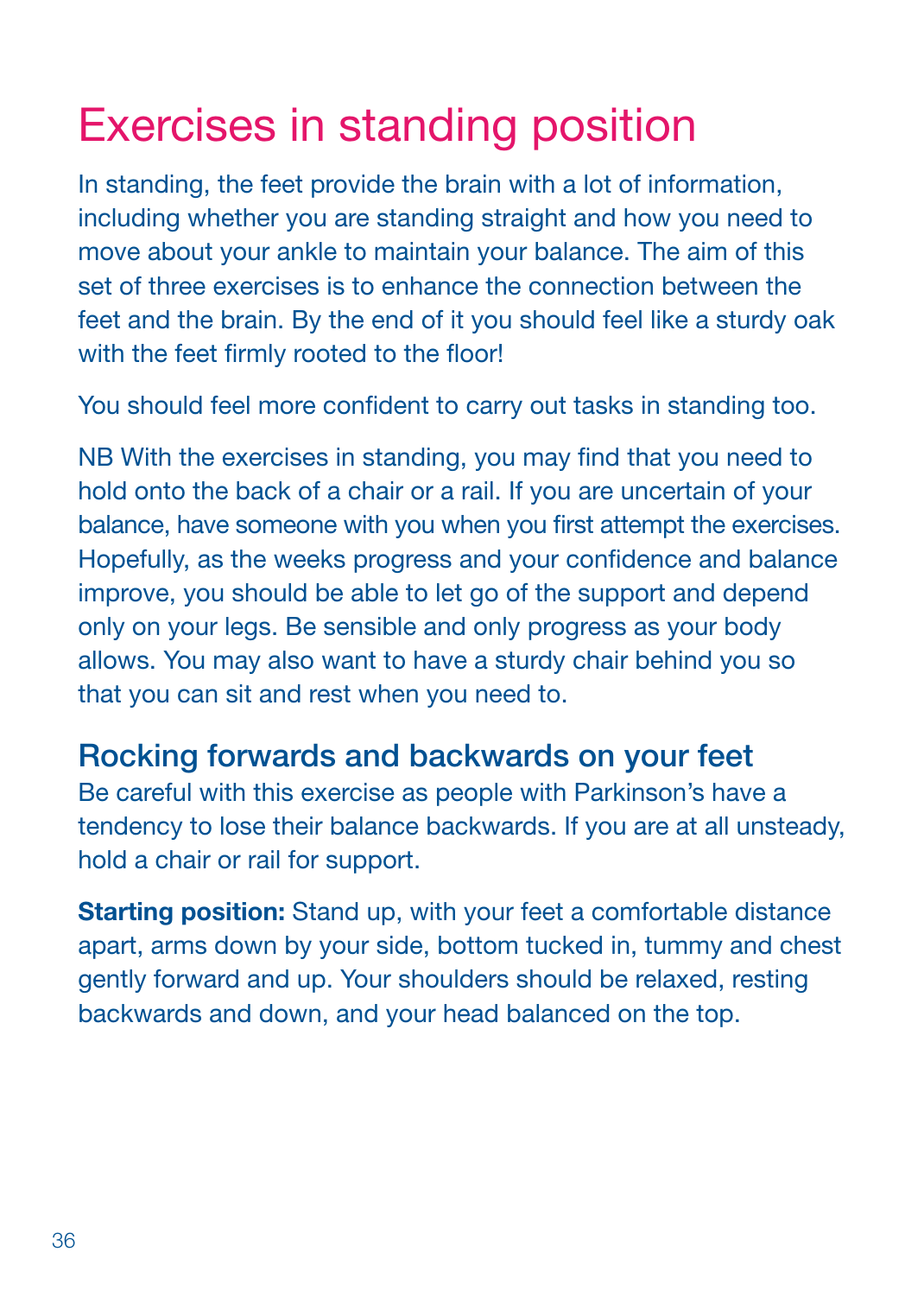#### **Instructions**

- 1 Slowly rock forwards feeling your weight pushing through the balls of your feet, and then backwards towards your heels. As you do this, you should neither allow your heels nor toes to come off the floor; you control the movement by keeping the whole of your foot in contact with the floor.
- 2 As you do this three to four times more, gradually make the movement smaller and smaller, until you have found the balance point on your feet.
- 3 Just stand for half a minute and get used to this position of balance while you check that you are still maintaining a good posture.

#### Rocking sideways on your feet

#### **Instructions**

- 1 Repeat the previous exercise but, this time, the movement is a rocking from side to side, so that your weight moves from the outside border of one foot to the inside.
- 2 Again, gradually make the movement smaller and smaller so that by the fourth or fifth rocking movement, you have found the balance point on your feet.
- 3 Just stand for half a minute and get used to this position of balance while you check that you are still maintaining a good posture.

#### Circling around your feet

#### **Instructions**

1 In the same starting position, you are now going to combine the above two exercises by keeping your feet in full contact with the ground, while making a circling movement with your whole body. As you do this exercise, try not to bend forwards at the hips, but keep your body straight and allow the movement to come from your ankles.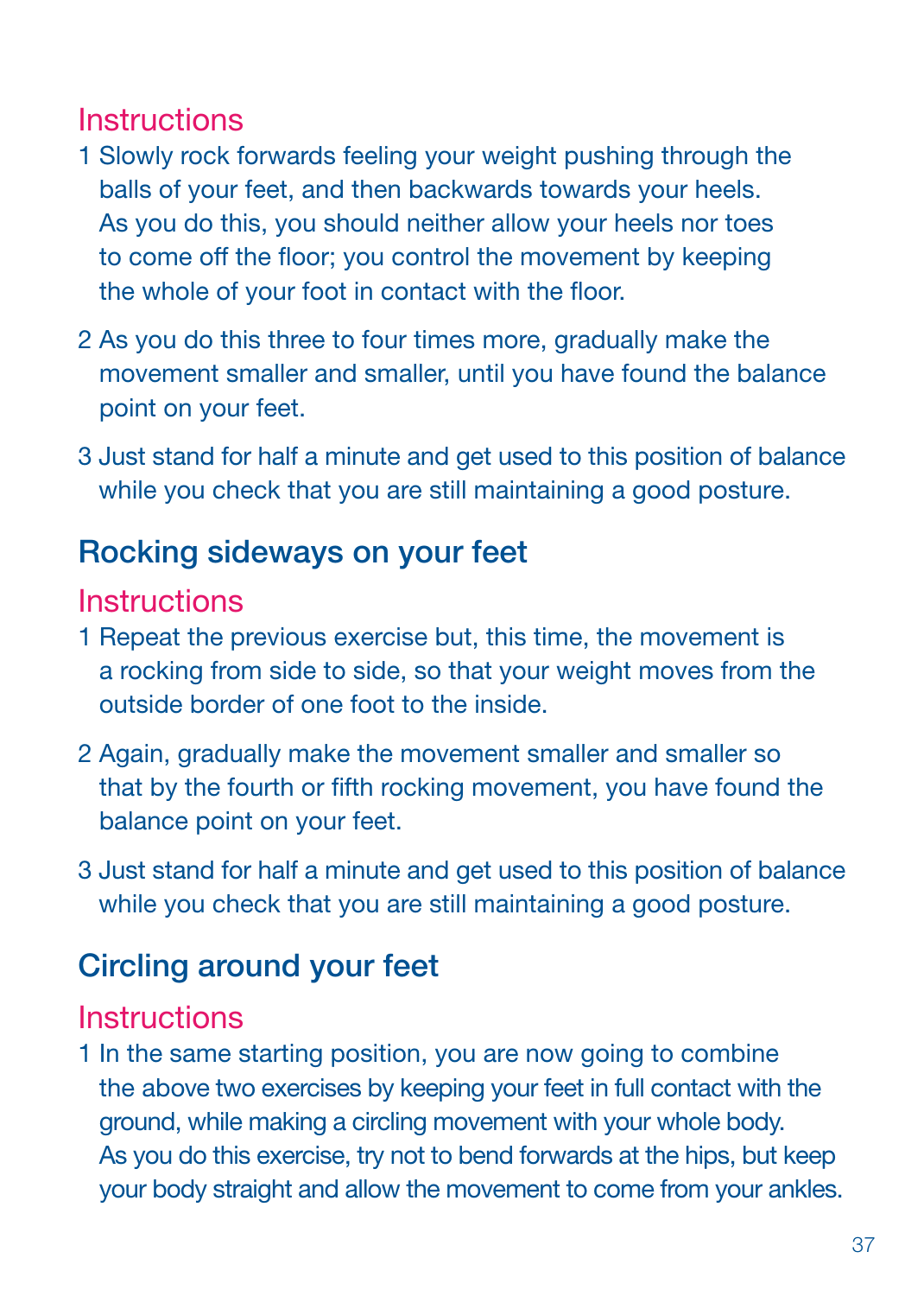- 2 Circle about four or five times in one direction, gradually increasing the size of the circles. Do not allow the circles to become too large so that you lose your balance.
- 3 Then change direction, this time gradually reducing the size of the circles until you have found the balance point on your feet again.
- 4 Just stand for half a minute and get used to this position of balance while you check that you are still maintaining a good posture.

Some people with Parkinson's may find the next two exercises difficult, as you have to control separate movements with each arm. Try them a few times but, if after five or six attempts, you still cannot do the exercises, leave them out or concentrate on the movement of just one arm at a time.

#### Rolling a beach ball

The aim of this exercise is to help the arms to move more freely while maintaining good posture in standing.

**Starting position:** Stand up with your feet a comfortable distance apart. Place your arms up in front of you and close to your chest as if your right hand is on top of a large ball, and your left hand is holding it from the bottom.

#### **Instructions**

- 1 Slowly roll your hands round so that your left hand is now on top of the imaginary beach ball, and your right hand is holding it up from the bottom.
- 2 Repeat this process a few times, keeping the balance point you felt in the last exercise on your legs while you move your arms.
- 3 Remember to be aware that only your arms should move and that your shoulders must not lift up towards your ears. Make sure that you don't drop the ball and keep an upright posture too!

NB Your palms should always face each other.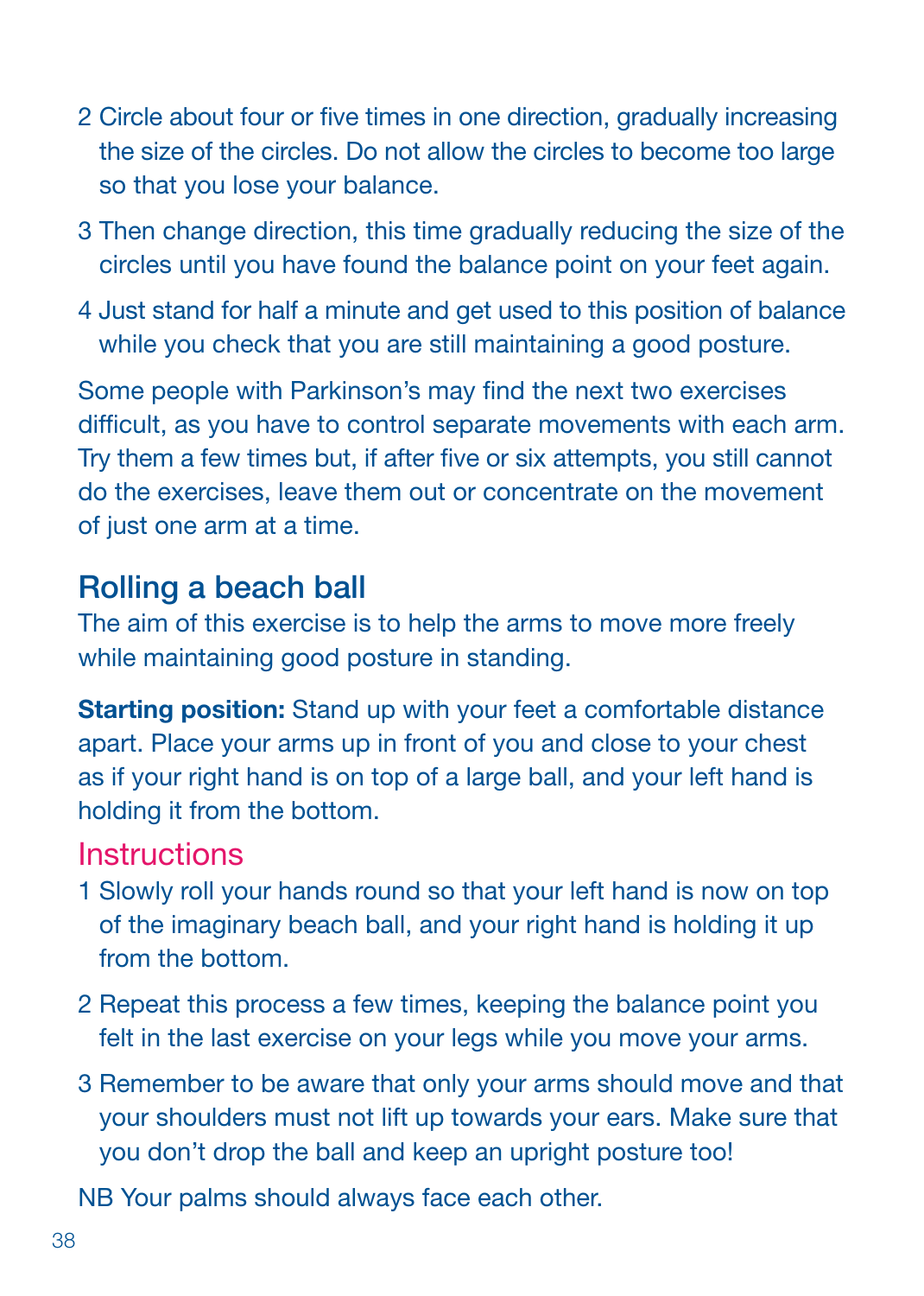

Rolling a beach ball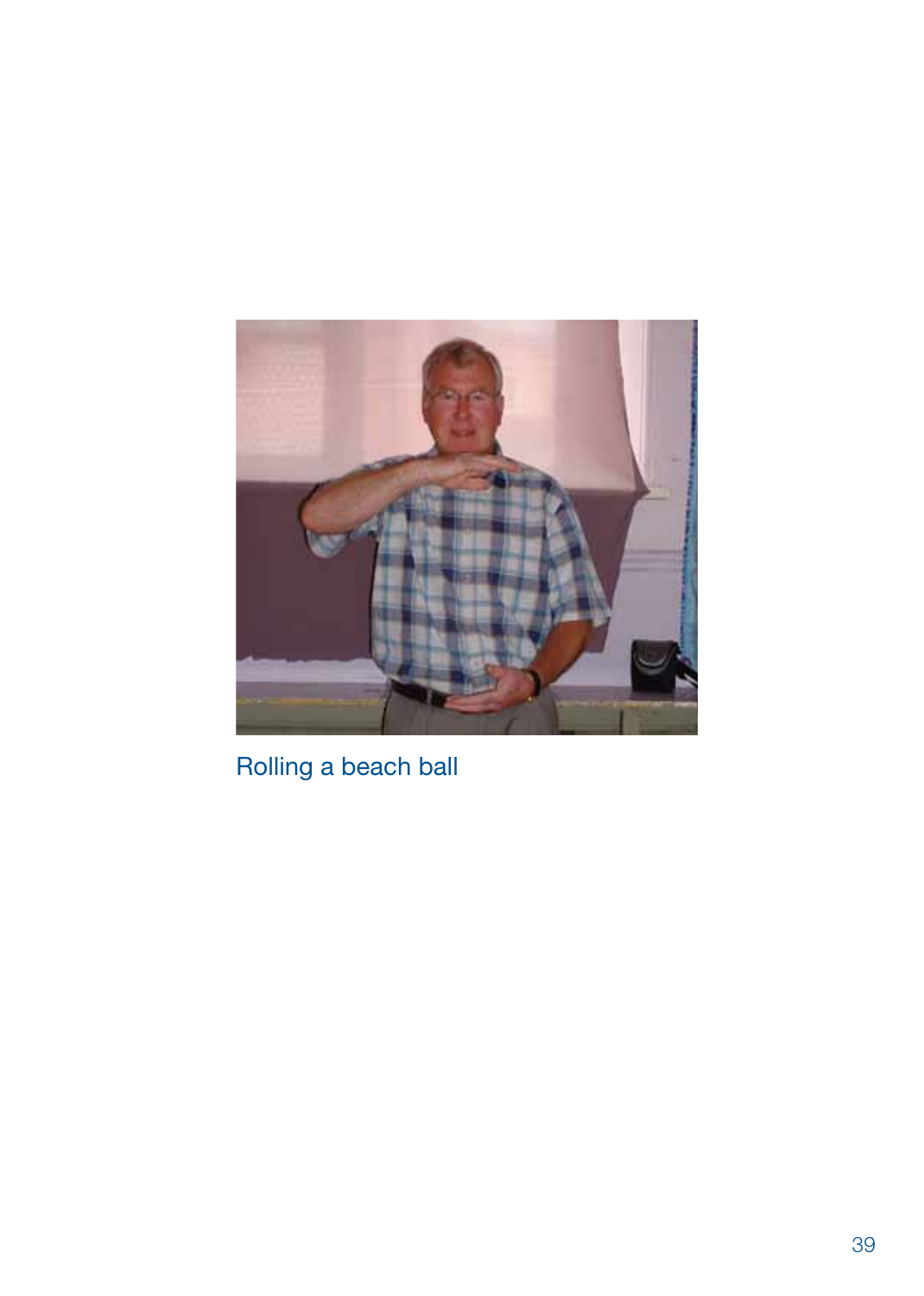#### Sideways arm stretch

This exercise takes the movement in standing one step further by involving the co-ordination of head movement with arm movement, while maintaining a good, upright posture. Maintaining balance will also be harder as you will need to maintain good alignment of your head and not allow it to tip to one side. As you reach your arm away from the body you should feel a stretch right down to the fingertips.

The increased movement and awareness of movement should help you to maintain a more upright and relaxed upper half of the body. This exercise can be frustrating if you find it very difficult doing more than one thing at once. If so, miss it out, and concentrate more on the exercises you find most beneficial.

Starting position: Stand up, with your feet a comfortable distance apart. Straighten your right arm to shoulder height and out to your right with palm facing downward, and look at your right hand. Remember not to raise your shoulder when lifting your arm; it should remain relaxed. Bring your left arm up to mid chest level with palm facing upwards.

- 1 Take a breath in. Then, as you breathe out, swap arm positions so that your right arm is reaching out to the side at shoulder height palm facing down. Your left arm will come in front of your chest with your palm facing up. As you do this keep your eyes on the hand that is furthest away, i.e. so you have now turned your head to look at the left outstretched hand. Try to keep your arms up as near to horizontal as possible, without having to hunch your shoulders.
- 2 As you take a breath in, feel your arm stretching away from the body but do not allow your body to move.
- 3 Repeat this movement four times, each way stretching your arm out straighter each time.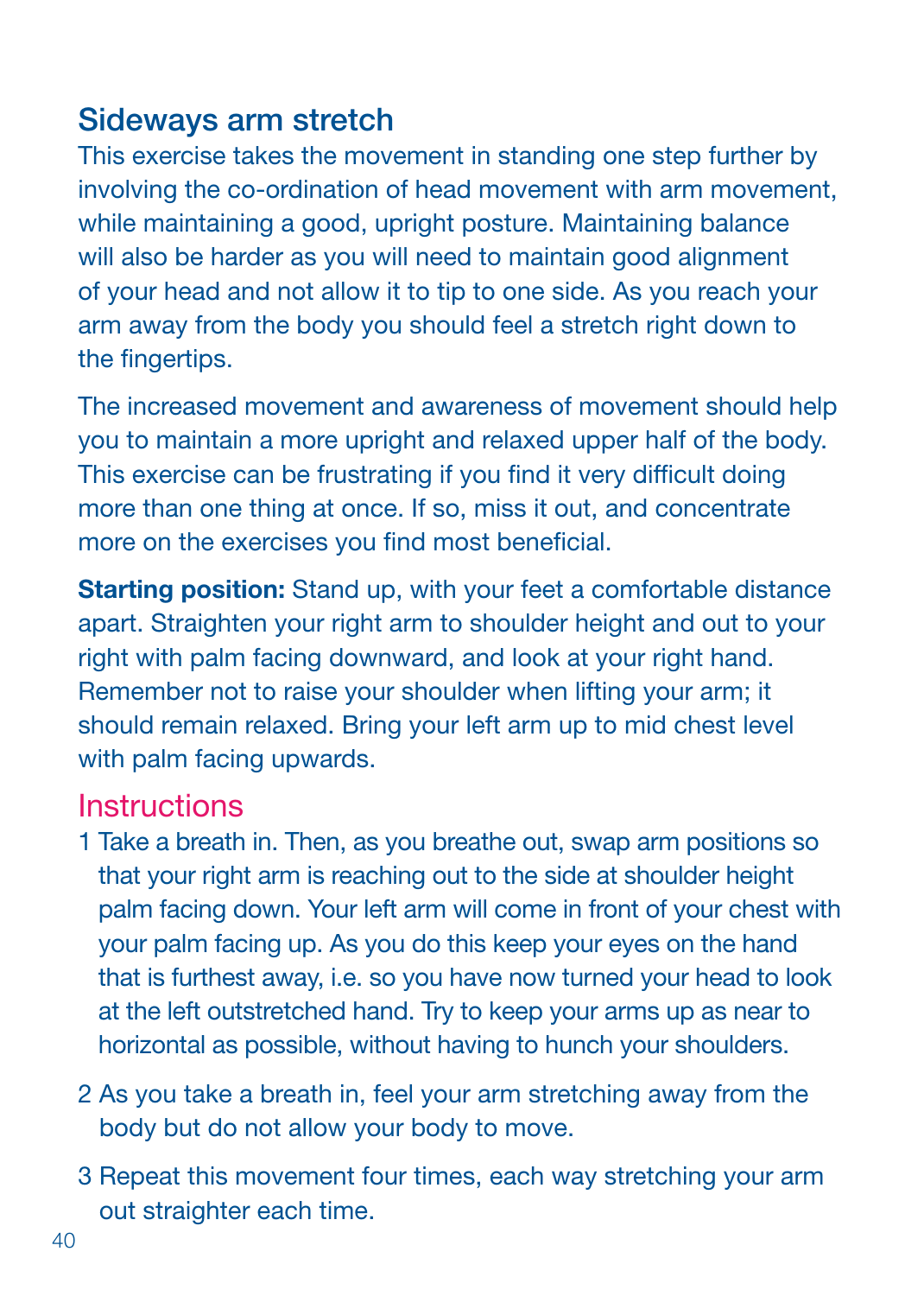

Sideways arm stretch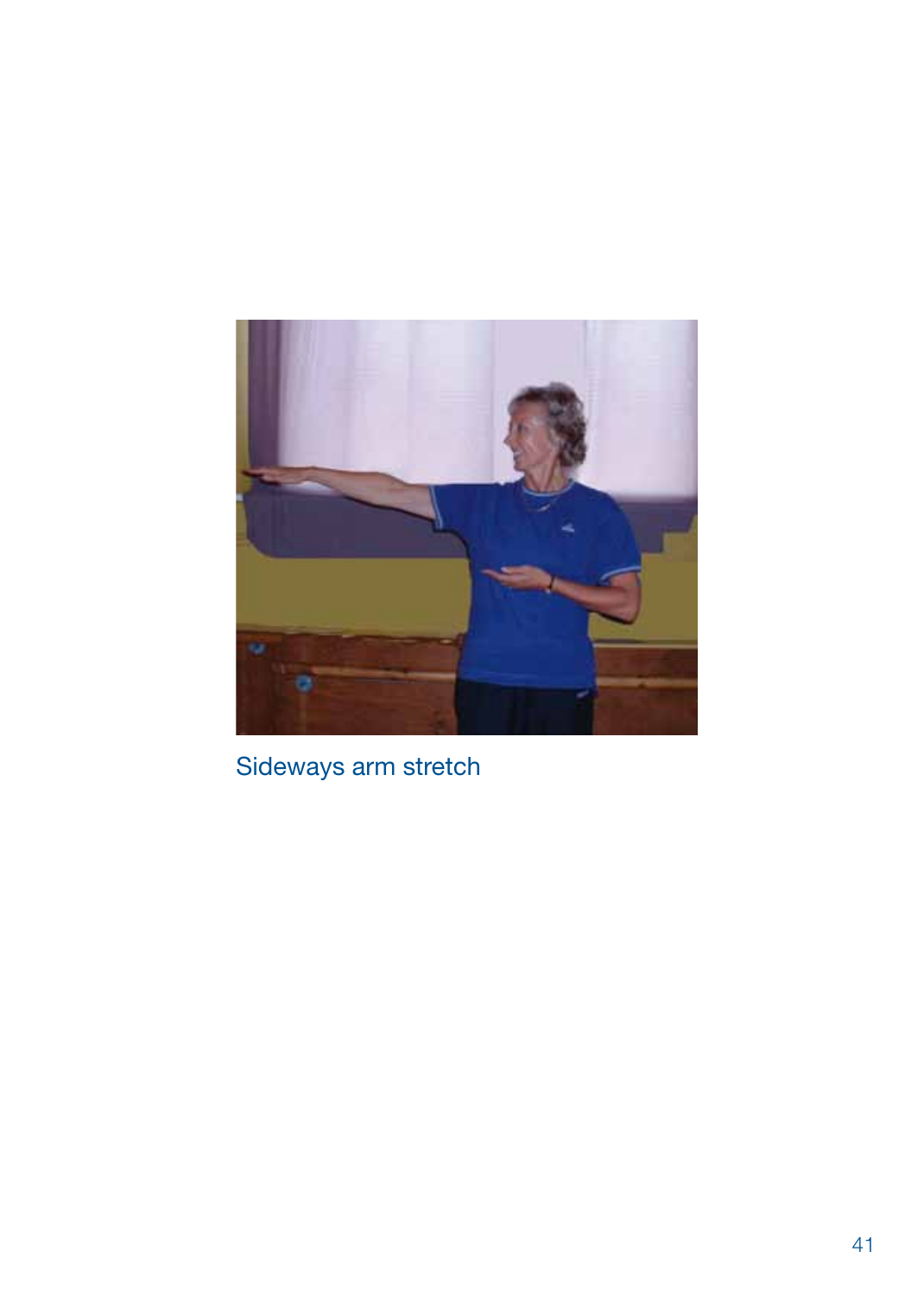#### Trunk rotation in standing

This exercise returns again to the idea of rotating the trunk while maintaining good posture. All of the movement should be occurring above the middle of your body with the pelvis staying still. If you have difficulty in keeping your pelvis forward during the exercise, stand up against the back of a chair. It will serve as a reminder if your hips try to swivel along with your chest.

Starting position: Stand with your feet a comfortable distance apart.

Hold your hands up at shoulder height so you can see them both out of the corners of your eyes. The relative positions of your head and hands must stay constant throughout the exercise. This will ensure that the movement is occurring in your middle and not your neck or shoulders. Having your hands at this height gives you a visual cue as to when the body is trying to cheat.

#### **Instructions**

- 1 Breathe in and as you breathe out, turn the top of your body slowly to the right, maintaining an upright posture.
- 2 At the end of the movement, breathe in and then breathe out as you turn to the left.
- 3 Repeat this movement five time in each direction, going a little further each time.

#### **Progression**

• As you turn to the left at the end of the trunk movement, step your left foot round, so your toes face outwards to the left and at 90° to the right foot. As you turn back towards the right bring the foot back into parallel with the right foot. At the end of the trunk movement to the right step the right foot so your toes face outwards to the left at 90° to the left foot.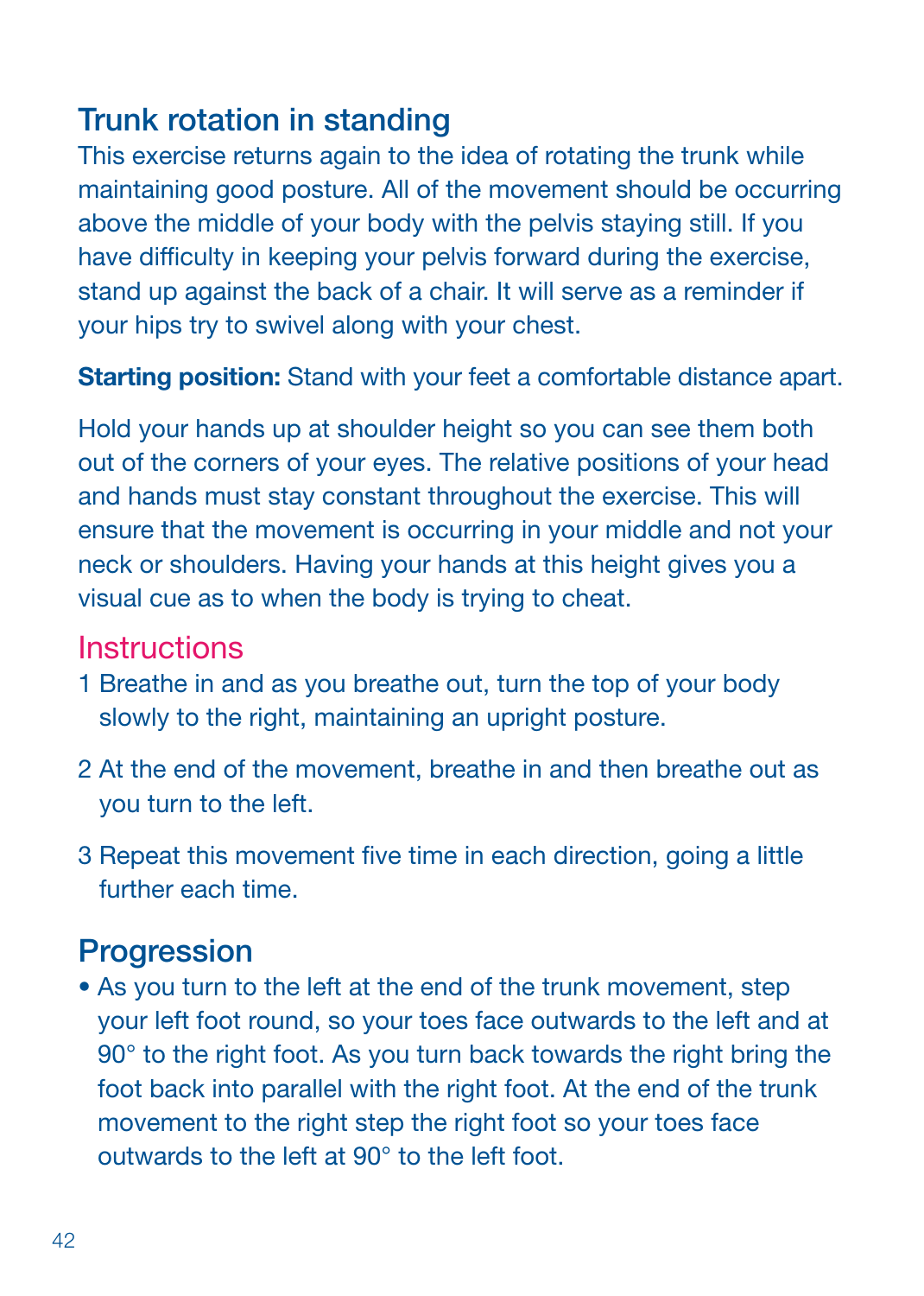- Make sure you have fully turned the trunk before stepping.
- If you find it difficult stepping the foot, try swivelling on your heel to turn the foot so that it is at 90° to the other one.



Trunk rotations



Modified trunk rotations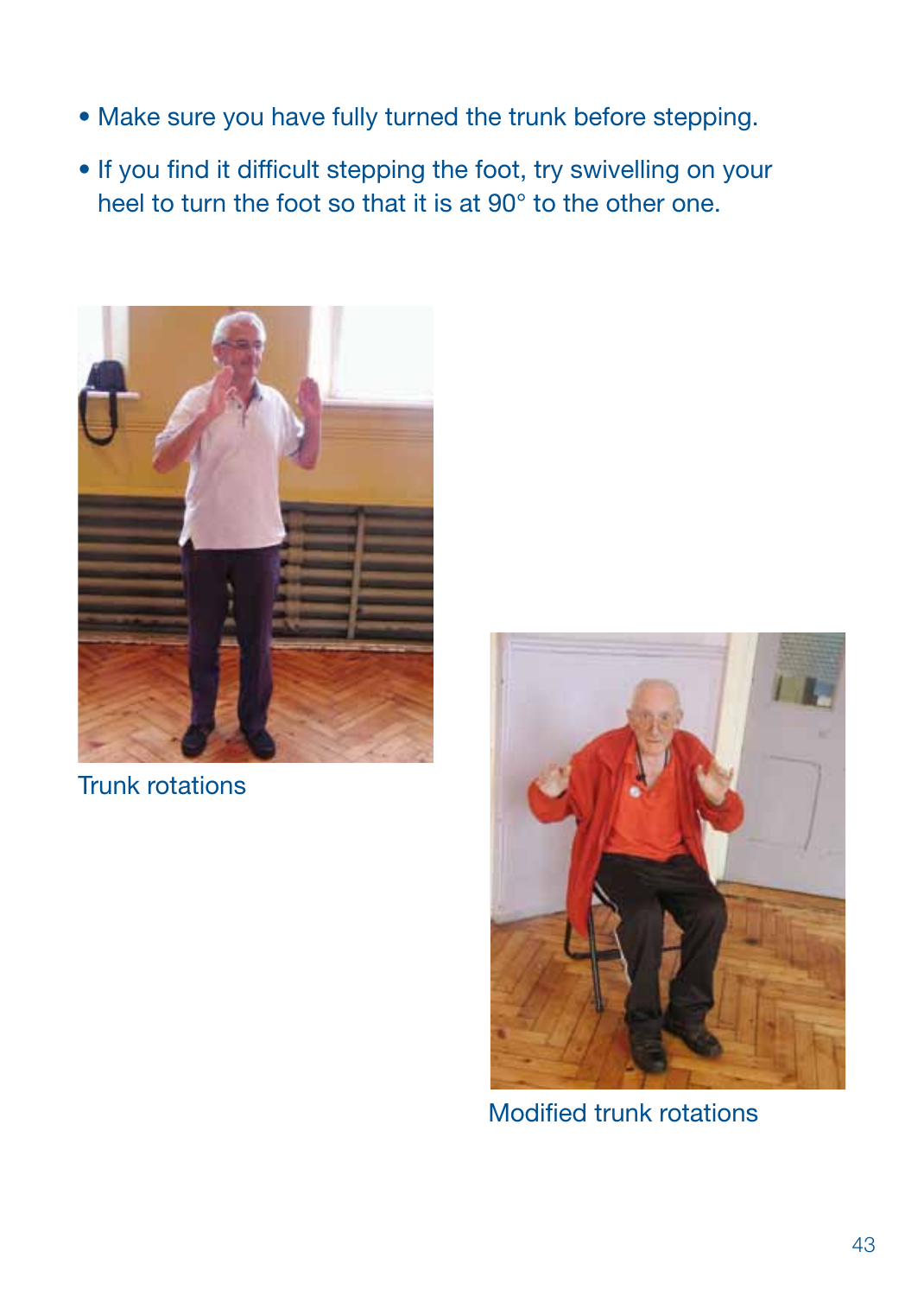#### **Stepping**

The aim of this exercise is to control the way you step. It will help you to overcome problems you may experience of a quickening in your steps as you are walking, or if you have difficulty in initiating your steps.

**Starting position:** Stand with a good posture with your feet a comfortable distance apart. If you are not feeling very steady, hold onto a rail or the back of a sturdy chair until you become better at the exercise and confident enough to let go.

- 1 Move the weight of your body onto your left leg.
- 2 Bend your right leg at the knee and hip so you come up onto your right toes.
- 3 When the weight is fully on the left leg and your right one feels light, lift it off the floor and slowly step it forwards.
- 4 As it is swinging forwards, pull your toes up so that it is your heel that lands on the ground first.
- 5 Slowly lower your toes down and gently allow your weight to transfer forwards onto the whole of the foot, with your right knee bending slightly as you do this. Do not let the left heel come off the ground and try not to let your body lean forwards at the hip.
- 6 Slowly return the weight back over the left foot until there is no weight on the right and it feels light and free enough to lift back to the starting position.
- 7 Swap legs and repeat this exercise four or five more times.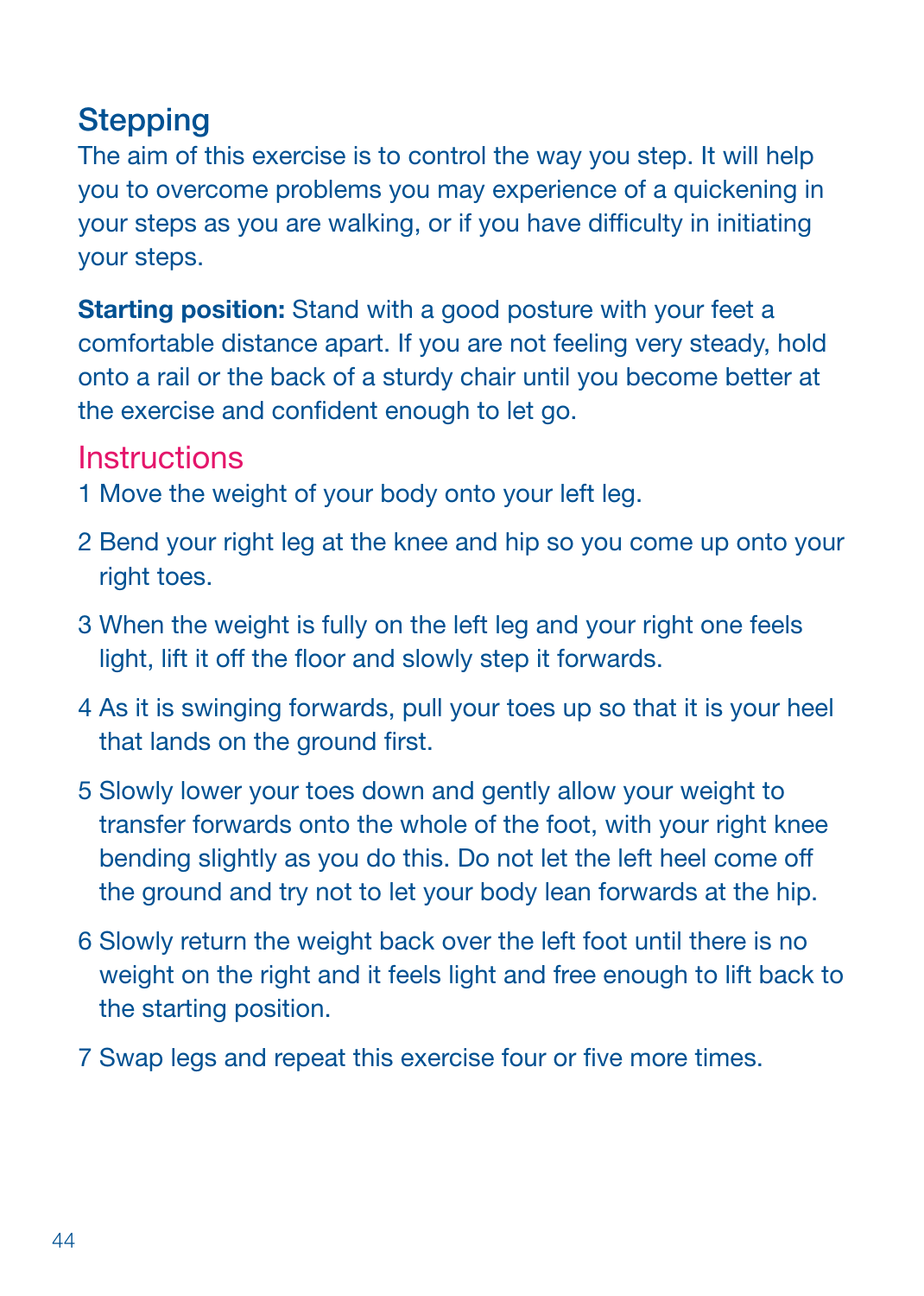#### **Progression**

To progress with this exercise, you can:

- slow down the action, which demands more of your balance
- move the stepping leg forwards more to create a bigger step, or higher as if stepping onto a step, or sideways as if avoiding a puddle
- practice stepping backwards

NB If you find it hard to lift one leg off the floor for this exercise, it may be that you have not transferred enough weight onto the standing leg or that you are not stood upright on that leg.



**Stepping**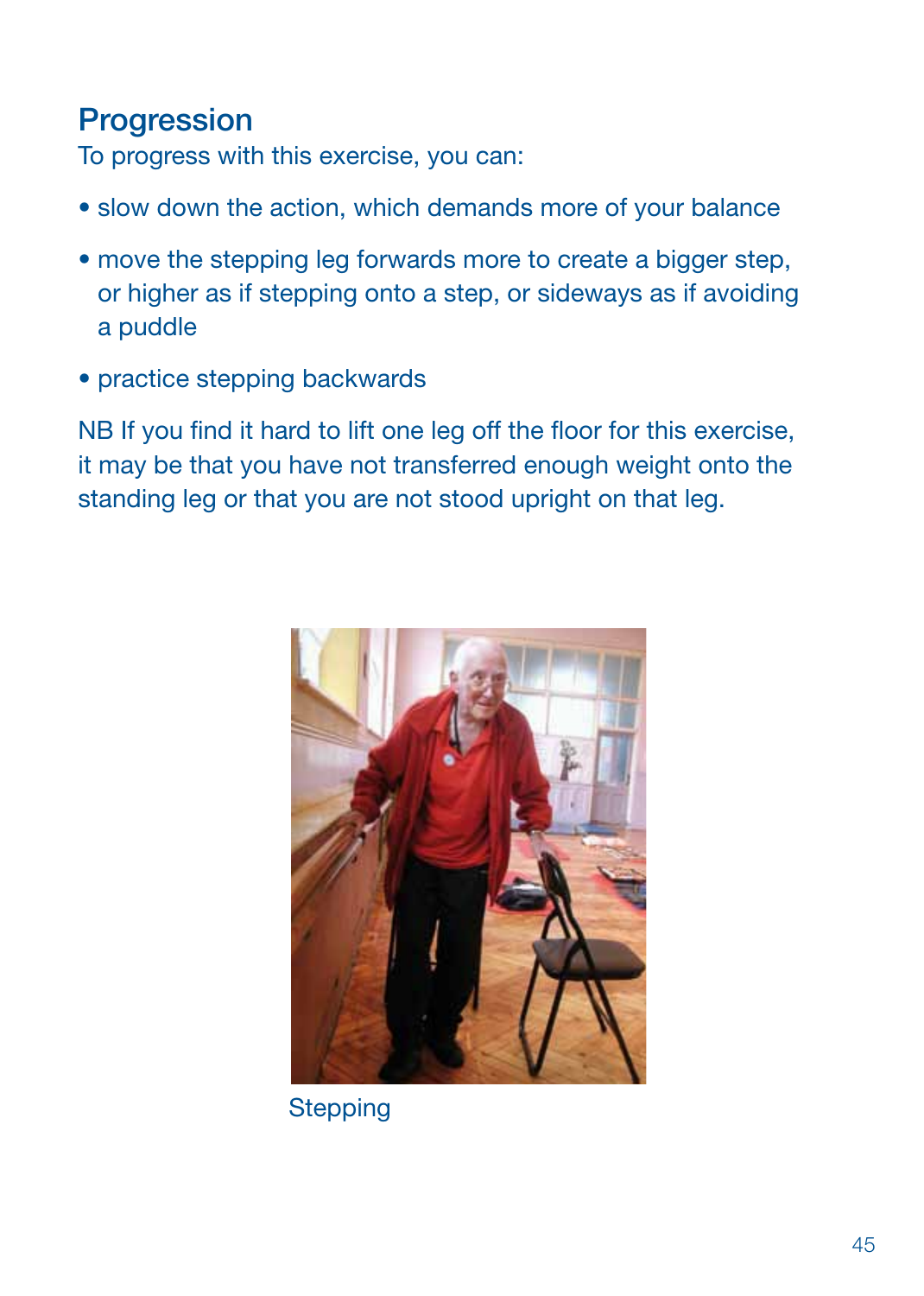#### Standing bend and stretch

The aim of this last exercise is to improve your ability to come from sitting to standing and from standing to sitting. It also provides a good stretch to the body as a whole in standing. Because of this, it is one of the hardest exercises to perform, so be sensible and only do it if you feel steady enough. Again, you can choose to hold onto the back of a sturdy chair or rail for your own safety, or ensure that someone is present the first few times you attempt the exercise.

**Starting position:** Stand with a good posture and your feet a comfortable distance apart.

#### **Instructions**

- 1 Take a slow, deep breath in and raise your arms up to the ceiling, reaching as high as they will stretch. Keep your spine straight, and don't be tempted to lean backwards.
- 2 On your breath out, lower your arms, look down and bend at your knees and hips, as if you are about to sit down in a chair. Try to keep your head forwards of your feet but your bottom pushed back to counter-balance your position so that you do not fall forwards.
- 3 Breathe in, straighten back up slowly and stretch up to the ceiling again.
- 4 Repeat this exercise three to four more times and each time bend a little lower as you gain more control over the movement.

NB Although you are aiming to touch the floor, do not force yourself to bend lower than you feel able. It does not matter if you can touch the floor, as long as you are performing the exercise slowly and correctly.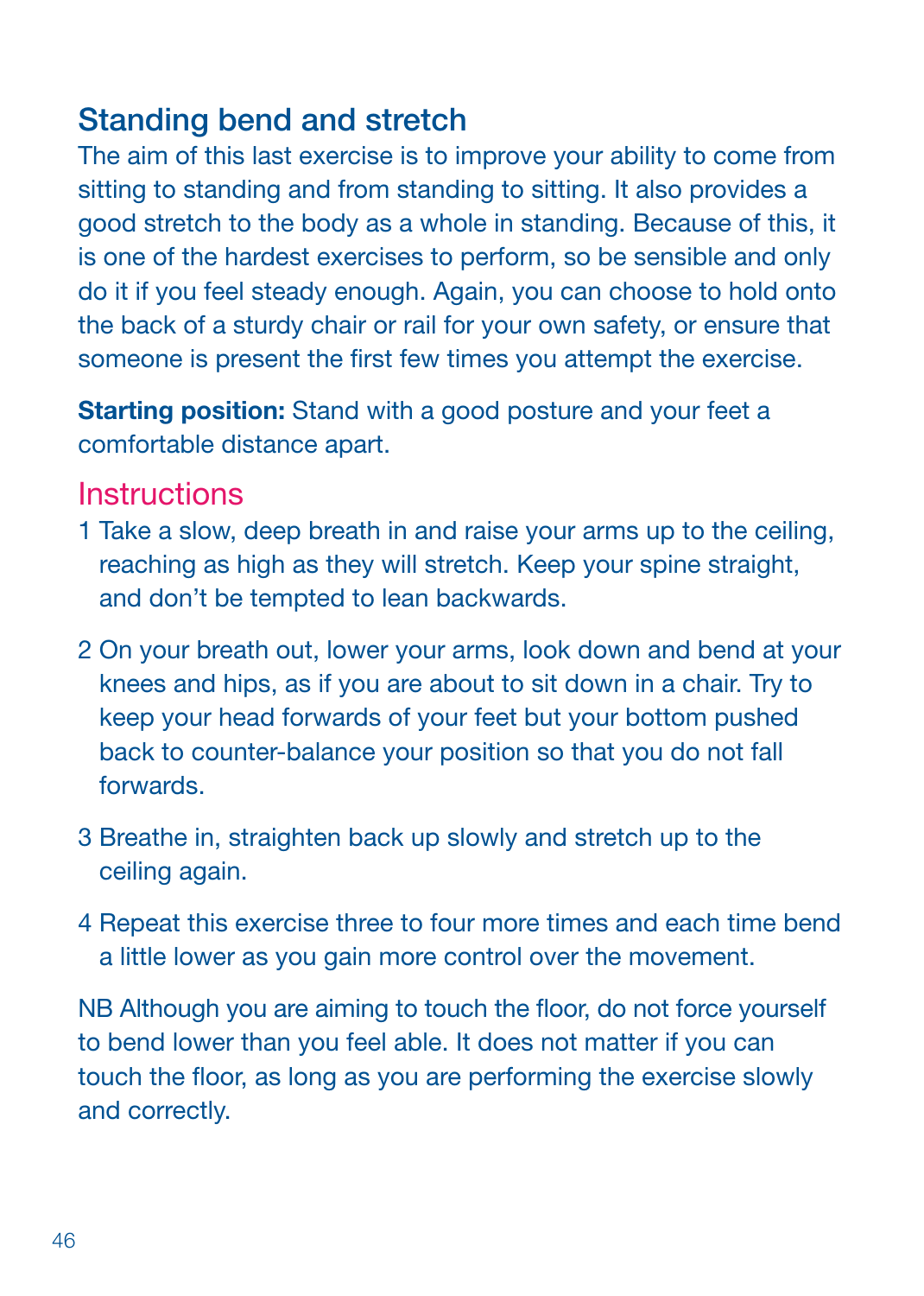

**Stretch** 



Bend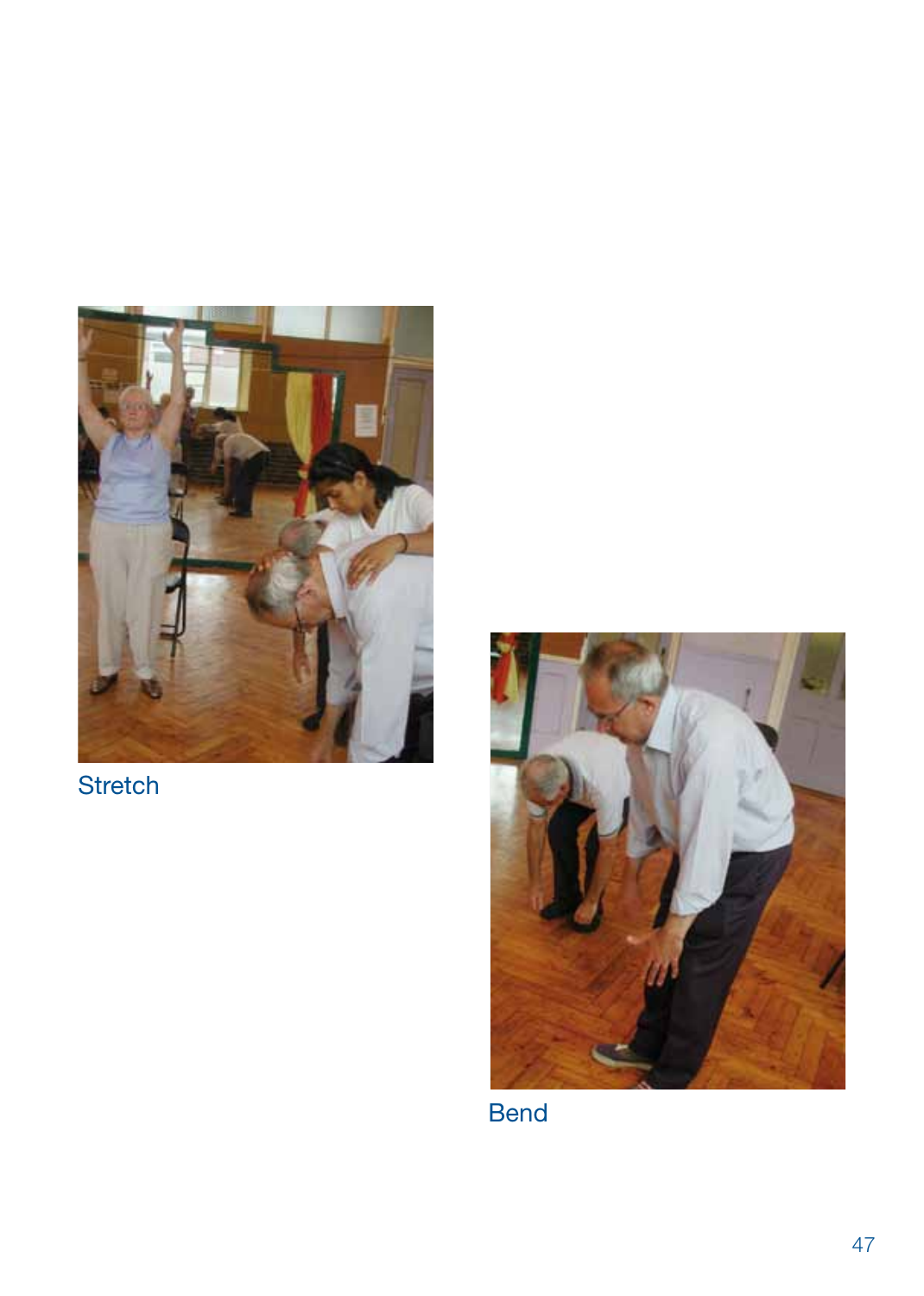#### Finishing the exercises: a few last words

You have now finished the exercises in the booklet. Although they were designed to make you move by working with as relaxed a posture as possible, you may find that you are tired and stiff in some areas, especially parts of the body not used to being worked in this manner. This can sometimes create a little tension.

As a way to unwind, stand up tall with your feet at hip distance apart (provided you are steady enough on your feet), or sit on a stool with no arms to it, and end the programme by twisting round from one side to the other. Let the momentum from your arms swinging freely aid the rotating action.

#### Do not do this if you feel dizzy.

Keep practising the exercises and feel free to do other forms of exercise, whether just walking, cycling, swimming, golfing, etc to keep your body fit.

In addition to this, you may need to practise more specific exercises for areas of your body that require a little more individual attention. You can ask your physiotherapist for more advice.

#### All that remains is for you to try the exercise programme and reap the benefits. Enjoy!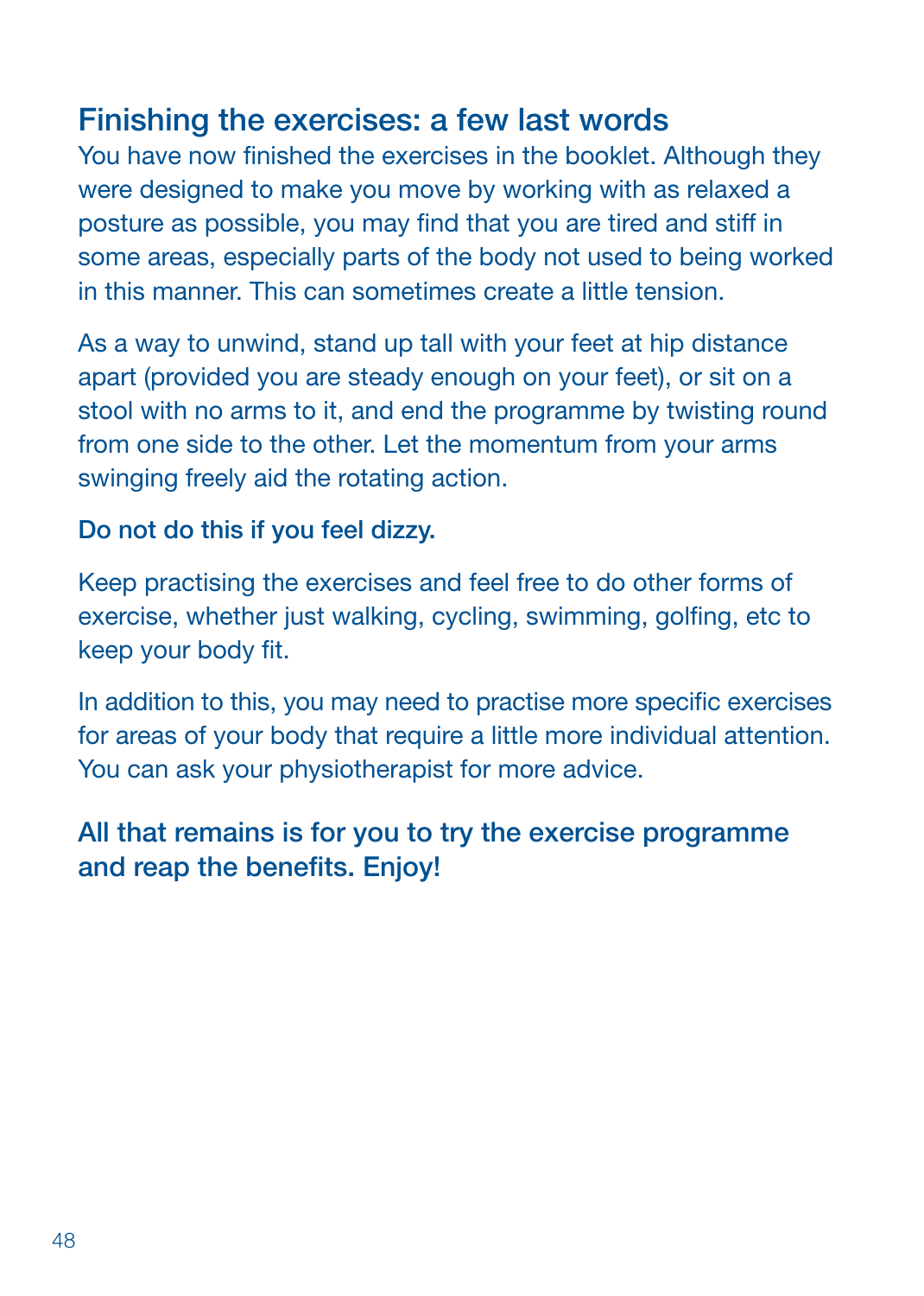

### PDS Publications Response Form Keeping Moving

To ensure that the PDS is providing as good a service as possible, we like to find out what readers think of publications. The Society would be extremely grateful if you would take the time to complete this form and return it to PDS National Office (contact details overleaf).

#### Many thanks.

#### Are you: (please circle)

Someone with Parkinson's: I have had Parkinson's for vears. A carer for someone with Parkinson's. A relative of someone with Parkinson's A friend of someone with Parkinson's A professional working with people with Parkinson's

#### Where did you get the publication from? (please circle)

Sharward Services / Information day / PDS branch / My hospital My GP's practice / Pharmacy/Chemist / Website / Other

How useful have you found the publication? (please circle a number: 1 is not very useful, 7 is very useful)

1 2 3 4 5 6 7

Which section did you find most helpful?

Which section did you find least helpful?

Are there topics you felt should have been covered but weren't? \_\_\_\_\_\_\_\_\_\_\_\_\_\_\_\_\_\_\_\_\_\_\_\_\_\_\_\_\_\_\_\_\_\_\_\_\_\_\_\_\_\_\_\_\_\_\_\_\_\_\_\_\_\_\_\_\_\_\_

 $x - \overline{\phantom{a}}$ 

\_\_\_\_\_\_\_\_\_\_\_\_\_\_\_\_\_\_\_\_\_\_\_\_\_\_\_\_\_\_\_\_\_\_\_\_\_\_\_\_\_\_\_\_\_\_\_\_\_\_\_\_\_\_\_\_\_\_\_ \_\_\_\_\_\_\_\_\_\_\_\_\_\_\_\_\_\_\_\_\_\_\_\_\_\_\_\_\_\_\_\_\_\_\_\_\_\_\_\_\_\_\_\_\_\_\_\_\_\_\_\_\_\_\_\_\_\_\_

\_\_\_\_\_\_\_\_\_\_\_\_\_\_\_\_\_\_\_\_\_\_\_\_\_\_\_\_\_\_\_\_\_\_\_\_\_\_\_\_\_\_\_\_\_\_\_\_\_\_\_\_\_\_\_\_\_\_\_ \_\_\_\_\_\_\_\_\_\_\_\_\_\_\_\_\_\_\_\_\_\_\_\_\_\_\_\_\_\_\_\_\_\_\_\_\_\_\_\_\_\_\_\_\_\_\_\_\_\_\_\_\_\_\_\_\_\_\_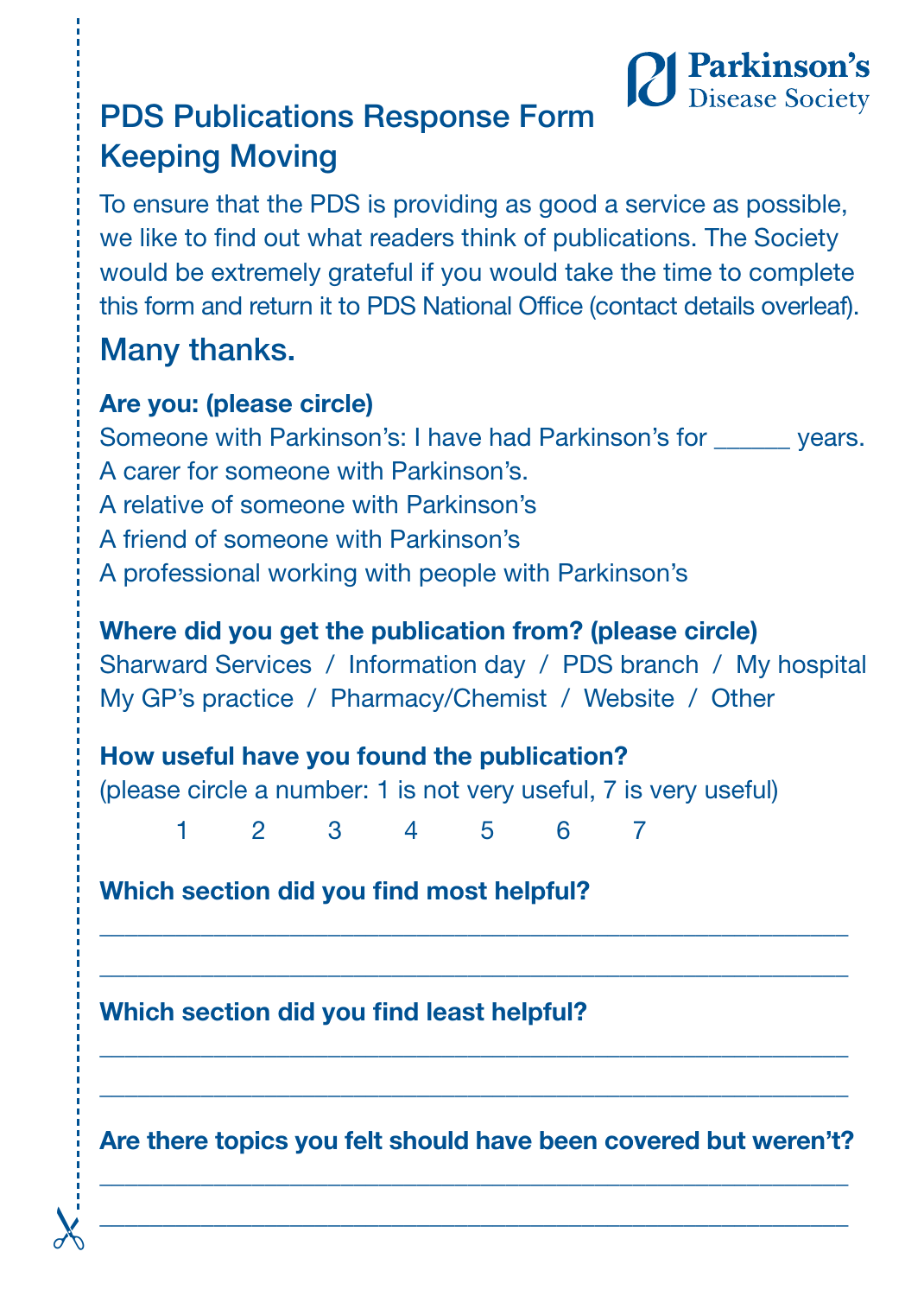#### Any other comments?

#### Is there another related topic which you think the PDS should provide a booklet/information sheet on?

\_\_\_\_\_\_\_\_\_\_\_\_\_\_\_\_\_\_\_\_\_\_\_\_\_\_\_\_\_\_\_\_\_\_\_\_\_\_\_\_\_\_\_\_\_\_\_\_\_\_\_\_\_\_\_\_\_\_\_

\_\_\_\_\_\_\_\_\_\_\_\_\_\_\_\_\_\_\_\_\_\_\_\_\_\_\_\_\_\_\_\_\_\_\_\_\_\_\_\_\_\_\_\_\_\_\_\_\_\_\_\_\_\_\_\_\_\_\_\_\_\_\_\_\_\_\_\_\_\_\_\_\_\_\_\_\_\_\_\_\_\_\_\_\_\_\_\_

Many thanks for your help. You do not have to fill out your details below, but if you do so, it will help us ensure we give a better service in future.

|                                                | Postcode: _________ |
|------------------------------------------------|---------------------|
|                                                |                     |
|                                                |                     |
| Email: <u>________________________________</u> |                     |

Are you a PDS member? (please circle) Yes No

Would you like information on becoming a PDS member? Yes No

Please cut out your completed form and post it to: Publications Department, Parkinson's Disease Society, 215 Vauxhall Bridge Road, London SW1V 1EJ. Or fax it to: 020 7233 9908. Many thanks for your help.

The Parkinson's Disease Society of the United Kingdom is registered under the Data Protection Act and all information you supply through this response form will be treated under the terms of the Act. The PDS will hold this data on its own database, and will not release it to any commercial organisation. The information supplied will be used for monitoring services.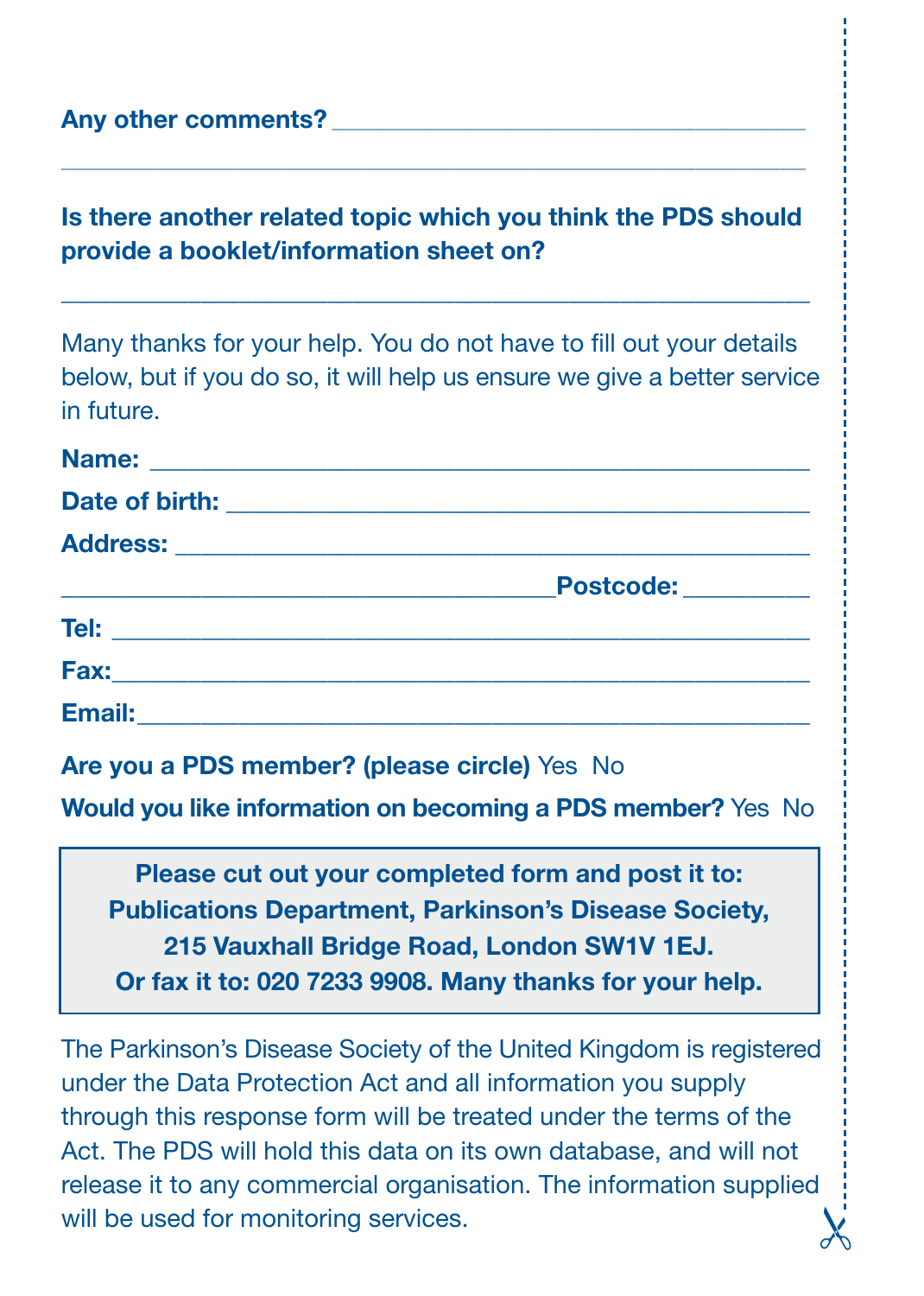### How you can help us

We are totally dependent on voluntary donations so if you would like to make a contribution, it would be gratefully received. Any money received will help us support others affected by Parkinson's through information, care and research. To make a donation, please call 020 7932 1303, visit www.parkinsons.org.uk/donate or write to Parkinson's Disease Society, 215 Vauxhall Bridge Road, London SW1V 1EJ. Thank you.